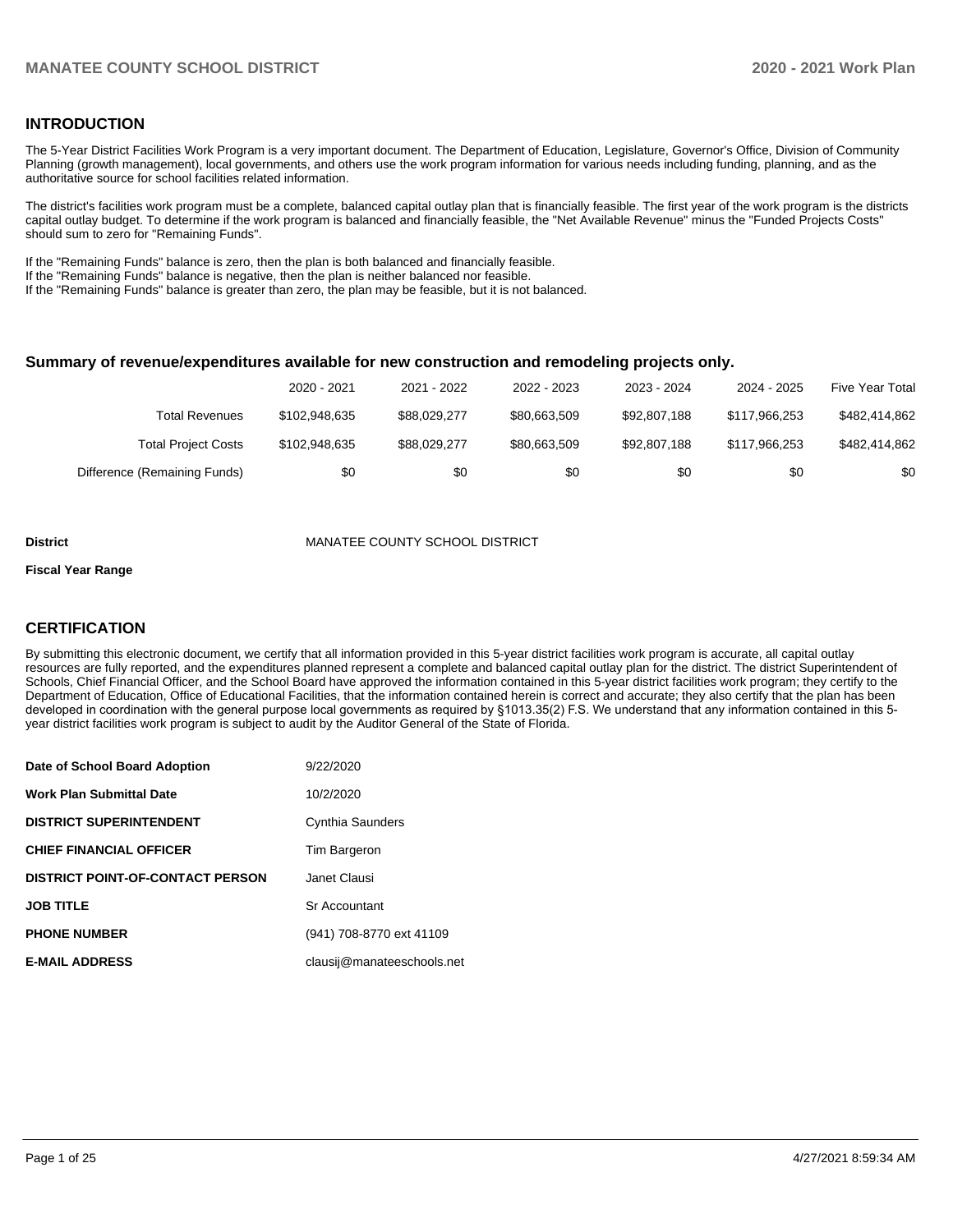# **Expenditures**

## **Expenditure for Maintenance, Repair and Renovation from 1.50-Mills and PECO**

Annually, prior to the adoption of the district school budget, each school board must prepare a tentative district facilities work program that includes a schedule of major repair and renovation projects necessary to maintain the educational and ancillary facilities of the district.

| Item                                                                                                                                                                                                                                                                                                                                                                                                                                                                                                                                                                                                                                                                                                                                                                                                                                                                                                                                                                                                                                                                                                                                                                                                                                                                                                                                                                                                                                                                                                                                                                            | 2020 - 2021<br><b>Actual Budget</b>                                           | 2021 - 2022<br>Projected | 2022 - 2023<br>Projected | 2023 - 2024<br>Projected | $2024 - 2025$<br>Projected | <b>Total</b>            |  |  |
|---------------------------------------------------------------------------------------------------------------------------------------------------------------------------------------------------------------------------------------------------------------------------------------------------------------------------------------------------------------------------------------------------------------------------------------------------------------------------------------------------------------------------------------------------------------------------------------------------------------------------------------------------------------------------------------------------------------------------------------------------------------------------------------------------------------------------------------------------------------------------------------------------------------------------------------------------------------------------------------------------------------------------------------------------------------------------------------------------------------------------------------------------------------------------------------------------------------------------------------------------------------------------------------------------------------------------------------------------------------------------------------------------------------------------------------------------------------------------------------------------------------------------------------------------------------------------------|-------------------------------------------------------------------------------|--------------------------|--------------------------|--------------------------|----------------------------|-------------------------|--|--|
| <b>HVAC</b>                                                                                                                                                                                                                                                                                                                                                                                                                                                                                                                                                                                                                                                                                                                                                                                                                                                                                                                                                                                                                                                                                                                                                                                                                                                                                                                                                                                                                                                                                                                                                                     | \$6,238,609                                                                   | \$4,900,000              | \$4,200,000              | \$3,800,000              | \$2,900,000                | \$22,038,609            |  |  |
| ANNA MARIA ELEMENTARY, ANNIE WILLIAMS ELEMENTARY, BALLARD ELEMENTARY, BAYSHORE ELEMENTARY, BAYSHORE SENIC<br>Locations:<br>HIGH, BLACKBURN ELEMENTARY, BLANCHE H DAUGHTREY ELEMENTARY, BRADEN RIVER ELEMENTARY, BRADEN RIVER HIGH,<br>BRADEN RIVER MIDDLE, BUFFALO CREEK MIDDLE, CARLOS E HAILE MIDDLE, DR MONA JAIN MIDDLE SCHOOL<br>DUETTE ELEMENTARY, ELECTA ARCOTTE LEE MIDDLE, FLORINE J ABEL ELEMENTARY, FRANCES WAKELAND ELEMENTARY,<br>FREEDOM ELEMENTARY, G.D. ROGERS GARDEN-BULLOCK ELEMENTARY, GENE WITT ELEMENTARY, GILBERT W MCNEAL<br>ELEMENTARY, GULLETT ELEMENTARY, H S MOODY ELEMENTARY, HARVEY ELEMENTARY<br>. HORIZONS ACADEMY. IDA<br>STEWART ELEMENTARY, JAMES TILLMAN ELEMENTARY, JESSIE P MILLER ELEMENTARY, LAKEWOOD RANCH SENIOR HIGH,<br>LINCOLN MEMORIAL ACADEMY, LINCOLN MEMORIAL ELEMENTARY LEASE BLDG, LOUISE ROGERS JOHNSON MIDDLE/WAKELAND<br>ELEMENTARY, MANATEE ELEMENTARY, MANATEE SENIOR HIGH, MANATEE TECHNICAL COLLEGE, MARJORIE G KINNAN<br>ELEMENTARY, MARTHA B KING MIDDLE, MATZKE SUPPORT CENTER, MYAKKA CITY ELEMENTARY, ONECO ELEMENTARY, PALM<br>VIEW ELEMENTARY, PALMA SOLA ELEMENTARY, PALMETTO ELEMENTARY (NEW), PALMETTO SENIOR HIGH, PARRISH COMMUNIT'<br>, PROFESSIONAL SUPPORT CENTER, R DAN NOLAN MIDDLE, ROBERT H PRINE ELEMENTARY,<br>HIGH SC.<br>SAMOSET ELEMENTARY, SARA SCOTT HARLLEE MIDDLE, SCHOOL SUPPORT CENTER, SEA BREEZE ELEMENTARY, SOUTHEAST<br>SENIOR HIGH, TARA ELEMENTARY, VIRGIL MILLS ELEMENTARY, W D SUGG MIDDLE, WILLIAM H BASHAW ELEMENTARY, WILLIAM<br>MONROE ROWLETT ELEMENTARY, WILLIS ELEMENTARY |                                                                               |                          |                          |                          |                            |                         |  |  |
| Flooring                                                                                                                                                                                                                                                                                                                                                                                                                                                                                                                                                                                                                                                                                                                                                                                                                                                                                                                                                                                                                                                                                                                                                                                                                                                                                                                                                                                                                                                                                                                                                                        | \$5,721,785                                                                   | \$2,205,717              | \$3,350,282              | \$218,414                | \$1,600,520                | \$13,096,718            |  |  |
| ANNA MARIA ELEMENTARY, ANNIE WILLIAMS ELEMENTARY, BALLARD ELEMENTARY, BAYSHORE ELEMENTARY, BAYSHORE SENIC<br>Locations:<br>HIGH, BLACKBURN ELEMENTARY, BLANCHE H DAUGHTREY ELEMENTARY, BRADEN RIVER ELEMENTARY, BRADEN RIVER HIGH,<br>BRADEN RIVER MIDDLE, BUFFALO CREEK MIDDLE, CARLOS E HAILE MIDDLE, DR MONA JAIN MIDDLE SCHOOL<br>DUETTE ELEMENTARY, ELECTA ARCOTTE LEE MIDDLE, FLORINE J ABEL ELEMENTARY, FRANCES WAKELAND ELEMENTARY,<br>FREEDOM ELEMENTARY, G.D. ROGERS GARDEN-BULLOCK ELEMENTARY, GENE WITT ELEMENTARY, GILBERT W MCNEAL<br>ELEMENTARY, GULLETT ELEMENTARY, H S MOODY ELEMENTARY, HARVEY ELEMENTARY<br>STEWART ELEMENTARY, JAMES TILLMAN ELEMENTARY, JESSIE P MILLER ELEMENTARY, LAKEWOOD RANCH SENIOR HIGH,<br>LINCOLN MEMORIAL ACADEMY, LINCOLN MEMORIAL ELEMENTARY LEASE BLDG, LOUISE ROGERS JOHNSON MIDDLE/WAKELAND<br>ELEMENTARY, MANATEE ELEMENTARY, MANATEE SENIOR HIGH, MANATEE TECHNICAL COLLEGE, MARJORIE G KINNAN<br>ELEMENTARY, MARTHA B KING MIDDLE, MATZKE SUPPORT CENTER, MYAKKA CITY ELEMENTARY, ONECO ELEMENTARY, PALM<br>VIEW ELEMENTARY, PALMA SOLA ELEMENTARY, PALMETTO ELEMENTARY (NEW), PALMETTO SENIOR HIGH, PARRISH COMMUNIT'<br>HIGH SC.<br>SAMOSET ELEMENTARY, SARA SCOTT HARLLEE MIDDLE, SCHOOL SUPPORT CENTER, SEA BREEZE ELEMENTARY, SOUTHEAST<br>SENIOR HIGH, TARA ELEMENTARY, VIRGIL MILLS ELEMENTARY, W D SUGG MIDDLE, WILLIAM H BASHAW ELEMENTARY, WILLIAM<br>MONROE ROWLETT ELEMENTARY, WILLIS ELEMENTARY                                                                                                             | , PROFESSIONAL SUPPORT CENTER, R DAN NOLAN MIDDLE, ROBERT H PRINE ELEMENTARY, |                          |                          |                          |                            | , HORIZONS ACADEMY, IDA |  |  |
| Roofing                                                                                                                                                                                                                                                                                                                                                                                                                                                                                                                                                                                                                                                                                                                                                                                                                                                                                                                                                                                                                                                                                                                                                                                                                                                                                                                                                                                                                                                                                                                                                                         | \$4,500,000                                                                   | \$5.000.000              | \$6.000.000              | \$4,500,000              | \$5,500,000                | \$25,500,000            |  |  |
| ANNA MARIA ELEMENTARY, ANNIE WILLIAMS ELEMENTARY, BALLARD ELEMENTARY, BAYSHORE ELEMENTARY, BAYSHORE SENIC<br>Locations:<br>HIGH, BLACKBURN ELEMENTARY, BLANCHE H DAUGHTREY ELEMENTARY, BRADEN RIVER ELEMENTARY, BRADEN RIVER HIGH,<br>BRADEN RIVER MIDDLE, BUFFALO CREEK MIDDLE, CARLOS E HAILE MIDDLE, DR MONA JAIN MIDDLE SCHOOL<br>DUETTE ELEMENTARY, ELECTA ARCOTTE LEE MIDDLE, FLORINE J ABEL ELEMENTARY, FRANCES WAKELAND ELEMENTARY,<br>FREEDOM ELEMENTARY, G.D. ROGERS GARDEN-BULLOCK ELEMENTARY, GENE WITT ELEMENTARY, GILBERT W MCNEAL<br>ELEMENTARY, GULLETT ELEMENTARY, H S MOODY ELEMENTARY, HARVEY ELEMENTARY<br>STEWART ELEMENTARY, JAMES TILLMAN ELEMENTARY, JESSIE P MILLER ELEMENTARY, LAKEWOOD RANCH SENIOR HIGH,<br>LINCOLN MEMORIAL ACADEMY, LINCOLN MEMORIAL ELEMENTARY LEASE BLDG, LOUISE ROGERS JOHNSON MIDDLE/WAKELAND<br>ELEMENTARY, MANATEE ELEMENTARY, MANATEE SENIOR HIGH, MANATEE TECHNICAL COLLEGE, MARJORIE G KINNAN<br>ELEMENTARY, MARTHA B KING MIDDLE, MATZKE SUPPORT CENTER, MYAKKA CITY ELEMENTARY, ONECO ELEMENTARY, PALM<br>VIEW ELEMENTARY, PALMA SOLA ELEMENTARY, PALMETTO ELEMENTARY (NEW), PALMETTO SENIOR HIGH, PARRISH COMMUNIT'<br>HIGH SC.<br>SAMOSET ELEMENTARY, SARA SCOTT HARLLEE MIDDLE, SCHOOL SUPPORT CENTER, SEA BREEZE ELEMENTARY, SOUTHEAST<br>SENIOR HIGH, TARA ELEMENTARY, VIRGIL MILLS ELEMENTARY, W D SUGG MIDDLE, WILLIAM H BASHAW ELEMENTARY, WILLIAM<br>MONROE ROWLETT ELEMENTARY, WILLIS ELEMENTARY                                                                                                             | PROFESSIONAL SUPPORT CENTER, R DAN NOLAN MIDDLE, ROBERT H PRINE ELEMENTARY,   |                          |                          |                          |                            | . HORIZONS ACADEMY. IDA |  |  |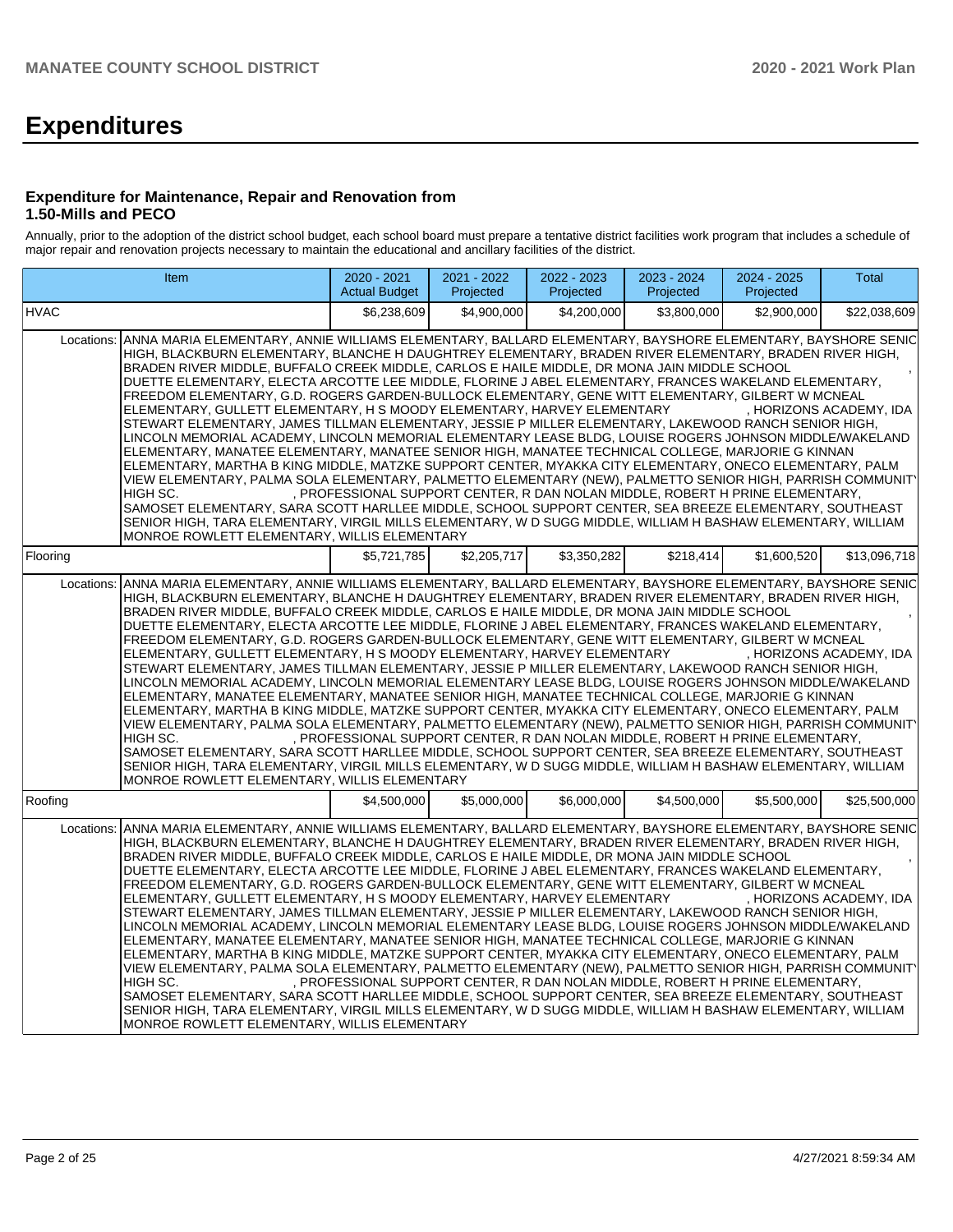| Safety to Life |                                                                                                                                                                                                                                                                                                                                                                                                                                                                                                                                                                                                                                                                                                                                                                                                                                                                                                                                                                                                                                                                                                                                                                                                                                                                                                                                                                                                                                                       | \$86,580                                                                      | \$0         | \$0         | \$0         | \$0         | \$86,580                |
|----------------|-------------------------------------------------------------------------------------------------------------------------------------------------------------------------------------------------------------------------------------------------------------------------------------------------------------------------------------------------------------------------------------------------------------------------------------------------------------------------------------------------------------------------------------------------------------------------------------------------------------------------------------------------------------------------------------------------------------------------------------------------------------------------------------------------------------------------------------------------------------------------------------------------------------------------------------------------------------------------------------------------------------------------------------------------------------------------------------------------------------------------------------------------------------------------------------------------------------------------------------------------------------------------------------------------------------------------------------------------------------------------------------------------------------------------------------------------------|-------------------------------------------------------------------------------|-------------|-------------|-------------|-------------|-------------------------|
| Locations:     | ANNA MARIA ELEMENTARY, ANNIE WILLIAMS ELEMENTARY, BALLARD ELEMENTARY, BAYSHORE ELEMENTARY, BAYSHORE SENIC<br>HIGH, BLACKBURN ELEMENTARY, BLANCHE H DAUGHTREY ELEMENTARY, BRADEN RIVER ELEMENTARY, BRADEN RIVER HIGH,<br>BRADEN RIVER MIDDLE, BUFFALO CREEK MIDDLE, CARLOS E HAILE MIDDLE, DR MONA JAIN MIDDLE SCHOOL<br>DUETTE ELEMENTARY. ELECTA ARCOTTE LEE MIDDLE, FLORINE J ABEL ELEMENTARY, FRANCES WAKELAND ELEMENTARY.<br>FREEDOM ELEMENTARY, G.D. ROGERS GARDEN-BULLOCK ELEMENTARY, GENE WITT ELEMENTARY, GILBERT W MCNEAL<br>ELEMENTARY, GULLETT ELEMENTARY, H S MOODY ELEMENTARY, HARVEY ELEMENTARY<br>STEWART ELEMENTARY, JAMES TILLMAN ELEMENTARY, JESSIE P MILLER ELEMENTARY, LAKEWOOD RANCH SENIOR HIGH,<br>LINCOLN MEMORIAL ACADEMY, LINCOLN MEMORIAL ELEMENTARY LEASE BLDG, LOUISE ROGERS JOHNSON MIDDLE/WAKELAND<br>ELEMENTARY, MANATEE ELEMENTARY, MANATEE SENIOR HIGH, MANATEE TECHNICAL COLLEGE, MARJORIE G KINNAN<br>ELEMENTARY, MARTHA B KING MIDDLE, MATZKE SUPPORT CENTER, MYAKKA CITY ELEMENTARY, ONECO ELEMENTARY, PALM<br>VIEW ELEMENTARY, PALMA SOLA ELEMENTARY, PALMETTO ELEMENTARY (NEW), PALMETTO SENIOR HIGH, PARRISH COMMUNIT'<br>HIGH SC.<br>SAMOSET ELEMENTARY, SARA SCOTT HARLLEE MIDDLE, SCHOOL SUPPORT CENTER, SEA BREEZE ELEMENTARY, SOUTHEAST<br>SENIOR HIGH, TARA ELEMENTARY, VIRGIL MILLS ELEMENTARY, W D SUGG MIDDLE, WILLIAM H BASHAW ELEMENTARY, WILLIAM<br>MONROE ROWLETT ELEMENTARY, WILLIS ELEMENTARY | , PROFESSIONAL SUPPORT CENTER, R DAN NOLAN MIDDLE, ROBERT H PRINE ELEMENTARY, |             |             |             |             | , HORIZONS ACADEMY, IDA |
| Fencing        |                                                                                                                                                                                                                                                                                                                                                                                                                                                                                                                                                                                                                                                                                                                                                                                                                                                                                                                                                                                                                                                                                                                                                                                                                                                                                                                                                                                                                                                       | \$0                                                                           | \$0         | \$0         | \$0         | \$0         | \$0                     |
|                | Locations: No Locations for this expenditure.                                                                                                                                                                                                                                                                                                                                                                                                                                                                                                                                                                                                                                                                                                                                                                                                                                                                                                                                                                                                                                                                                                                                                                                                                                                                                                                                                                                                         |                                                                               |             |             |             |             |                         |
| Parking        |                                                                                                                                                                                                                                                                                                                                                                                                                                                                                                                                                                                                                                                                                                                                                                                                                                                                                                                                                                                                                                                                                                                                                                                                                                                                                                                                                                                                                                                       | \$117,500                                                                     | \$89,500    | \$46,500    | \$90,000    | \$139,500   | \$483,000               |
| Locations:     | ANNA MARIA ELEMENTARY, ANNIE WILLIAMS ELEMENTARY, BALLARD ELEMENTARY, BAYSHORE ELEMENTARY, BAYSHORE SENIC<br>HIGH, BLACKBURN ELEMENTARY, BLANCHE H DAUGHTREY ELEMENTARY, BRADEN RIVER ELEMENTARY, BRADEN RIVER HIGH,<br>BRADEN RIVER MIDDLE, BUFFALO CREEK MIDDLE, CARLOS E HAILE MIDDLE, DR MONA JAIN MIDDLE SCHOOL<br>DUETTE ELEMENTARY, ELECTA ARCOTTE LEE MIDDLE, FLORINE J ABEL ELEMENTARY, FRANCES WAKELAND ELEMENTARY,<br>FREEDOM ELEMENTARY, G.D. ROGERS GARDEN-BULLOCK ELEMENTARY, GENE WITT ELEMENTARY, GILBERT W MCNEAL<br>ELEMENTARY, GULLETT ELEMENTARY, H S MOODY ELEMENTARY, HARVEY ELEMENTARY<br>STEWART ELEMENTARY, JAMES TILLMAN ELEMENTARY, JESSIE P MILLER ELEMENTARY, LAKEWOOD RANCH SENIOR HIGH,<br>LINCOLN MEMORIAL ACADEMY, LINCOLN MEMORIAL ELEMENTARY LEASE BLDG, LOUISE ROGERS JOHNSON MIDDLE/WAKELAND<br>ELEMENTARY, MANATEE ELEMENTARY, MANATEE SENIOR HIGH, MANATEE TECHNICAL COLLEGE, MARJORIE G KINNAN<br>ELEMENTARY, MARTHA B KING MIDDLE, MATZKE SUPPORT CENTER, MYAKKA CITY ELEMENTARY, ONECO ELEMENTARY, PALM<br>VIEW ELEMENTARY, PALMA SOLA ELEMENTARY, PALMETTO ELEMENTARY (NEW), PALMETTO SENIOR HIGH, PARRISH COMMUNIT<br>HIGH SC.<br>SAMOSET ELEMENTARY, SARA SCOTT HARLLEE MIDDLE, SCHOOL SUPPORT CENTER, SEA BREEZE ELEMENTARY, SOUTHEAST<br>SENIOR HIGH, TARA ELEMENTARY, VIRGIL MILLS ELEMENTARY, W D SUGG MIDDLE, WILLIAM H BASHAW ELEMENTARY, WILLIAM<br>MONROE ROWLETT ELEMENTARY, WILLIS ELEMENTARY  | , PROFESSIONAL SUPPORT CENTER, R DAN NOLAN MIDDLE, ROBERT H PRINE ELEMENTARY, |             |             |             |             | , HORIZONS ACADEMY, IDA |
| Electrical     |                                                                                                                                                                                                                                                                                                                                                                                                                                                                                                                                                                                                                                                                                                                                                                                                                                                                                                                                                                                                                                                                                                                                                                                                                                                                                                                                                                                                                                                       | \$300,286                                                                     | \$225,000   | \$390,000   | \$470,000   | \$615,000   | \$2,000,286             |
| Locations:     | ANNA MARIA ELEMENTARY, ANNIE WILLIAMS ELEMENTARY, BALLARD ELEMENTARY, BAYSHORE ELEMENTARY, BAYSHORE SENIC<br>HIGH, BLACKBURN ELEMENTARY, BLANCHE H DAUGHTREY ELEMENTARY, BRADEN RIVER ELEMENTARY, BRADEN RIVER HIGH,<br>BRADEN RIVER MIDDLE, BUFFALO CREEK MIDDLE, CARLOS E HAILE MIDDLE, DR MONA JAIN MIDDLE SCHOOL<br>DUETTE ELEMENTARY, ELECTA ARCOTTE LEE MIDDLE, FLORINE J ABEL ELEMENTARY, FRANCES WAKELAND ELEMENTARY,<br>FREEDOM ELEMENTARY, G.D. ROGERS GARDEN-BULLOCK ELEMENTARY, GENE WITT ELEMENTARY, GILBERT W MCNEAL<br>ELEMENTARY, GULLETT ELEMENTARY, H S MOODY ELEMENTARY, HARVEY ELEMENTARY<br>STEWART ELEMENTARY, JAMES TILLMAN ELEMENTARY, JESSIE P MILLER ELEMENTARY, LAKEWOOD RANCH SENIOR HIGH,<br>LINCOLN MEMORIAL ACADEMY, LINCOLN MEMORIAL ELEMENTARY LEASE BLDG, LOUISE ROGERS JOHNSON MIDDLE/WAKELAND<br>ELEMENTARY, MANATEE ELEMENTARY, MANATEE SENIOR HIGH, MANATEE TECHNICAL COLLEGE, MARJORIE G KINNAN<br>ELEMENTARY, MARTHA B KING MIDDLE, MATZKE SUPPORT CENTER, MYAKKA CITY ELEMENTARY, ONECO ELEMENTARY, PALM<br>VIEW ELEMENTARY, PALMA SOLA ELEMENTARY, PALMETTO ELEMENTARY (NEW), PALMETTO SENIOR HIGH, PARRISH COMMUNIT'<br>HIGH SC.<br>SAMOSET ELEMENTARY, SARA SCOTT HARLLEE MIDDLE, SCHOOL SUPPORT CENTER, SEA BREEZE ELEMENTARY, SOUTHEAST<br>SENIOR HIGH, TARA ELEMENTARY, VIRGIL MILLS ELEMENTARY, W D SUGG MIDDLE, WILLIAM H BASHAW ELEMENTARY, WILLIAM<br>MONROE ROWLETT ELEMENTARY, WILLIS ELEMENTARY | , PROFESSIONAL SUPPORT CENTER, R DAN NOLAN MIDDLE, ROBERT H PRINE ELEMENTARY, |             |             |             |             | , HORIZONS ACADEMY, IDA |
| Fire Alarm     |                                                                                                                                                                                                                                                                                                                                                                                                                                                                                                                                                                                                                                                                                                                                                                                                                                                                                                                                                                                                                                                                                                                                                                                                                                                                                                                                                                                                                                                       | \$875,000                                                                     | \$1,175,000 | \$1,100,000 | \$1,175,000 | \$1,050,000 | \$5,375,000             |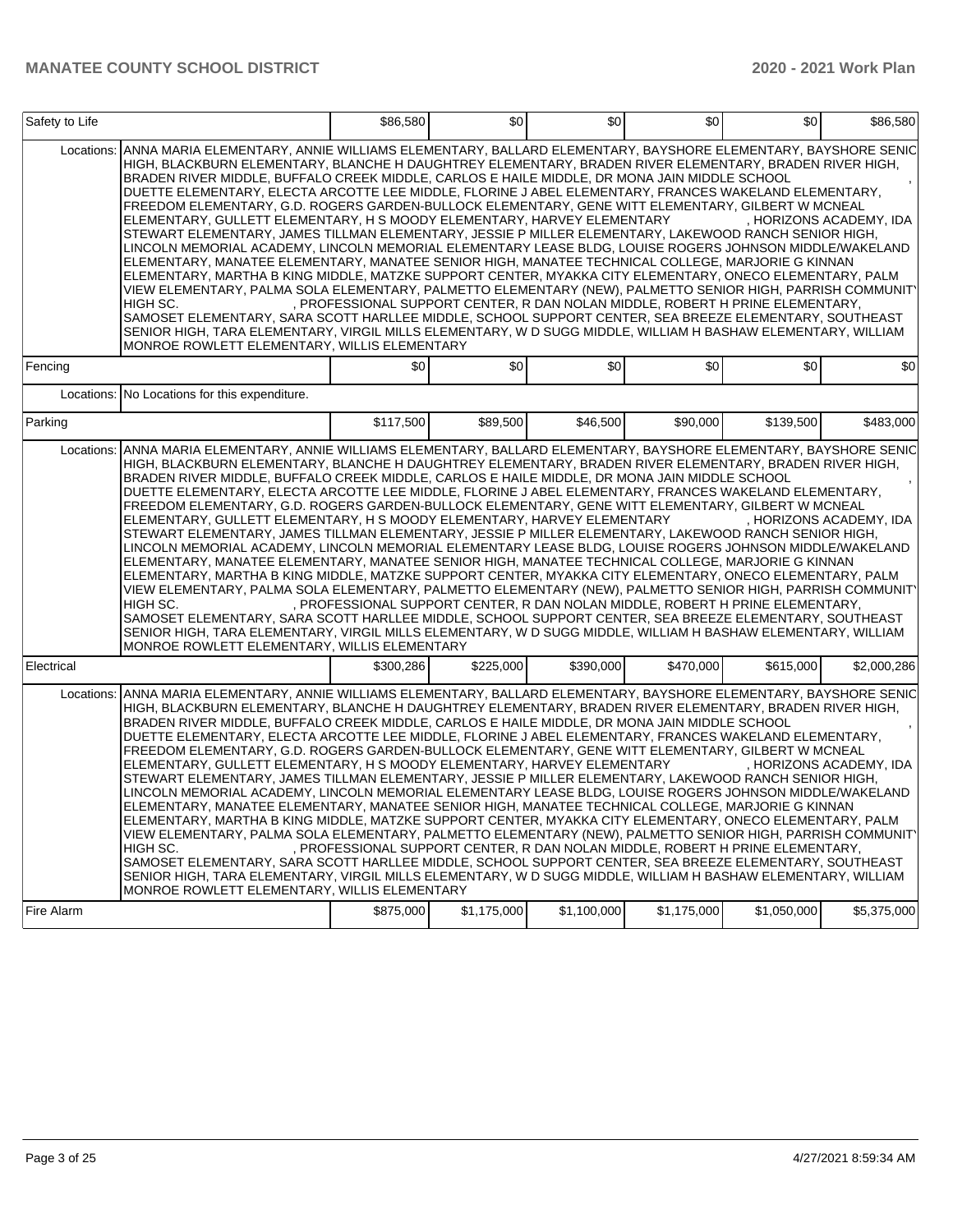| Locations:                       | ANNA MARIA ELEMENTARY, ANNIE WILLIAMS ELEMENTARY, BALLARD ELEMENTARY, BAYSHORE ELEMENTARY, BAYSHORE SENIC<br>HIGH, BLACKBURN ELEMENTARY, BLANCHE H DAUGHTREY ELEMENTARY, BRADEN RIVER ELEMENTARY, BRADEN RIVER HIGH,<br>BRADEN RIVER MIDDLE, BUFFALO CREEK MIDDLE, CARLOS E HAILE MIDDLE, DR MONA JAIN MIDDLE SCHOOL<br>DUETTE ELEMENTARY, ELECTA ARCOTTE LEE MIDDLE, FLORINE J ABEL ELEMENTARY, FRANCES WAKELAND ELEMENTARY,<br>FREEDOM ELEMENTARY, G.D. ROGERS GARDEN-BULLOCK ELEMENTARY, GENE WITT ELEMENTARY, GILBERT W MCNEAL<br>ELEMENTARY, GULLETT ELEMENTARY, H S MOODY ELEMENTARY, HARVEY ELEMENTARY<br>STEWART ELEMENTARY, JAMES TILLMAN ELEMENTARY, JESSIE P MILLER ELEMENTARY, LAKEWOOD RANCH SENIOR HIGH,<br>LINCOLN MEMORIAL ACADEMY, LINCOLN MEMORIAL ELEMENTARY LEASE BLDG, LOUISE ROGERS JOHNSON MIDDLE/WAKELAND<br>ELEMENTARY, MANATEE ELEMENTARY, MANATEE SENIOR HIGH, MANATEE TECHNICAL COLLEGE, MARJORIE G KINNAN<br>ELEMENTARY, MARTHA B KING MIDDLE, MATZKE SUPPORT CENTER, MYAKKA CITY ELEMENTARY, ONECO ELEMENTARY, PALM<br>VIEW ELEMENTARY, PALMA SOLA ELEMENTARY, PALMETTO ELEMENTARY (NEW), PALMETTO SENIOR HIGH, PARRISH COMMUNITY<br>HIGH SC.<br>SAMOSET ELEMENTARY, SARA SCOTT HARLLEE MIDDLE, SCHOOL SUPPORT CENTER, SEA BREEZE ELEMENTARY, SOUTHEAST<br>SENIOR HIGH, TARA ELEMENTARY, VIRGIL MILLS ELEMENTARY, W D SUGG MIDDLE, WILLIAM H BASHAW ELEMENTARY, WILLIAM<br>MONROE ROWLETT ELEMENTARY, WILLIS ELEMENTARY            | , PROFESSIONAL SUPPORT CENTER, R DAN NOLAN MIDDLE, ROBERT H PRINE ELEMENTARY, |             |             |             |             | . HORIZONS ACADEMY. IDA |
|----------------------------------|------------------------------------------------------------------------------------------------------------------------------------------------------------------------------------------------------------------------------------------------------------------------------------------------------------------------------------------------------------------------------------------------------------------------------------------------------------------------------------------------------------------------------------------------------------------------------------------------------------------------------------------------------------------------------------------------------------------------------------------------------------------------------------------------------------------------------------------------------------------------------------------------------------------------------------------------------------------------------------------------------------------------------------------------------------------------------------------------------------------------------------------------------------------------------------------------------------------------------------------------------------------------------------------------------------------------------------------------------------------------------------------------------------------------------------------------------------------|-------------------------------------------------------------------------------|-------------|-------------|-------------|-------------|-------------------------|
| Telephone/Intercom System        |                                                                                                                                                                                                                                                                                                                                                                                                                                                                                                                                                                                                                                                                                                                                                                                                                                                                                                                                                                                                                                                                                                                                                                                                                                                                                                                                                                                                                                                                  | \$0 <sub>1</sub>                                                              | \$0         | \$0         | \$0         | \$0         | \$0                     |
|                                  | Locations: No Locations for this expenditure.                                                                                                                                                                                                                                                                                                                                                                                                                                                                                                                                                                                                                                                                                                                                                                                                                                                                                                                                                                                                                                                                                                                                                                                                                                                                                                                                                                                                                    |                                                                               |             |             |             |             |                         |
| <b>Closed Circuit Television</b> |                                                                                                                                                                                                                                                                                                                                                                                                                                                                                                                                                                                                                                                                                                                                                                                                                                                                                                                                                                                                                                                                                                                                                                                                                                                                                                                                                                                                                                                                  | \$1,680,000                                                                   | \$585,000   | \$340,000   | \$1,680,000 | \$565,000   | \$4,850,000             |
|                                  | Locations: ANNA MARIA ELEMENTARY, ANNIE WILLIAMS ELEMENTARY, BALLARD ELEMENTARY, BAYSHORE ELEMENTARY, BAYSHORE SENIC<br>HIGH, BLACKBURN ELEMENTARY, BLANCHE H DAUGHTREY ELEMENTARY, BRADEN RIVER ELEMENTARY, BRADEN RIVER HIGH,<br>BRADEN RIVER MIDDLE, BUFFALO CREEK MIDDLE, CARLOS E HAILE MIDDLE, DR MONA JAIN MIDDLE SCHOOL<br>DUETTE ELEMENTARY, ELECTA ARCOTTE LEE MIDDLE, FLORINE J ABEL ELEMENTARY, FRANCES WAKELAND ELEMENTARY,<br>FREEDOM ELEMENTARY, G.D. ROGERS GARDEN-BULLOCK ELEMENTARY, GENE WITT ELEMENTARY, GILBERT W MCNEAL<br>ELEMENTARY, GULLETT ELEMENTARY, H S MOODY ELEMENTARY, HARVEY ELEMENTARY<br>STEWART ELEMENTARY, JAMES TILLMAN ELEMENTARY, JESSIE P MILLER ELEMENTARY, LAKEWOOD RANCH SENIOR HIGH,<br>LINCOLN MEMORIAL ACADEMY, LINCOLN MEMORIAL ELEMENTARY LEASE BLDG, LOUISE ROGERS JOHNSON MIDDLE/WAKELAND<br>ELEMENTARY, MANATEE ELEMENTARY, MANATEE SENIOR HIGH, MANATEE TECHNICAL COLLEGE, MARJORIE G KINNAN<br>ELEMENTARY, MARTHA B KING MIDDLE, MATZKE SUPPORT CENTER, MYAKKA CITY ELEMENTARY, ONECO ELEMENTARY, PALM<br>VIEW ELEMENTARY, PALMA SOLA ELEMENTARY, PALMETTO ELEMENTARY (NEW), PALMETTO SENIOR HIGH, PARRISH COMMUNITY<br>HIGH SC.<br>SAMOSET ELEMENTARY. SARA SCOTT HARLLEE MIDDLE. SCHOOL SUPPORT CENTER. SEA BREEZE ELEMENTARY. SOUTHEAST<br>SENIOR HIGH, TARA ELEMENTARY, VIRGIL MILLS ELEMENTARY, W D SUGG MIDDLE, WILLIAM H BASHAW ELEMENTARY, WILLIAM<br>MONROE ROWLETT ELEMENTARY, WILLIS ELEMENTARY | PROFESSIONAL SUPPORT CENTER, R DAN NOLAN MIDDLE, ROBERT H PRINE ELEMENTARY,   |             |             |             |             | . HORIZONS ACADEMY. IDA |
| Paint                            |                                                                                                                                                                                                                                                                                                                                                                                                                                                                                                                                                                                                                                                                                                                                                                                                                                                                                                                                                                                                                                                                                                                                                                                                                                                                                                                                                                                                                                                                  | \$1,476,833                                                                   | \$2,000,000 | \$1.100.000 | \$1.650.000 | \$300,000   | \$6.526.833             |
| Locations:                       | ANNA MARIA ELEMENTARY, ANNIE WILLIAMS ELEMENTARY, BALLARD ELEMENTARY, BAYSHORE ELEMENTARY, BAYSHORE SENIC<br>HIGH, BLACKBURN ELEMENTARY, BLANCHE H DAUGHTREY ELEMENTARY, BRADEN RIVER ELEMENTARY, BRADEN RIVER HIGH,<br>BRADEN RIVER MIDDLE, BUFFALO CREEK MIDDLE, CARLOS E HAILE MIDDLE, DR MONA JAIN MIDDLE SCHOOL<br>DUETTE ELEMENTARY, ELECTA ARCOTTE LEE MIDDLE, FLORINE J ABEL ELEMENTARY, FRANCES WAKELAND ELEMENTARY,<br>FREEDOM ELEMENTARY, G.D. ROGERS GARDEN-BULLOCK ELEMENTARY, GENE WITT ELEMENTARY, GILBERT W MCNEAL<br>ELEMENTARY, GULLETT ELEMENTARY, H S MOODY ELEMENTARY, HARVEY ELEMENTARY<br>STEWART ELEMENTARY, JAMES TILLMAN ELEMENTARY, JESSIE P MILLER ELEMENTARY, LAKEWOOD RANCH SENIOR HIGH,<br>LINCOLN MEMORIAL ACADEMY, LINCOLN MEMORIAL ELEMENTARY LEASE BLDG, LOUISE ROGERS JOHNSON MIDDLE/WAKELAND<br>ELEMENTARY, MANATEE ELEMENTARY, MANATEE SENIOR HIGH, MANATEE TECHNICAL COLLEGE, MARJORIE G KINNAN<br>ELEMENTARY, MARTHA B KING MIDDLE, MATZKE SUPPORT CENTER, MYAKKA CITY ELEMENTARY, ONECO ELEMENTARY, PALM<br>VIEW ELEMENTARY, PALMA SOLA ELEMENTARY, PALMETTO ELEMENTARY (NEW), PALMETTO SENIOR HIGH, PARRISH COMMUNIT'<br>HIGH SC.<br>SAMOSET ELEMENTARY, SARA SCOTT HARLLEE MIDDLE, SCHOOL SUPPORT CENTER, SEA BREEZE ELEMENTARY, SOUTHEAST<br>SENIOR HIGH, TARA ELEMENTARY, VIRGIL MILLS ELEMENTARY, W D SUGG MIDDLE, WILLIAM H BASHAW ELEMENTARY, WILLIAM<br>MONROE ROWLETT ELEMENTARY, WILLIS ELEMENTARY            | PROFESSIONAL SUPPORT CENTER, R DAN NOLAN MIDDLE, ROBERT H PRINE ELEMENTARY,   |             |             |             |             | , HORIZONS ACADEMY, IDA |
| Maintenance/Repair               |                                                                                                                                                                                                                                                                                                                                                                                                                                                                                                                                                                                                                                                                                                                                                                                                                                                                                                                                                                                                                                                                                                                                                                                                                                                                                                                                                                                                                                                                  | \$5,590,541                                                                   | \$4,297,500 | \$4,212,500 | \$4,172,500 | \$4,172,500 | \$22,445,541            |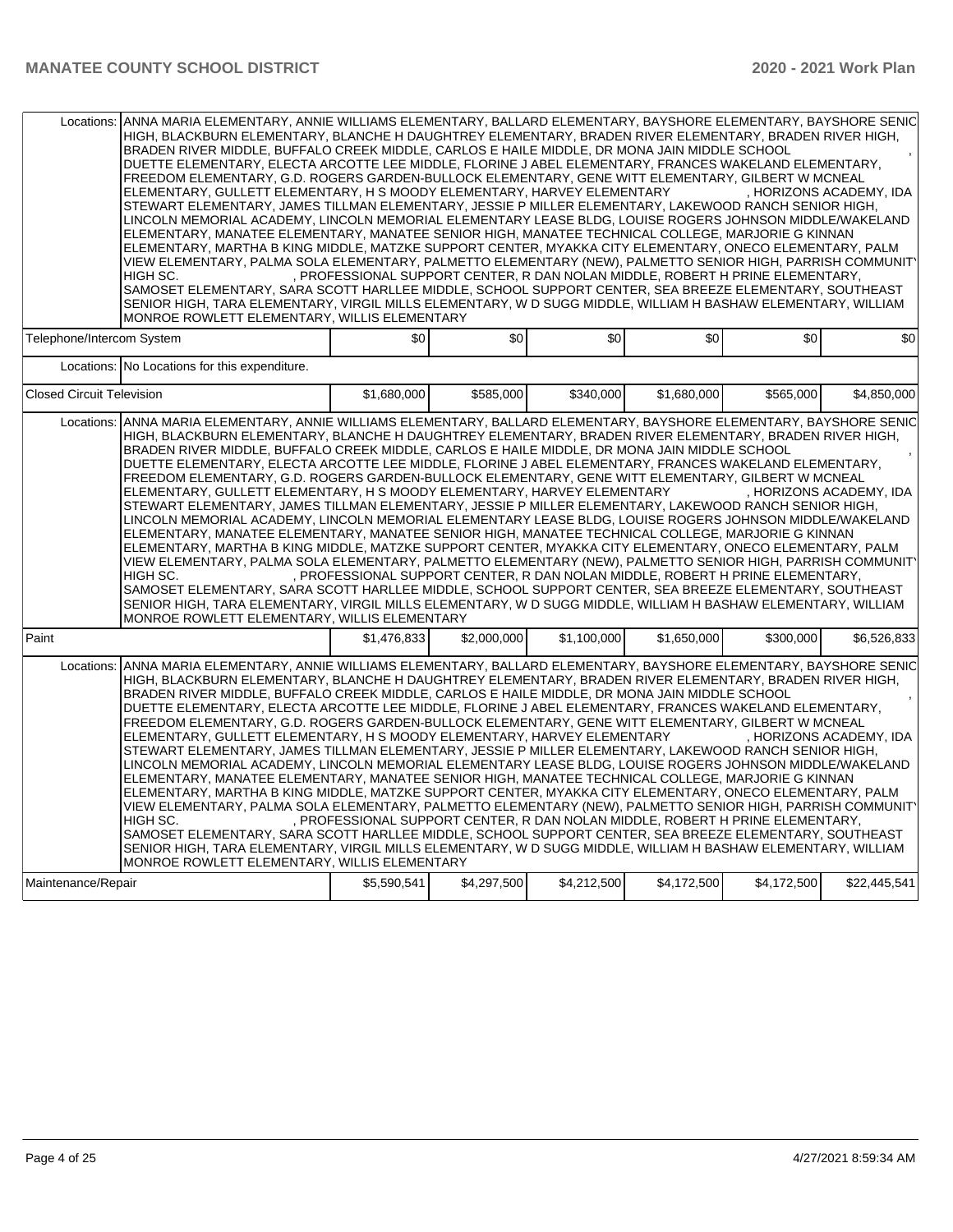| Locations: JANNA MARIA ELEMENTARY, ANNIE WILLIAMS ELEMENTARY, BALLARD ELEMENTARY, BAYSHORE ELEMENTARY, BAYSHORE SENIC |                                                                               |              |              |              |              |               |  |  |
|-----------------------------------------------------------------------------------------------------------------------|-------------------------------------------------------------------------------|--------------|--------------|--------------|--------------|---------------|--|--|
| HIGH, BLACKBURN ELEMENTARY, BLANCHE H DAUGHTREY ELEMENTARY, BRADEN RIVER ELEMENTARY, BRADEN RIVER HIGH,               |                                                                               |              |              |              |              |               |  |  |
| BRADEN RIVER MIDDLE, BUFFALO CREEK MIDDLE, CARLOS E HAILE MIDDLE, DR MONA JAIN MIDDLE SCHOOL                          |                                                                               |              |              |              |              |               |  |  |
| IDUETTE ELEMENTARY. ELECTA ARCOTTE LEE MIDDLE. FLORINE J ABEL ELEMENTARY. FRANCES WAKELAND ELEMENTARY.                |                                                                               |              |              |              |              |               |  |  |
| FREEDOM ELEMENTARY, G.D. ROGERS GARDEN-BULLOCK ELEMENTARY, GENE WITT ELEMENTARY, GILBERT W MCNEAL                     |                                                                               |              |              |              |              |               |  |  |
| IELEMENTARY, GULLETT ELEMENTARY, H S MOODY ELEMENTARY, HARVEY ELEMENTARY       , HORIZONS ACADEMY, IDA                |                                                                               |              |              |              |              |               |  |  |
| ISTEWART ELEMENTARY. JAMES TILLMAN ELEMENTARY. JESSIE P MILLER ELEMENTARY. LAKEWOOD RANCH SENIOR HIGH.                |                                                                               |              |              |              |              |               |  |  |
| LINCOLN MEMORIAL ACADEMY, LINCOLN MEMORIAL ELEMENTARY LEASE BLDG, LOUISE ROGERS JOHNSON MIDDLE/WAKELAND               |                                                                               |              |              |              |              |               |  |  |
| ELEMENTARY, MANATEE ELEMENTARY, MANATEE SENIOR HIGH, MANATEE TECHNICAL COLLEGE, MARJORIE G KINNAN                     |                                                                               |              |              |              |              |               |  |  |
| IELEMENTARY, MARTHA B KING MIDDLE, MATZKE SUPPORT CENTER, MYAKKA CITY ELEMENTARY, ONECO ELEMENTARY, PALM              |                                                                               |              |              |              |              |               |  |  |
| VIEW ELEMENTARY, PALMA SOLA ELEMENTARY, PALMETTO ELEMENTARY (NEW), PALMETTO SENIOR HIGH, PARRISH COMMUNIT'            |                                                                               |              |              |              |              |               |  |  |
| IHIGH SC.                                                                                                             | . PROFESSIONAL SUPPORT CENTER. R DAN NOLAN MIDDLE. ROBERT H PRINE ELEMENTARY. |              |              |              |              |               |  |  |
| SAMOSET ELEMENTARY, SARA SCOTT HARLLEE MIDDLE, SCHOOL SUPPORT CENTER, SEA BREEZE ELEMENTARY, SOUTHEAST                |                                                                               |              |              |              |              |               |  |  |
| SENIOR HIGH, TARA ELEMENTARY, VIRGIL MILLS ELEMENTARY, W D SUGG MIDDLE, WILLIAM H BASHAW ELEMENTARY, WILLIAM          |                                                                               |              |              |              |              |               |  |  |
|                                                                                                                       | IMONROE ROWLETT ELEMENTARY. WILLIS ELEMENTARY                                 |              |              |              |              |               |  |  |
|                                                                                                                       |                                                                               |              |              |              |              |               |  |  |
| Sub Total:                                                                                                            | \$26,587,134                                                                  | \$20,477,717 | \$20,739,282 | \$17,755,914 | \$16,842,520 | \$102.402.567 |  |  |
|                                                                                                                       |                                                                               |              |              |              |              |               |  |  |

| <b>IPECO Maintenance Expenditures</b> | ሶስ<br>ФU     | \$٥١         | ሶሳ<br>J∪ '   | \$0          | <b>SO</b>    | \$0           |
|---------------------------------------|--------------|--------------|--------------|--------------|--------------|---------------|
| I.50 Mill Sub Total: I                | \$28.142.333 | \$22.239.717 | \$22.114.782 | \$19,055,914 | \$18,041,020 | \$109,593,766 |

| <b>Other Items</b>                                                                                                                                                                                                                                                                                                                                                                                                                                                                                                                                                                                                                                                                                                                                                                                                                                                                                                                                                                                                                                                                                                                                                                                                                                                                                                                                                                                                                                                                                                                                                              | $2020 - 2021$<br><b>Actual Budget</b> | 2021 - 2022<br>Projected | 2022 - 2023<br>Projected | 2023 - 2024<br>Projected | $2024 - 2025$<br>Projected                                                                                                                                 | <b>Total</b> |  |  |
|---------------------------------------------------------------------------------------------------------------------------------------------------------------------------------------------------------------------------------------------------------------------------------------------------------------------------------------------------------------------------------------------------------------------------------------------------------------------------------------------------------------------------------------------------------------------------------------------------------------------------------------------------------------------------------------------------------------------------------------------------------------------------------------------------------------------------------------------------------------------------------------------------------------------------------------------------------------------------------------------------------------------------------------------------------------------------------------------------------------------------------------------------------------------------------------------------------------------------------------------------------------------------------------------------------------------------------------------------------------------------------------------------------------------------------------------------------------------------------------------------------------------------------------------------------------------------------|---------------------------------------|--------------------------|--------------------------|--------------------------|------------------------------------------------------------------------------------------------------------------------------------------------------------|--------------|--|--|
| Lighting                                                                                                                                                                                                                                                                                                                                                                                                                                                                                                                                                                                                                                                                                                                                                                                                                                                                                                                                                                                                                                                                                                                                                                                                                                                                                                                                                                                                                                                                                                                                                                        | \$700,000                             | \$690,000                | \$590,000                | \$695,000                | \$587,000                                                                                                                                                  | \$3,262,000  |  |  |
| Locations ANNA MARIA ELEMENTARY, ANNIE WILLIAMS ELEMENTARY, BALLARD ELEMENTARY, BAYSHORE ELEMENTARY, BAYSHORE<br>SENIOR HIGH, BLACKBURN ELEMENTARY, BLANCHE H DAUGHTREY ELEMENTARY, BRADEN RIVER ELEMENTARY, BRADEN<br>RIVER HIGH, BRADEN RIVER MIDDLE, BUFFALO CREEK MIDDLE, CARLOS E HAILE MIDDLE, DR MONA JAIN MIDDLE SCHOOL<br>, DUETTE ELEMENTARY, ELECTA ARCOTTE LEE MIDDLE, FLORINE J ABEL ELEMENTARY, FRANCES WAKELAND<br>ELEMENTARY, FREEDOM ELEMENTARY, G.D. ROGERS GARDEN-BULLOCK ELEMENTARY, GENE WITT ELEMENTARY, GILBERT W<br>MCNEAL ELEMENTARY, GULLETT ELEMENTARY, H S MOODY ELEMENTARY, HARVEY ELEMENTARY<br>. HORIZONS<br>ACADEMY, IDA M STEWART ELEMENTARY, JAMES TILLMAN ELEMENTARY, JESSIE P MILLER ELEMENTARY, LAKEWOOD RANCH<br>SENIOR HIGH, LINCOLN MEMORIAL ACADEMY, LINCOLN MEMORIAL ELEMENTARY LEASE BLDG, LOUISE ROGERS JOHNSON<br>MIDDLE/WAKELAND ELEMENTARY, MANATEE ELEMENTARY, MANATEE SENIOR HIGH, MANATEE TECHNICAL COLLEGE,<br>MARJORIE G KINNAN ELEMENTARY, MARTHA B KING MIDDLE, MATZKE SUPPORT CENTER, MYAKKA CITY ELEMENTARY, ONECO<br>ELEMENTARY, PALM VIEW ELEMENTARY, PALMA SOLA ELEMENTARY, PALMETTO ELEMENTARY (NEW), PALMETTO SENIOR HIGI<br>, PROFESSIONAL SUPPORT CENTER, R DAN NOLAN MIDDLE, ROBERT H<br>PARRISH COMMUNITY HIGH SC.<br>PRINE ELEMENTARY, SAMOSET ELEMENTARY, SARA SCOTT HARLLEE MIDDLE, SCHOOL SUPPORT CENTER, SEA BREEZE<br>ELEMENTARY, SOUTHEAST SENIOR HIGH, TARA ELEMENTARY, VIRGIL MILLS ELEMENTARY, W D SUGG MIDDLE, WILLIAM H<br>BASHAW ELEMENTARY, WILLIAM MONROE ROWLETT ELEMENTARY, WILLIS ELEMENTARY |                                       |                          |                          |                          |                                                                                                                                                            |              |  |  |
| Playcourts/Playgrounds                                                                                                                                                                                                                                                                                                                                                                                                                                                                                                                                                                                                                                                                                                                                                                                                                                                                                                                                                                                                                                                                                                                                                                                                                                                                                                                                                                                                                                                                                                                                                          | \$466,500                             | \$752,000                | \$510,500                | \$345,000                | \$356,500                                                                                                                                                  | \$2,430,500  |  |  |
| Locations ANNA MARIA ELEMENTARY, ANNIE WILLIAMS ELEMENTARY, BALLARD ELEMENTARY, BAYSHORE ELEMENTARY, BAYSHORE<br>SENIOR HIGH, BLACKBURN ELEMENTARY, BLANCHE H DAUGHTREY ELEMENTARY, BRADEN RIVER ELEMENTARY, BRADEN<br>RIVER HIGH, BRADEN RIVER MIDDLE, BUFFALO CREEK MIDDLE, CARLOS E HAILE MIDDLE, DR MONA JAIN MIDDLE SCHOOL<br>ELEMENTARY, FREEDOM ELEMENTARY, G.D. ROGERS GARDEN-BULLOCK ELEMENTARY, GENE WITT ELEMENTARY, GILBERT W<br>MCNEAL ELEMENTARY, GULLETT ELEMENTARY, H S MOODY ELEMENTARY, HARVEY ELEMENTARY<br>ACADEMY, IDA M STEWART ELEMENTARY, JAMES TILLMAN ELEMENTARY, JESSIE P MILLER ELEMENTARY, LAKEWOOD RANCH<br>SENIOR HIGH, LINCOLN MEMORIAL ACADEMY, LINCOLN MEMORIAL ELEMENTARY LEASE BLDG, LOUISE ROGERS JOHNSON<br>MIDDLE/WAKELAND ELEMENTARY, MANATEE ELEMENTARY, MANATEE SENIOR HIGH, MANATEE TECHNICAL COLLEGE,<br>MARJORIE G KINNAN ELEMENTARY, MARTHA B KING MIDDLE, MATZKE SUPPORT CENTER, MYAKKA CITY ELEMENTARY, ONECO<br>ELEMENTARY, PALM VIEW ELEMENTARY, PALMA SOLA ELEMENTARY, PALMETTO ELEMENTARY (NEW), PALMETTO SENIOR HIGI<br>PARRISH COMMUNITY HIGH SC.<br>PRINE ELEMENTARY, SAMOSET ELEMENTARY, SARA SCOTT HARLLEE MIDDLE, SCHOOL SUPPORT CENTER, SEA BREEZE<br>ELEMENTARY, SOUTHEAST SENIOR HIGH, TARA ELEMENTARY, VIRGIL MILLS ELEMENTARY, W D SUGG MIDDLE, WILLIAM H<br>BASHAW ELEMENTARY, WILLIAM MONROE ROWLETT ELEMENTARY, WILLIS ELEMENTARY                                                                                                                                                                             |                                       |                          |                          |                          | , DUETTE ELEMENTARY, ELECTA ARCOTTE LEE MIDDLE, FLORINE J ABEL ELEMENTARY, FRANCES WAKELAND<br>, PROFESSIONAL SUPPORT CENTER, R DAN NOLAN MIDDLE, ROBERT H | . HORIZONS   |  |  |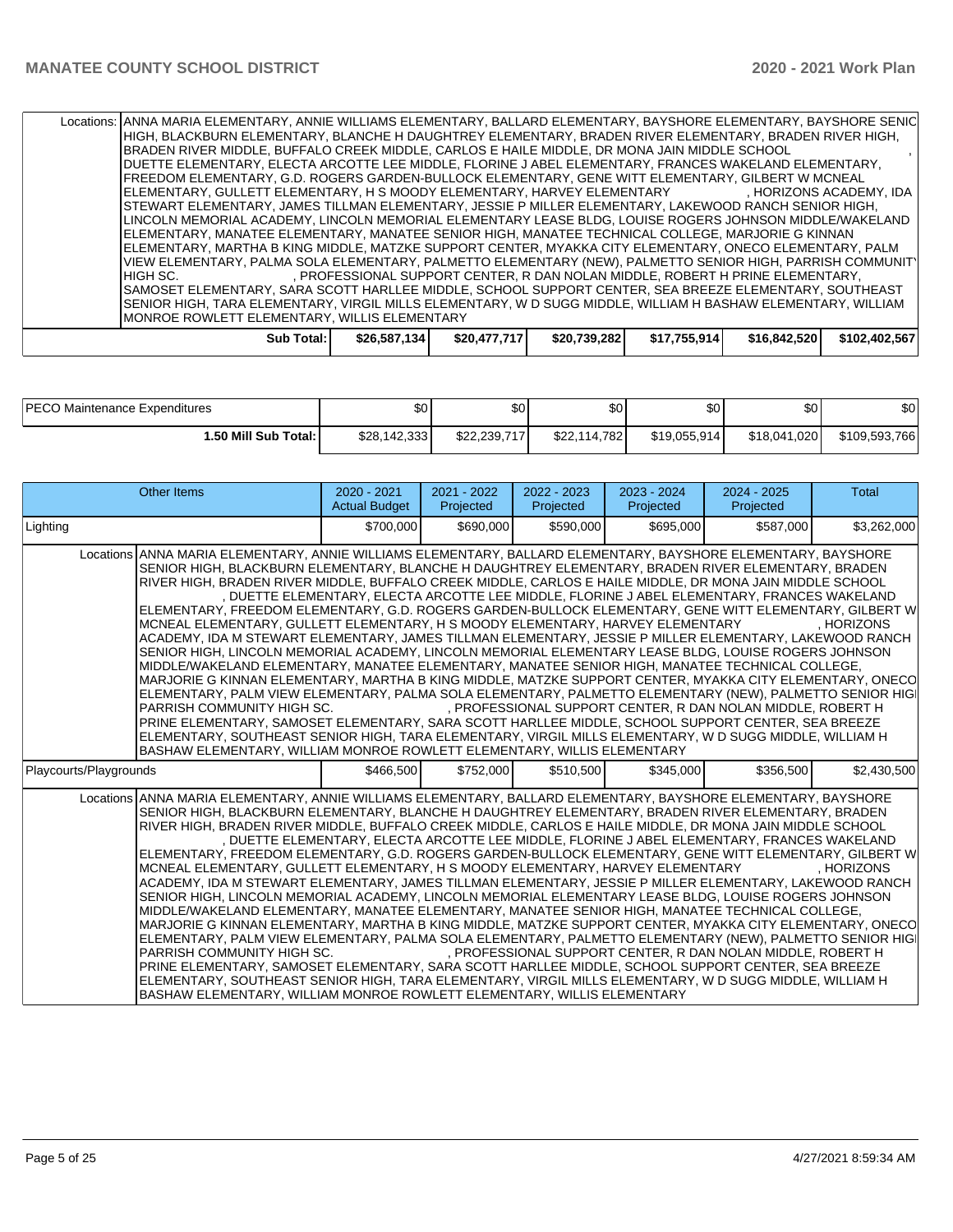| Plumbing                       |                                                                                                                                                                                                                                                                                                                                                                                                                                                                                                                                                                                                                                                                                                                                                                                                                                                                                                                                                                                                                                                                                                                                                                                                                                                                                                                                                                                                     | \$150,000    | \$120,000    | \$75,000     | \$60,000     | \$105.000                                                                                                                                                  | \$510.000     |
|--------------------------------|-----------------------------------------------------------------------------------------------------------------------------------------------------------------------------------------------------------------------------------------------------------------------------------------------------------------------------------------------------------------------------------------------------------------------------------------------------------------------------------------------------------------------------------------------------------------------------------------------------------------------------------------------------------------------------------------------------------------------------------------------------------------------------------------------------------------------------------------------------------------------------------------------------------------------------------------------------------------------------------------------------------------------------------------------------------------------------------------------------------------------------------------------------------------------------------------------------------------------------------------------------------------------------------------------------------------------------------------------------------------------------------------------------|--------------|--------------|--------------|--------------|------------------------------------------------------------------------------------------------------------------------------------------------------------|---------------|
|                                | Locations ANNA MARIA ELEMENTARY, ANNIE WILLIAMS ELEMENTARY, BALLARD ELEMENTARY, BAYSHORE ELEMENTARY, BAYSHORE<br>SENIOR HIGH, BLACKBURN ELEMENTARY, BLANCHE H DAUGHTREY ELEMENTARY, BRADEN RIVER ELEMENTARY, BRADEN<br>RIVER HIGH, BRADEN RIVER MIDDLE, BUFFALO CREEK MIDDLE, CARLOS E HAILE MIDDLE, DR MONA JAIN MIDDLE SCHOOL<br>ELEMENTARY, FREEDOM ELEMENTARY, G.D. ROGERS GARDEN-BULLOCK ELEMENTARY, GENE WITT ELEMENTARY, GILBERT W<br>MCNEAL ELEMENTARY, GULLETT ELEMENTARY, H S MOODY ELEMENTARY, HARVEY ELEMENTARY<br>ACADEMY, IDA M STEWART ELEMENTARY, JAMES TILLMAN ELEMENTARY, JESSIE P MILLER ELEMENTARY, LAKEWOOD RANCH<br>SENIOR HIGH, LINCOLN MEMORIAL ACADEMY, LINCOLN MEMORIAL ELEMENTARY LEASE BLDG, LOUISE ROGERS JOHNSON<br>MIDDLE/WAKELAND ELEMENTARY, MANATEE ELEMENTARY, MANATEE SENIOR HIGH, MANATEE TECHNICAL COLLEGE,<br>MARJORIE G KINNAN ELEMENTARY, MARTHA B KING MIDDLE, MATZKE SUPPORT CENTER, MYAKKA CITY ELEMENTARY, ONECO<br>ELEMENTARY, PALM VIEW ELEMENTARY, PALMA SOLA ELEMENTARY, PALMETTO ELEMENTARY (NEW), PALMETTO SENIOR HIGI<br>PARRISH COMMUNITY HIGH SC.<br>PRINE ELEMENTARY, SAMOSET ELEMENTARY, SARA SCOTT HARLLEE MIDDLE, SCHOOL SUPPORT CENTER, SEA BREEZE<br>ELEMENTARY, SOUTHEAST SENIOR HIGH, TARA ELEMENTARY, VIRGIL MILLS ELEMENTARY, W D SUGG MIDDLE, WILLIAM H<br>BASHAW ELEMENTARY, WILLIAM MONROE ROWLETT ELEMENTARY, WILLIS ELEMENTARY |              |              |              |              | DUETTE ELEMENTARY, ELECTA ARCOTTE LEE MIDDLE, FLORINE J ABEL ELEMENTARY, FRANCES WAKELAND<br>, PROFESSIONAL SUPPORT CENTER, R DAN NOLAN MIDDLE, ROBERT H   | . HORIZONS    |
| <b>Uninsured Property Loss</b> |                                                                                                                                                                                                                                                                                                                                                                                                                                                                                                                                                                                                                                                                                                                                                                                                                                                                                                                                                                                                                                                                                                                                                                                                                                                                                                                                                                                                     | \$188.699    | \$150,000    | \$150,000    | \$150,000    | \$150,000                                                                                                                                                  | \$788,699     |
|                                | Locations ANNA MARIA ELEMENTARY, ANNIE WILLIAMS ELEMENTARY, BALLARD ELEMENTARY, BAYSHORE ELEMENTARY, BAYSHORE<br>SENIOR HIGH, BLACKBURN ELEMENTARY, BLANCHE H DAUGHTREY ELEMENTARY, BRADEN RIVER ELEMENTARY, BRADEN<br>RIVER HIGH, BRADEN RIVER MIDDLE, BUFFALO CREEK MIDDLE, CARLOS E HAILE MIDDLE, DR MONA JAIN MIDDLE SCHOOL<br>ELEMENTARY, FREEDOM ELEMENTARY, G.D. ROGERS GARDEN-BULLOCK ELEMENTARY, GENE WITT ELEMENTARY, GILBERT W<br>MCNEAL ELEMENTARY, GULLETT ELEMENTARY, H S MOODY ELEMENTARY, HARVEY ELEMENTARY<br>ACADEMY, IDA M STEWART ELEMENTARY, JAMES TILLMAN ELEMENTARY, JESSIE P MILLER ELEMENTARY, LAKEWOOD RANCH<br>SENIOR HIGH, LINCOLN MEMORIAL ACADEMY, LINCOLN MEMORIAL ELEMENTARY LEASE BLDG, LOUISE ROGERS JOHNSON<br>MIDDLE/WAKELAND ELEMENTARY, MANATEE ELEMENTARY, MANATEE SENIOR HIGH, MANATEE TECHNICAL COLLEGE,<br>MARJORIE G KINNAN ELEMENTARY, MARTHA B KING MIDDLE, MATZKE SUPPORT CENTER, MYAKKA CITY ELEMENTARY, ONECO<br>ELEMENTARY, PALM VIEW ELEMENTARY, PALMA SOLA ELEMENTARY, PALMETTO ELEMENTARY (NEW), PALMETTO SENIOR HIGI<br>PARRISH COMMUNITY HIGH SC.<br>PRINE ELEMENTARY, SAMOSET ELEMENTARY, SARA SCOTT HARLLEE MIDDLE, SCHOOL SUPPORT CENTER, SEA BREEZE<br>ELEMENTARY, SOUTHEAST SENIOR HIGH, TARA ELEMENTARY, VIRGIL MILLS ELEMENTARY, W D SUGG MIDDLE, WILLIAM H<br>BASHAW ELEMENTARY, WILLIAM MONROE ROWLETT ELEMENTARY, WILLIS ELEMENTARY |              |              |              |              | , DUETTE ELEMENTARY, ELECTA ARCOTTE LEE MIDDLE, FLORINE J ABEL ELEMENTARY, FRANCES WAKELAND<br>, PROFESSIONAL SUPPORT CENTER, R DAN NOLAN MIDDLE, ROBERT H | . HORIZONS    |
| <b>Bleachers</b>               |                                                                                                                                                                                                                                                                                                                                                                                                                                                                                                                                                                                                                                                                                                                                                                                                                                                                                                                                                                                                                                                                                                                                                                                                                                                                                                                                                                                                     | \$50,000     | \$50,000     | \$50,000     | \$50,000     | \$0                                                                                                                                                        | \$200.000     |
|                                | Locations ANNA MARIA ELEMENTARY, ANNIE WILLIAMS ELEMENTARY, BALLARD ELEMENTARY, BAYSHORE ELEMENTARY, BAYSHORE<br>SENIOR HIGH, BLACKBURN ELEMENTARY, BLANCHE H DAUGHTREY ELEMENTARY, BRADEN RIVER ELEMENTARY, BRADEN<br>RIVER HIGH, BRADEN RIVER MIDDLE, BUFFALO CREEK MIDDLE, CARLOS E HAILE MIDDLE, DR MONA JAIN MIDDLE SCHOOL<br>ELEMENTARY, FREEDOM ELEMENTARY, G.D. ROGERS GARDEN-BULLOCK ELEMENTARY, GENE WITT ELEMENTARY, GILBERT W<br>MCNEAL ELEMENTARY, GULLETT ELEMENTARY, H S MOODY ELEMENTARY, HARVEY ELEMENTARY<br>ACADEMY, IDA M STEWART ELEMENTARY, JAMES TILLMAN ELEMENTARY, JESSIE P MILLER ELEMENTARY, LAKEWOOD RANCH<br>SENIOR HIGH, LINCOLN MEMORIAL ACADEMY, LINCOLN MEMORIAL ELEMENTARY LEASE BLDG, LOUISE ROGERS JOHNSON<br>MIDDLE/WAKELAND ELEMENTARY, MANATEE ELEMENTARY, MANATEE SENIOR HIGH, MANATEE TECHNICAL COLLEGE,<br>MARJORIE G KINNAN ELEMENTARY, MARTHA B KING MIDDLE, MATZKE SUPPORT CENTER, MYAKKA CITY ELEMENTARY, ONECO<br>ELEMENTARY, PALM VIEW ELEMENTARY, PALMA SOLA ELEMENTARY, PALMETTO ELEMENTARY (NEW), PALMETTO SENIOR HIGI<br>PARRISH COMMUNITY HIGH SC.<br>PRINE ELEMENTARY, SAMOSET ELEMENTARY, SARA SCOTT HARLLEE MIDDLE, SCHOOL SUPPORT CENTER, SEA BREEZE<br>ELEMENTARY, SOUTHEAST SENIOR HIGH, TARA ELEMENTARY, VIRGIL MILLS ELEMENTARY, W D SUGG MIDDLE, WILLIAM H<br>BASHAW ELEMENTARY, WILLIAM MONROE ROWLETT ELEMENTARY, WILLIS ELEMENTARY |              |              |              |              | , DUETTE ELEMENTARY, ELECTA ARCOTTE LEE MIDDLE, FLORINE J ABEL ELEMENTARY, FRANCES WAKELAND<br>, PROFESSIONAL SUPPORT CENTER, R DAN NOLAN MIDDLE, ROBERT H | . HORIZONS    |
|                                | Total:                                                                                                                                                                                                                                                                                                                                                                                                                                                                                                                                                                                                                                                                                                                                                                                                                                                                                                                                                                                                                                                                                                                                                                                                                                                                                                                                                                                              | \$28,142,333 | \$22,239,717 | \$22,114,782 | \$19,055,914 | \$18,041,020                                                                                                                                               | \$109,593,766 |

## **Local 1.50 Mill Expenditure For Maintenance, Repair and Renovation**

Anticipated expenditures expected from local funding sources over the years covered by the current work plan.

| Item                                      | $2020 - 2021$<br><b>Actual Budget</b> | $2021 - 2022$<br>Projected | 2022 - 2023<br>Projected | $2023 - 2024$<br>Projected | $2024 - 2025$<br>Projected | <b>Total</b>  |
|-------------------------------------------|---------------------------------------|----------------------------|--------------------------|----------------------------|----------------------------|---------------|
| Remaining Maint and Repair from 1.5 Mills | \$28,142,333                          | \$22,239,717               | \$22,114,782             | \$19,055,914               | \$18,041,020               | \$109,593,766 |
| Maintenance/Repair Salaries               | \$8,700,000                           | \$8,700,000                | \$8,700,000              | \$8,700,000                | \$8.700,000                | \$43,500,000  |
| School Bus Purchases                      | \$1,743,356                           | \$1,500,000                | \$1,500,000              | \$1,500,000                | \$1,500,000                | \$7,743,356   |
| <b>Other Vehicle Purchases</b>            | \$408,280                             | \$100,000                  | \$100,000                | \$100,000                  | \$100,000                  | \$808,280     |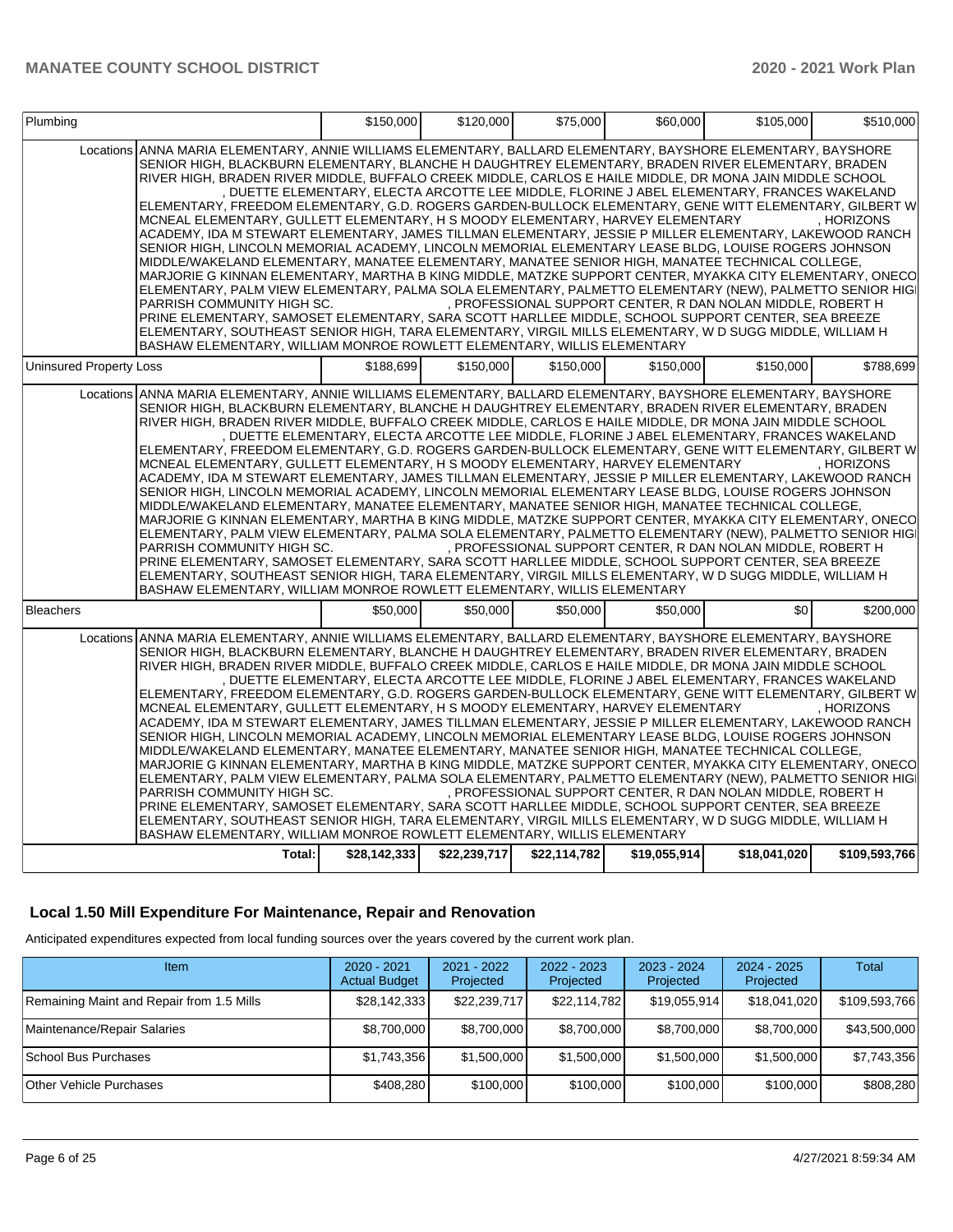| <b>Local Expenditure Totals:</b>                             | \$77,417,482 | \$60,429,190 | \$59,780,092 | \$57,058,969 | \$55,717,003 | \$310,402,736 |
|--------------------------------------------------------------|--------------|--------------|--------------|--------------|--------------|---------------|
| Technology                                                   | \$12,363,104 | \$9,683,690  | \$9,211,471  | \$9,621,471  | \$9,540,771  | \$50,420,507  |
| <b>Facility Project Management</b>                           | \$1,000,000  | \$1,000,000  | \$1,000,000  | \$1,000,000  | \$1,000,000  | \$5,000,000   |
| Sales Tax Grant for Charter Schools                          | \$2,334,751  | \$0          | \$0          | \$0          | \$0          | \$2,334,751   |
| <b>Facility Acquisitions</b>                                 | \$1,500,000  | \$0          | \$0          | \$0          | \$0          | \$1,500,000   |
| Qualified Zone Academy Bonds (QZAB)                          | \$69,366     | \$69,366     | \$0          | \$0          | \$0          | \$138,732     |
| Qualified School Construction Bonds (QSCB)                   | \$680,090    | \$639,129    | \$597,994    | \$516,248    | \$516,248    | \$2,949,709   |
| Premiums for Property Casualty Insurance - 1011.71<br>(4a,b) | \$2,901,371  | \$2,901,371  | \$2,901,371  | \$2,901,371  | \$2,901,371  | \$14,506,855  |
| <b>Special Facilities Construction Account</b>               | \$0          | \$0          | \$0          | \$0          | \$0          | \$0           |
| s.1011.14 Debt Service                                       | \$0          | \$0          | \$0          | \$0          | \$0          | \$0           |
| <b>Environmental Problems</b>                                | \$0          | \$0          | \$0          | \$0          | \$0          | \$0           |
| Rent/Lease Relocatables                                      | \$0          | \$0          | \$0          | \$0          | \$0          | \$0           |
| <b>COP Debt Service</b>                                      | \$16,411,524 | \$12,655,917 | \$12,714,474 | \$12,723,965 | \$12,717,593 | \$67,223,473  |
| Rent/Lease Payments                                          | \$0          | \$0          | \$0          | \$0          | \$0          | \$0           |
| Capital Outlay Equipment                                     | \$1,163,307  | \$940,000    | \$940,000    | \$940,000    | \$700,000    | \$4,683,307   |

# **Revenue**

## **1.50 Mill Revenue Source**

Schedule of Estimated Capital Outlay Revenue from each currently approved source which is estimated to be available for expenditures on the projects included in the tentative district facilities work program. All amounts are NET after considering carryover balances, interest earned, new COP's, 1011.14 and 1011.15 loans, etc. Districts cannot use 1.5-Mill funds for salaries except for those explicitly associated with maintenance/repair projects. (1011.71 (5), F.S.)

| Item                                                                                | Fund | $2020 - 2021$<br><b>Actual Value</b> | $2021 - 2022$<br>Projected | $2022 - 2023$<br>Projected | $2023 - 2024$<br>Projected | $2024 - 2025$<br>Projected | Total             |
|-------------------------------------------------------------------------------------|------|--------------------------------------|----------------------------|----------------------------|----------------------------|----------------------------|-------------------|
| (1) Non-exempt property<br>lassessed valuation                                      |      | \$45,826,473,732                     | \$47,983,834,788           | \$50,454,297,618           | \$53,114,770,059           | \$56,010,313,595           | \$253,389,689,792 |
| $(2)$ The Millage projected for<br>discretionary capital outlay per<br>ls.1011.71   |      | 1.50                                 | 1.50                       | 1.50                       | 1.50                       | 1.50                       |                   |
| $(3)$ Full value of the 1.50-Mill<br>discretionary capital outlay per<br>ls.1011.71 |      | \$76,988,476                         | \$80,612,842               | \$84,763,220               | \$89,232,814               | \$94,097,327               | \$425,694,679     |
| $(4)$ Value of the portion of the 1.50<br>-Mill ACTUALLY levied                     | 370  | \$65,990,122                         | \$69,096,722               | \$72,654,189               | \$76,485,269               | \$80,654,852               | \$364,881,154     |
| $(5)$ Difference of lines $(3)$ and $(4)$                                           |      | \$10,998,354                         | \$11,516,120               | \$12,109,031               | \$12,747,545               | \$13,442,475               | \$60,813,525      |

# **PECO Revenue Source**

The figure in the row designated "PECO Maintenance" will be subtracted from funds available for new construction because PECO maintenance dollars cannot be used for new construction.

| Item                         | Fund | 2020 - 2021<br><b>Actual Budget</b> | 2021 - 2022<br>Projected | 2022 - 2023<br>Projected | 2023 - 2024<br>Projected | 2024 - 2025<br>Projected | Total       |
|------------------------------|------|-------------------------------------|--------------------------|--------------------------|--------------------------|--------------------------|-------------|
| <b>PECO New Construction</b> | 340  | \$2,000,000                         | \$0                      | \$0                      | \$0                      | \$0 <sub>1</sub>         | \$2,000,000 |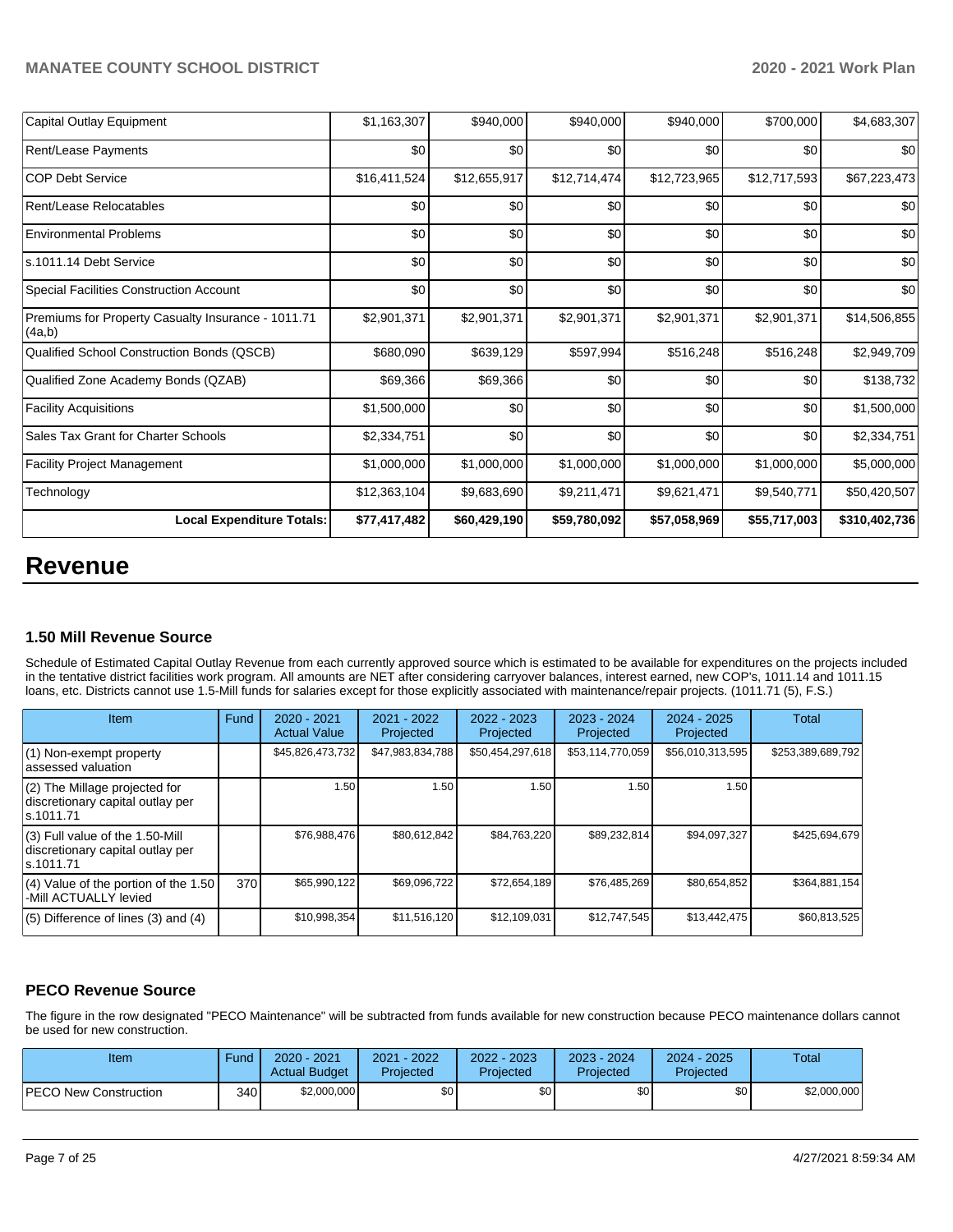| <b>PECO</b><br>Maintenance Expenditures | \$0         | ሖጣ<br>wυ | \$C | υv  | ሶስ<br>ΦU | ົ<br>Ψ      |
|-----------------------------------------|-------------|----------|-----|-----|----------|-------------|
|                                         | \$2,000,000 | \$0      | \$0 | \$0 | \$0      | \$2.000.000 |

# **CO & DS Revenue Source**

Revenue from Capital Outlay and Debt Service funds.

| <b>Item</b>                               | Fund | 2020 - 2021<br><b>Actual Budget</b> | 2021 - 2022<br>Projected | 2022 - 2023<br>Projected | $2023 - 2024$<br>Projected | $2024 - 2025$<br>Projected | Total       |
|-------------------------------------------|------|-------------------------------------|--------------------------|--------------------------|----------------------------|----------------------------|-------------|
| ICO & DS Cash Flow-through<br>Distributed | 360  | \$1,293,177                         | \$1,293,177              | \$1,293,177              | \$1,293,177                | \$1,293,177                | \$6,465,885 |
| ICO & DS Interest on<br>Undistributed CO  | 360  | \$54.156                            | \$54.156                 | \$54.156                 | \$54,156                   | \$54.156                   | \$270,780   |
|                                           |      | \$1,347,333                         | \$1,347,333              | \$1,347,333              | \$1,347,333                | \$1,347,333                | \$6,736,665 |

### **Fair Share Revenue Source**

Nothing reported for this section. All legally binding commitments for proportionate fair-share mitigation for impacts on public school facilities must be included in the 5-year district work program.

### **Sales Surtax Referendum**

Specific information about any referendum for a 1-cent or ½-cent surtax referendum during the previous year.

**Did the school district hold a surtax referendum during the past fiscal year 2019 - 2020?**

No

## **Additional Revenue Source**

Any additional revenue sources

| <b>Item</b>                                                                                     | 2020 - 2021<br><b>Actual Value</b> | 2021 - 2022<br>Projected | 2022 - 2023<br>Projected | 2023 - 2024<br>Projected | 2024 - 2025<br>Projected | Total         |
|-------------------------------------------------------------------------------------------------|------------------------------------|--------------------------|--------------------------|--------------------------|--------------------------|---------------|
| Proceeds from a s.1011.14/15 F.S. Loans                                                         | \$0                                | \$0                      | \$0                      | \$0                      | \$0                      | \$0           |
| District Bonds - Voted local bond<br>referendum proceeds per s.9, Art VII<br>State Constitution | \$0                                | \$0                      | \$0                      | \$0                      | \$0                      | \$0           |
| Proceeds from Special Act Bonds                                                                 | \$0                                | \$0                      | \$0                      | \$0                      | \$0                      | \$0           |
| Estimated Revenue from CO & DS Bond<br>Sale                                                     | \$0                                | \$0                      | \$0                      | \$0                      | \$0                      | \$0           |
| Proceeds from Voted Capital<br>Improvements millage                                             | \$0                                | \$0                      | \$0                      | \$0                      | \$0                      | \$0           |
| Other Revenue for Other Capital Projects                                                        | \$852,224                          | \$79,875                 | \$79,875                 | \$79,875                 | \$79,875                 | \$1,171,724   |
| Proceeds from 1/2 cent sales surtax<br>authorized by school board                               | \$28,591,210                       | \$29,734,858             | \$30,924,252             | \$32,161,222             | \$33,447,671             | \$154,859,213 |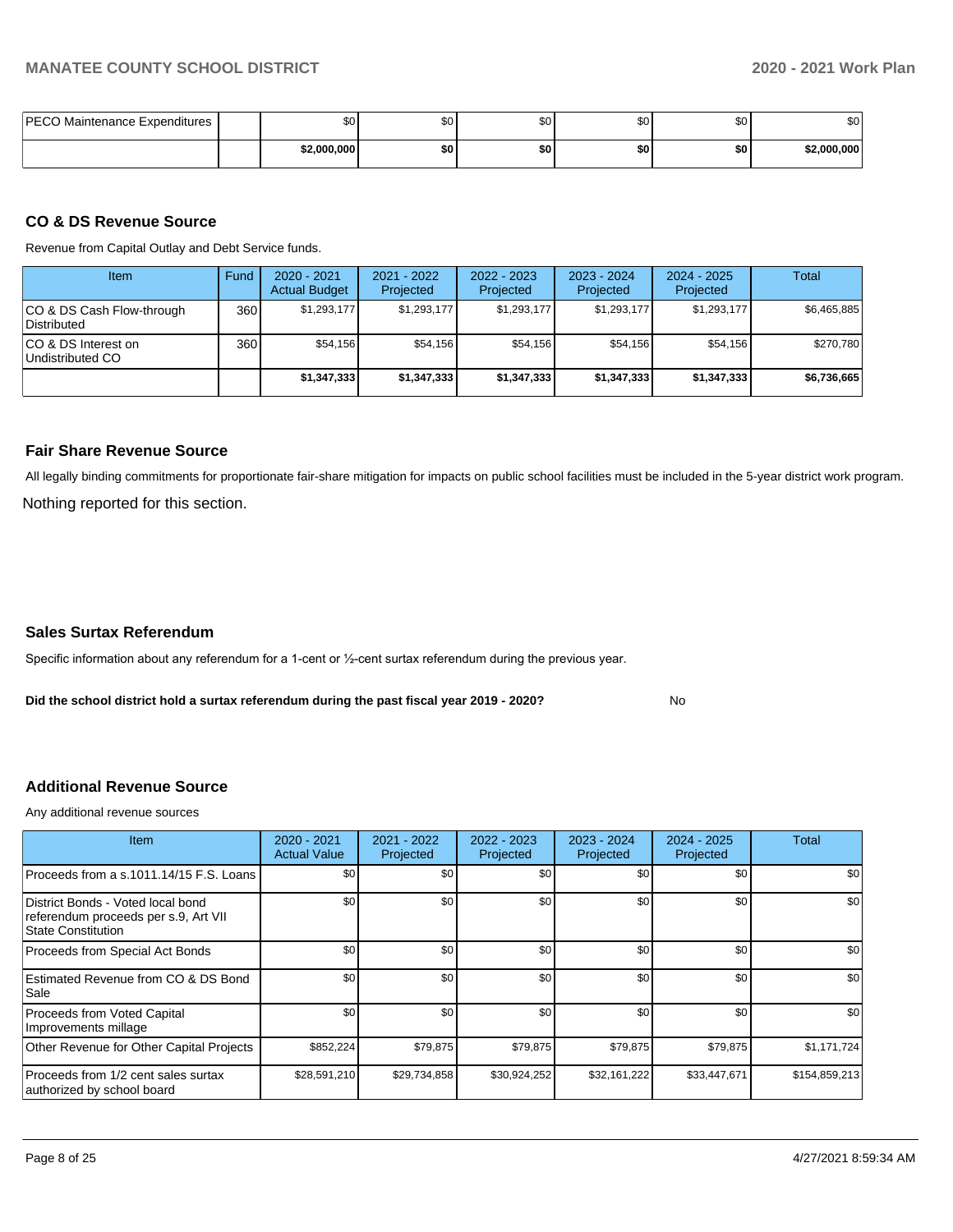| Proceeds from local governmental<br>infrastructure sales surtax                                                           | \$0            | \$0            | \$0            | \$0            | \$0            | \$0            |
|---------------------------------------------------------------------------------------------------------------------------|----------------|----------------|----------------|----------------|----------------|----------------|
| Proceeds from Certificates of<br>Participation (COP's) Sale                                                               | \$0            | \$0            | \$0            | \$0            | \$0            | \$0            |
| Classrooms First Bond proceeds amount<br>authorized in FY 1997-98                                                         | \$0            | \$0            | \$0            | \$0            | \$0            | \$0            |
| Classrooms for Kids                                                                                                       | \$0            | \$0            | \$0            | \$0            | \$0            | \$0            |
| <b>District Equity Recognition</b>                                                                                        | \$0            | \$0            | \$0            | \$0            | \$0            | \$0            |
| <b>Federal Grants</b>                                                                                                     | \$0            | \$0            | \$0            | \$0            | \$0            | \$0            |
| Proportionate share mitigation (actual<br>cash revenue only, not in kind donations)                                       | \$0            | \$0            | \$0            | \$0            | \$0            | \$0            |
| Impact fees received                                                                                                      | \$15,999,725   | \$15,999,725   | \$15,999,725   | \$15,999,725   | \$15,999,725   | \$79,998,625   |
| Private donations                                                                                                         | \$0            | \$0            | \$0            | \$0            | \$0            | \$0            |
| Grants from local governments or not-for-<br>profit organizations                                                         | \$0            | \$0            | \$0            | \$0            | \$0            | \$0            |
| Interest, Including Profit On Investment                                                                                  | \$223,880      | \$223,880      | \$223,880      | \$223,880      | \$223,880      | \$1,119,400    |
| Revenue from Bonds pledging proceeds<br>from 1 cent or 1/2 cent Sales Surtax                                              | \$0            | \$0            | \$0            | \$0            | \$0            | \$0            |
| <b>Total Fund Balance Carried Forward</b>                                                                                 | \$77,875,673   | \$44,480,499   | \$31,711,722   | \$36,056,978   | \$54,409,045   | \$244,533,917  |
| General Capital Outlay Obligated Fund<br><b>Balance Carried Forward From Total</b><br><b>Fund Balance Carried Forward</b> | \$0            | \$0            | \$0            | \$0            | \$0            | \$0            |
| <b>Special Facilities Construction Account</b>                                                                            | \$0            | \$0            | \$0            | \$0            | \$0            | \$0            |
| One Cent - 1/2 Cent Sales Surtax Debt<br>Service From Total Fund Balance Carried<br>Forward                               | (\$12,514,050) | (\$12,504,425) | (\$12,497,375) | (\$12,488,125) | (\$12,479,125) | (\$62,483,100) |
| Capital Outlay Projects Funds Balance<br><b>Carried Forward From Total Fund</b><br><b>Balance Carried Forward</b>         | \$0            | \$0            | \$0            | \$0            | \$0            | \$0            |
| <b>Subtotal</b>                                                                                                           | \$111,028,662  | \$78,014,412   | \$66,442,079   | \$72,033,555   | \$91,681,071   | \$419.199.779  |

# **Total Revenue Summary**

| <b>Item Name</b>                                                   | 2020 - 2021<br><b>Budget</b> | $2021 - 2022$<br>Projected | 2022 - 2023<br>Projected | $2023 - 2024$<br>Projected | $2024 - 2025$<br>Projected | <b>Five Year Total</b> |
|--------------------------------------------------------------------|------------------------------|----------------------------|--------------------------|----------------------------|----------------------------|------------------------|
| Local 1.5 Mill Discretionary Capital Outlay<br>Revenue             | \$65,990,122                 | \$69,096,722               | \$72,654,189             | \$76,485,269               | \$80,654,852               | \$364,881,154          |
| <b>IPECO and 1.5 Mill Maint and Other 1.5</b><br>Mill Expenditures | (\$77,417,482)               | $(\$60,429,190)$           | (\$59,780,092)           | (\$57,058,969)             | (\$55,717,003)             | (\$310,402,736)        |
| <b>PECO Maintenance Revenue</b>                                    | \$0 <sub>1</sub>             | \$0                        | \$0                      | \$0                        | \$0                        | \$0                    |
| <b>Available 1.50 Mill for New</b><br><b>Construction</b>          | (\$11,427,360)               | \$8,667,532                | \$12,874,097             | \$19,426,300               | \$24,937,849               | \$54,478,418           |

| <b>Item Name</b> | 2020 - 2021<br><b>Budget</b> | 2021 - 2022<br>Projected | $2022 - 2023$<br>Projected | 2023 - 2024<br>Projected | 2024 - 2025<br>Projected | <b>Five Year Total</b> |
|------------------|------------------------------|--------------------------|----------------------------|--------------------------|--------------------------|------------------------|
| ICO & DS Revenue | \$1,347,333                  | \$1,347,333              | \$1,347,333                | \$1,347,333              | \$1,347,333              | \$6,736,665            |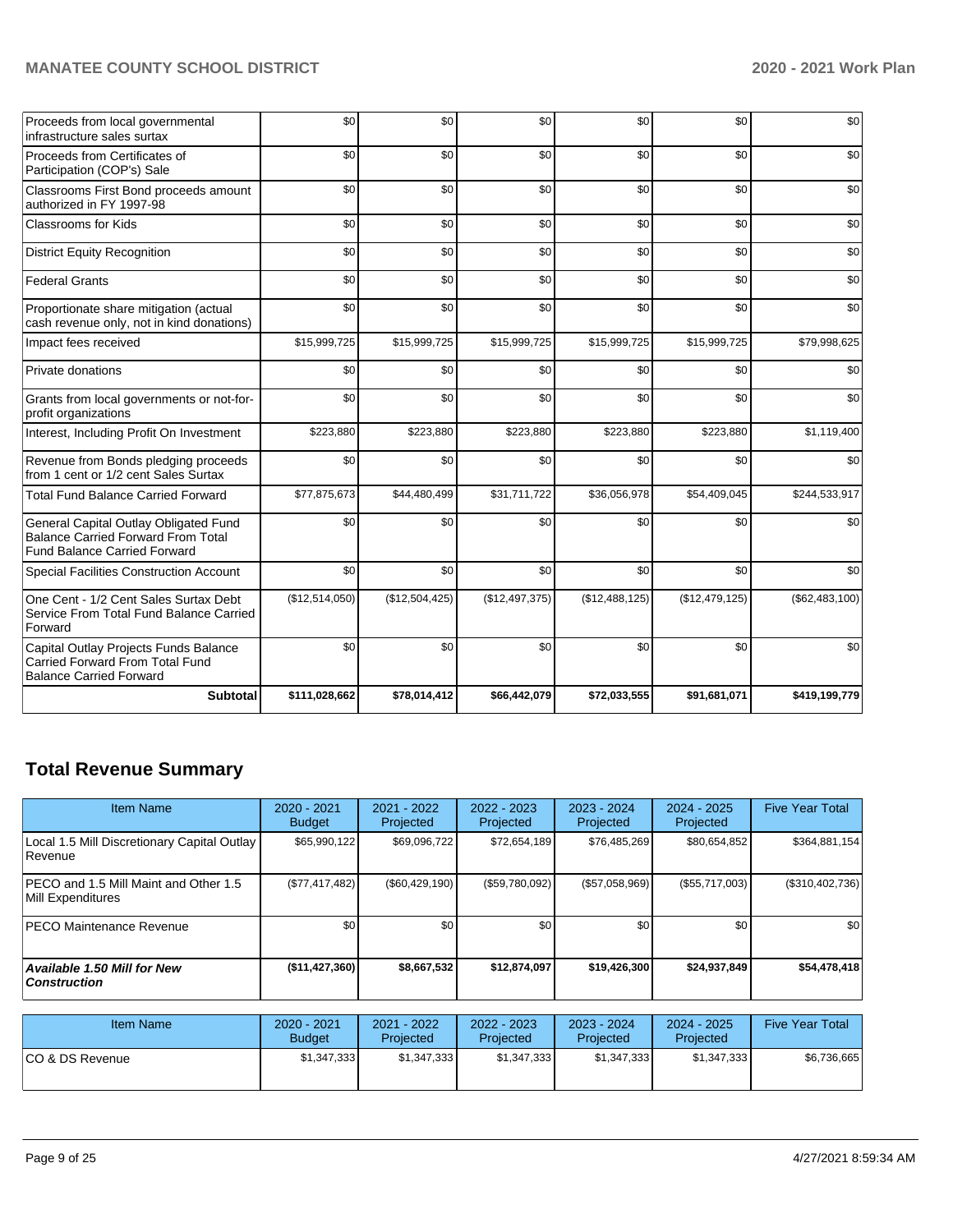| <b>IPECO New Construction Revenue</b> | \$2,000,000   | \$0          | \$0          | \$0          | \$0           | \$2,000,000   |
|---------------------------------------|---------------|--------------|--------------|--------------|---------------|---------------|
|                                       |               |              |              |              |               |               |
| <b>Other/Additional Revenue</b>       | \$111,028,662 | \$78,014,412 | \$66,442,079 | \$72,033,555 | \$91,681,071  | \$419,199,779 |
|                                       |               |              |              |              |               |               |
| <b>Total Additional Revenuel</b>      | \$114,375,995 | \$79,361,745 | \$67,789,412 | \$73,380,888 | \$93,028,404  | \$427,936,444 |
| <b>Total Available Revenue</b>        | \$102.948.635 | \$88,029,277 | \$80,663,509 | \$92,807,188 | \$117.966.253 | \$482,414,862 |

# **Project Schedules**

# **Capacity Project Schedules**

A schedule of capital outlay projects necessary to ensure the availability of satisfactory classrooms for the projected student enrollment in K-12 programs.

| <b>Project Description</b>                                           | Location                                  |                          | 2020 - 2021 | 2021 - 2022 | 2022 - 2023 | 2023 - 2024 | 2024 - 2025 | <b>Total</b>    | Funded |
|----------------------------------------------------------------------|-------------------------------------------|--------------------------|-------------|-------------|-------------|-------------|-------------|-----------------|--------|
| <b>Renovation of Full</b><br>Service Center<br><b>Added Capacity</b> | <b>JAMES TILLMAN</b><br><b>ELEMENTARY</b> | Planned<br>Cost:         | \$834,405   | \$0         | \$0         | \$0         | \$0         | \$834,405 Yes   |        |
|                                                                      |                                           | <b>Student Stations:</b> | 160         | $\mathbf 0$ | 0           | $\Omega$    | 0           | 160             |        |
|                                                                      |                                           | <b>Total Classrooms:</b> | 8           | $\Omega$    | $\Omega$    | $\Omega$    | $\Omega$    | 8               |        |
|                                                                      |                                           | Gross Sq Ft:             | 8,900       | $\mathbf 0$ | 0           | $\Omega$    | 0           | 8,900           |        |
| Gym Addition with<br><b>Added Capacity</b>                           | PALM VIEW<br><b>ELEMENTARY</b>            | Planned<br>Cost:         | \$3,303,075 | \$0         | \$0         | \$0         | \$0         | \$3,303,075 Yes |        |
|                                                                      |                                           | <b>Student Stations:</b> | 60          | $\mathbf 0$ | 0           | 0           | 0           | 60              |        |
|                                                                      | <b>Total Classrooms:</b>                  |                          | 1           | $\mathbf 0$ | 0           | $\Omega$    | 0           |                 |        |
|                                                                      |                                           | Gross Sq Ft:             |             | $\mathbf 0$ | 0           | $\Omega$    | $\Omega$    | 11,000          |        |
| Classroom Wing<br>Addition                                           | <b>TARA</b><br><b>ELEMENTARY</b>          | Planned<br>Cost:         | \$0         | \$0         | \$0         | \$2,450,000 | \$1,310,800 | \$3,760,800 Yes |        |
|                                                                      |                                           | <b>Student Stations:</b> | $\mathbf 0$ | $\Omega$    | $\Omega$    | $\Omega$    | 80          | 80              |        |
|                                                                      |                                           | <b>Total Classrooms:</b> | $\mathbf 0$ | $\Omega$    | $\Omega$    | $\Omega$    | 4           |                 |        |
|                                                                      |                                           | Gross Sq Ft:             | $\Omega$    | $\Omega$    | $\Omega$    | $\Omega$    | 5,000       | 5,000           |        |
| Renovation with<br><b>Added Capacity</b>                             | <b>BRADEN RIVER</b><br><b>MIDDLE</b>      | Planned<br>Cost:         | \$0         | \$0         | \$3,159,000 | \$0         | \$0         | \$3,159,000 Yes |        |
|                                                                      |                                           | <b>Student Stations:</b> | $\mathbf 0$ | $\Omega$    | 132         | $\Omega$    | $\Omega$    | 132             |        |
|                                                                      |                                           | <b>Total Classrooms:</b> | $\mathbf 0$ | $\Omega$    | 6           | $\Omega$    | 0           | 6               |        |
|                                                                      |                                           | Gross Sq Ft:             | $\mathbf 0$ | $\Omega$    | 7,400       | $\Omega$    | $\Omega$    | 7,400           |        |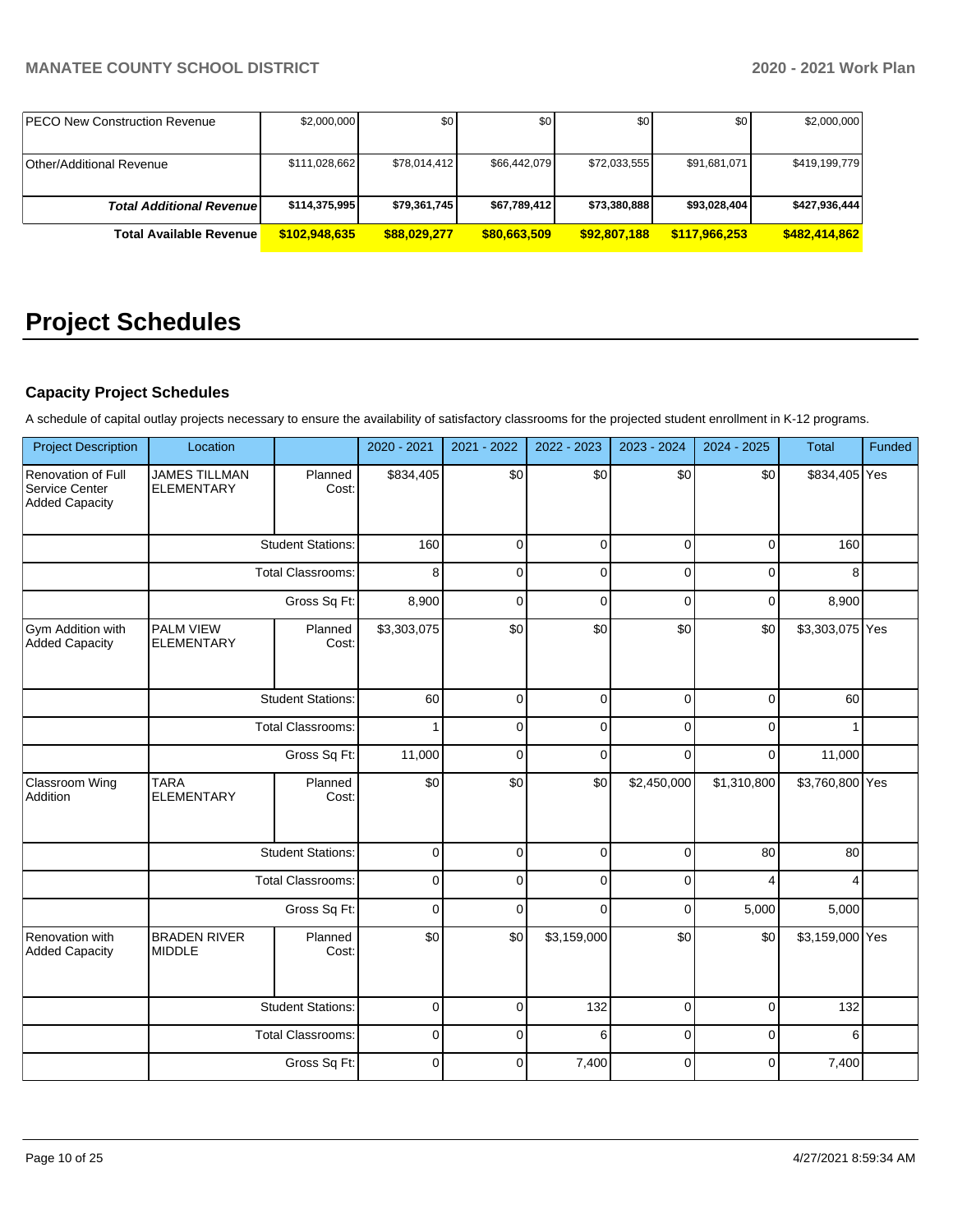| Classroom Wing<br>Addition with Media<br>Center | <b>BUFFALO CREEK</b><br><b>MIDDLE</b> | Planned<br>Cost:         | \$3,000,000         | \$8,000,000 | \$1,000,000 | \$0         | \$0         | \$12,000,000 Yes |  |
|-------------------------------------------------|---------------------------------------|--------------------------|---------------------|-------------|-------------|-------------|-------------|------------------|--|
|                                                 |                                       | <b>Student Stations:</b> | $\pmb{0}$           | 0           | 220         | 0           | 0           | 220              |  |
|                                                 |                                       | Total Classrooms:        | $\pmb{0}$           | $\mathbf 0$ | 10          | 0           | $\mathbf 0$ | 10               |  |
|                                                 |                                       | Gross Sq Ft:             | $\mathbf 0$         | $\mathbf 0$ | 13,415      | $\mathbf 0$ | 0           | 13,415           |  |
| New School planned<br>North East County         | Location not<br>specified             | Planned<br>Cost:         | \$0                 | \$0         | \$0         | \$0         | \$800,000   | \$800,000 Yes    |  |
|                                                 |                                       | <b>Student Stations:</b> | $\mathsf{O}\xspace$ | $\mathbf 0$ | $\pmb{0}$   | $\mathbf 0$ | 1,200       | 1,200            |  |
|                                                 |                                       | Total Classrooms:        | $\mathbf 0$         | $\mathbf 0$ | $\mathbf 0$ | 0           | 50          | 50               |  |
|                                                 |                                       | Gross Sq Ft:             | $\mathbf 0$         | $\mathbf 0$ | $\mathbf 0$ | 0           | 166,205     | 166,205          |  |
| Classroom Wing<br>Addition                      | R DAN NOLAN<br><b>MIDDLE</b>          | Planned<br>Cost:         | \$0                 | \$0         | \$2,289,800 | \$3,675,000 | \$0         | \$5,964,800 Yes  |  |
|                                                 |                                       | <b>Student Stations:</b> | $\pmb{0}$           | 0           | $\mathbf 0$ | 176         | $\pmb{0}$   | 176              |  |
|                                                 |                                       | Total Classrooms:        | $\pmb{0}$           | $\mathbf 0$ | $\mathbf 0$ | 8           | $\pmb{0}$   | 8                |  |
|                                                 |                                       | Gross Sq Ft:             | $\mathbf 0$         | $\mathbf 0$ | $\mathbf 0$ | 11,000      | 0           | 11,000           |  |
| Classroom Wing<br>Addition                      | <b>GENE WITT</b><br><b>ELEMENTARY</b> | Planned<br>Cost:         | \$2,500,000         | \$0         | \$0         | \$0         | \$0         | \$2,500,000 Yes  |  |
|                                                 |                                       | <b>Student Stations:</b> | 144                 | $\mathbf 0$ | $\pmb{0}$   | $\mathbf 0$ | $\pmb{0}$   | 144              |  |
|                                                 |                                       | Total Classrooms:        | 8                   | $\mathbf 0$ | $\mathbf 0$ | 0           | $\pmb{0}$   | 8                |  |
|                                                 |                                       | Gross Sq Ft:             | 12,000              | $\mathbf 0$ | $\mathbf 0$ | $\mathbf 0$ | $\pmb{0}$   | 12,000           |  |
| Classroom Wing<br>Addition                      | LAKEWOOD RANCH<br><b>SENIOR HIGH</b>  | Planned<br>Cost:         | \$3,000,000         | \$8,560,000 | \$4,940,000 | \$0         | \$0         | \$16,500,000 Yes |  |
|                                                 |                                       | <b>Student Stations:</b> | $\Omega$            | $\Omega$    | 500         | $\Omega$    | $\Omega$    | 500              |  |
|                                                 |                                       | Total Classrooms:        | $\pmb{0}$           | $\mathbf 0$ | 20          | 0           | $\pmb{0}$   | 20               |  |
|                                                 |                                       | Gross Sq Ft:             | $\pmb{0}$           | $\mathbf 0$ | 24,000      | $\mathbf 0$ | $\pmb{0}$   | 24,000           |  |
| Replacement with<br><b>Added Capacity</b>       | W D SUGG MIDDLE                       | Planned<br>Cost:         | \$4,500,000         | \$500,000   | \$0         | \$0         | \$0         | \$5,000,000 Yes  |  |
|                                                 |                                       | <b>Student Stations:</b> | $\pmb{0}$           | 104         | $\mathbf 0$ | $\pmb{0}$   | $\pmb{0}$   | 104              |  |
|                                                 |                                       | <b>Total Classrooms:</b> | $\pmb{0}$           | 5           | $\mathbf 0$ | 0           | $\pmb{0}$   | 5                |  |
|                                                 |                                       | Gross Sq Ft:             | $\mathbf 0$         | 6,000       | $\mathbf 0$ | $\mathbf 0$ | $\pmb{0}$   | 6,000            |  |
| Classroom Wing<br>Addition                      | FREEDOM<br><b>ELEMENTARY</b>          | Planned<br>Cost:         | \$0                 | \$0         | \$219,821   | \$3,675,000 | \$3,932,400 | \$7,827,221 Yes  |  |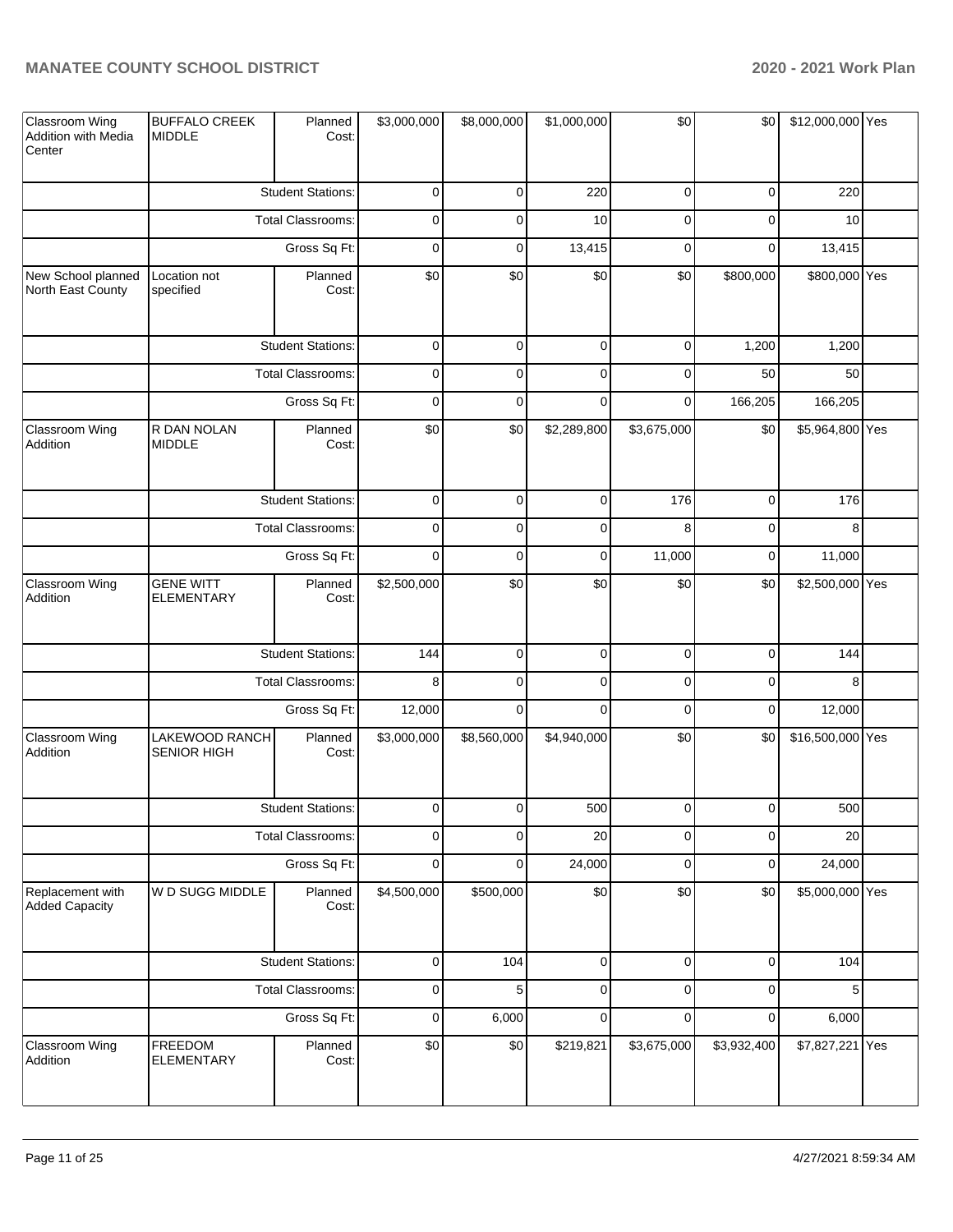|                            | <b>Student Stations:</b>               |                          | 0   |     | 0   | $\Omega$ | 144             | 144             |  |
|----------------------------|----------------------------------------|--------------------------|-----|-----|-----|----------|-----------------|-----------------|--|
|                            | Total Classrooms:                      |                          | 0   |     |     | 01       | 8               |                 |  |
|                            | Gross Sq Ft:                           |                          | 0   |     |     | 01       | 12,000          | 12,000          |  |
| Classroom Wing<br>Addition | <b>CARLOS E HAILE</b><br><b>MIDDLE</b> | Planned<br>Cost:         | \$0 | \$0 | \$0 | \$0      | \$2,621,600     | \$2,621,600 Yes |  |
|                            |                                        | <b>Student Stations:</b> | 0   |     |     | 01       | 220             | 220             |  |
|                            | <b>Total Classrooms:</b>               |                          | 0   |     | 0   | 01       | 10 <sup>1</sup> | 10              |  |
|                            |                                        | Gross Sq Ft:             | 0   |     | 0   | 01       | 13,000          | 13,000          |  |

| <b>Planned Cost:</b>       |        | \$17,137,480 \$17,060,000 | \$11,608,621 | \$9,800,000 | \$8,664,800 | \$64,270,901 |
|----------------------------|--------|---------------------------|--------------|-------------|-------------|--------------|
| <b>Student Stations:</b>   | 364    | 104                       | 852          | 176 I       | 1.644       | 3,140        |
| <b>Total Classrooms: I</b> |        |                           | 36           | ö           | 72          | 138          |
| Gross Sq Ft:               | 31,900 | 6,000                     | 44.815       | 11.000      | 196,205     | 289,920      |

# **Other Project Schedules**

Major renovations, remodeling, and additions of capital outlay projects that do not add capacity to schools.

| <b>Project Description</b>          | Location                                         | 2020 - 2021<br><b>Actual Budget</b> | 2021 - 2022<br>Projected | 2022 - 2023<br>Projected | 2023 - 2024<br>Projected | 2024 - 2025<br>Projected | <b>Total</b>     | Funded |
|-------------------------------------|--------------------------------------------------|-------------------------------------|--------------------------|--------------------------|--------------------------|--------------------------|------------------|--------|
| Secure Front Office                 | <b>BALLARD ELEMENTARY</b>                        | \$4,175                             | \$0                      | \$0                      | \$0                      | \$0                      | \$4,175 Yes      |        |
| <b>Rubber Tracks</b>                | <b>BAYSHORE SENIOR</b><br><b>HIGH</b>            | \$690,000                           | \$0                      | \$0                      | \$0                      | \$0                      | \$690,000 Yes    |        |
| Pressbox                            | <b>BAYSHORE SENIOR</b><br><b>HIGH</b>            | \$250,000                           | \$0                      | \$0                      | \$0                      | \$0                      | \$250,000 Yes    |        |
| Covered Walks                       | <b>MARTHA B KING</b><br><b>MIDDLE</b>            | \$450,000                           | \$0                      | \$0                      | \$0                      | \$0                      | \$450,000 Yes    |        |
| <b>Rubber Tracks</b>                | <b>SOUTHEAST SENIOR</b><br><b>HIGH</b>           | \$0                                 | \$690,000                | \$0                      | \$0                      | \$0                      | \$690,000 Yes    |        |
| <b>Repaint Exterior</b>             | <b>SOUTHEAST SENIOR</b><br><b>HIGH</b>           | \$757,463                           | \$0                      | \$0                      | \$0                      | \$0                      | \$757,463 Yes    |        |
| <b>Office Security</b>              | G.D. ROGERS GARDEN-<br><b>BULLOCK ELEMENTARY</b> | \$274,380                           | \$0                      | \$0                      | \$0                      | \$0                      | \$274,380 Yes    |        |
| Parking                             | <b>ROBERT H PRINE</b><br><b>ELEMENTARY</b>       | \$319,447                           | \$0                      | \$0                      | \$0                      | \$0                      | \$319,447 Yes    |        |
| <b>Repaint Exterior</b>             | LAKEWOOD RANCH<br><b>SENIOR HIGH</b>             | \$494,635                           | \$0                      | \$0                      | \$0                      | \$0                      | \$494,635 Yes    |        |
| Renovations                         | <b>PALMETTO SENIOR</b><br><b>HIGH</b>            | \$2,000,000                         | \$8,000,000              | \$6,000,000              | \$9,000,000              | \$0                      | \$25,000,000 Yes |        |
| Various Sites - Security<br>Fencing | Location not specified                           | \$956,117                           | \$0                      | \$0                      | \$0                      | \$0                      | \$956,117 Yes    |        |
| <b>Addition - Final Costs</b>       | <b>WILLIS ELEMENTARY</b>                         | \$683,004                           | \$0                      | \$0                      | \$0                      | \$0                      | \$683,004 Yes    |        |
| Renovation                          | <b>CARLOS E HAILE</b><br><b>MIDDLE</b>           | \$0                                 | \$0                      | \$0                      | \$0                      | \$2,359,440              | \$2,359,440 Yes  |        |
| <b>Final Budget Balance</b>         | <b>HARVEY ELEMENTARY</b>                         | \$620,325                           | \$0                      | \$0                      | \$0                      | \$0                      | \$620,325 Yes    |        |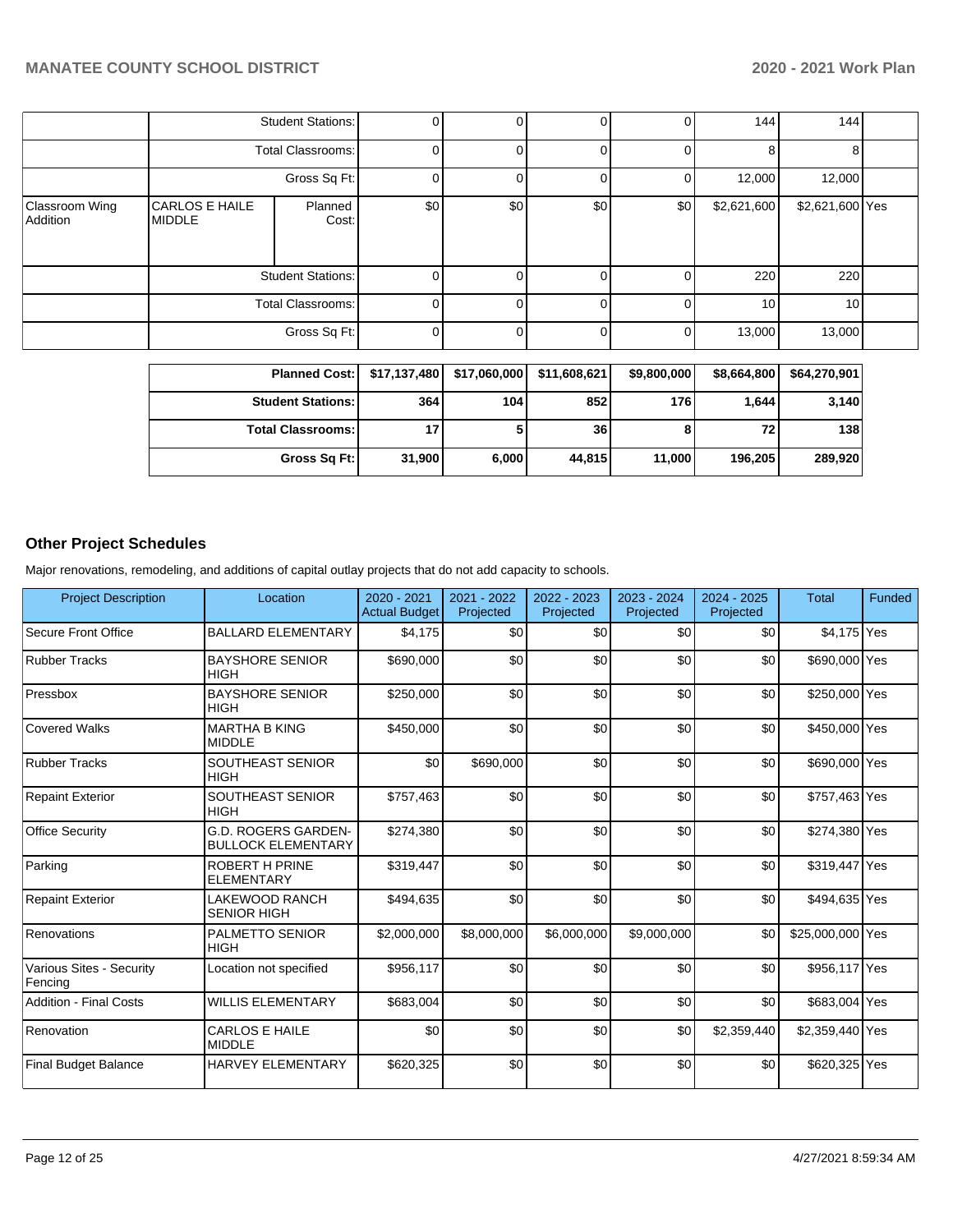| <b>Final Budget Balance</b>           | DR MONA JAIN MIDDLE<br><b>SCHOOL</b>         | \$13,090     | \$0          | \$0          | \$0          | \$0          | \$13,090 Yes               |                    |
|---------------------------------------|----------------------------------------------|--------------|--------------|--------------|--------------|--------------|----------------------------|--------------------|
| <b>Balance on Project</b>             | PARRISH COMMUNITY<br>HIGH SC.                | \$1,289,893  | \$0          | \$0          | \$0          | \$0          | \$1,289,893 Yes            |                    |
| New Auditorium                        | <b>BAYSHORE SENIOR</b><br>HIGH               | \$0          | \$0          | \$0          | \$0          | \$3,145,920  | \$3,145,920 Yes            |                    |
| Renovation                            | <b>BLACKBURN</b><br><b>ELEMENTARY</b>        | \$0          | \$0          | \$0          | \$0          | \$4,063,480  | \$4,063,480 Yes            |                    |
| Firing Range - Received PECO<br>Funds | <b>MANATEE TECHNICAL</b><br><b>COLLEGE</b>   | \$2,000,000  | \$0          | \$0          | \$0          | \$0          | \$2,000,000 No             |                    |
| Airside HVAC Renovation               | SCHOOL SUPPORT<br><b>CENTER</b>              | \$0          | \$0          | \$0          | \$3,675,000  | \$5,243,200  | \$8,918,200 Yes            |                    |
| Campus wide Drainage                  | <b>PALMETTO SENIOR</b><br><b>HIGH</b>        | \$951,150    | \$0          | \$0          | \$0          | \$0          | \$951,150 Yes              |                    |
| <b>Replacement School</b>             | W D SUGG MIDDLE                              | \$12,707,727 | \$14,000,000 | \$19,600,000 | \$5,000,000  | \$0          | \$51,307,727 Yes           |                    |
| Roof & HVAC, Renovation               | <b>TARA ELEMENTARY</b>                       | \$999,079    | \$0          | \$0          | \$12,250,000 | \$12,321,520 | \$25,570,599 Yes           |                    |
| HVAC, Building envelope, roof         | <b>PROFESSIONAL</b><br><b>SUPPORT CENTER</b> | \$1,050,128  | \$0          | \$0          | \$0          | \$0          | \$1,050,128 Yes            |                    |
| Replace Grandstands                   | <b>MANATEE SENIOR HIGH</b>                   | \$1,000,000  | \$1,000,000  | \$0          | \$0          | \$0          | \$2,000,000 No             |                    |
| <b>Relocate Front Office</b>          | <b>ONECO ELEMENTARY</b>                      | \$0          | \$0          | \$0          | \$0          | \$0          |                            | \$0 Yes            |
| Roof Replacement                      | SARA SCOTT HARLLEE<br><b>MIDDLE</b>          | \$0          | \$0          | \$0          | \$0          | \$0          |                            | \$0 <sup>Yes</sup> |
| Front Office Repair                   | <b>MANATEE</b><br><b>ELEMENTARY</b>          | \$215,796    | \$0          | \$0          | \$0          | \$0          | \$215,796 Yes              |                    |
| Renovation                            | <b>BRADEN RIVER MIDDLE</b>                   | \$6,989,896  | \$8,000,000  | \$7,841,000  | \$0          | \$0          | \$22,830,896 Yes           |                    |
| Drainage                              | <b>SEA BREEZE</b><br><b>ELEMENTARY</b>       | \$425,000    | \$0          | \$0          | \$0          | \$0          | \$425,000 Yes              |                    |
| Renovation                            | <b>GENE WITT</b><br><b>ELEMENTARY</b>        | \$5,882,910  | \$8,000,000  | \$0          | \$0          | \$0          | \$13,882,910 Yes           |                    |
| Rubberized tracks at High<br>Schools  | <b>BRADEN RIVER HIGH</b>                     | \$444,876    | \$0          | \$0          | \$0          | \$0          | \$444,876 Yes              |                    |
| Generator and UPS<br>Replacement      | SCHOOL SUPPORT<br><b>CENTER</b>              | \$785,119    | \$0          | \$0          | \$0          | \$0          | \$785,119 Yes              |                    |
|                                       |                                              | \$42,254,210 | \$39,690,000 | \$33,441,000 | \$29,925,000 |              | \$27,133,560 \$172,443,770 |                    |

# **Additional Project Schedules**

Any projects that are not identified in the last approved educational plant survey.

| <b>Project Description</b>                                                        | Location                  | <b>Num</b> | 2020 - 2021<br>Classroom Actual Budget | 2021 - 2022<br>Projected | 2022 - 2023<br>Projected | 2023 - 2024<br>Projected | $2024 - 2025$<br>Projected | Total                        | Funded |
|-----------------------------------------------------------------------------------|---------------------------|------------|----------------------------------------|--------------------------|--------------------------|--------------------------|----------------------------|------------------------------|--------|
| Projects prioritized as<br>indicated by needs<br>lassessment to be<br>lperformed. | Location not<br>specified |            | \$46.556.945                           | \$32,279,277             | \$35.613.888             | \$53.082.188             |                            |                              |        |
|                                                                                   |                           |            | \$46,556,945                           | \$32,279,277             | \$35.613.888             | \$53,082,188             |                            | \$82,167,893   \$249,700,191 |        |

# **Non Funded Growth Management Project Schedules**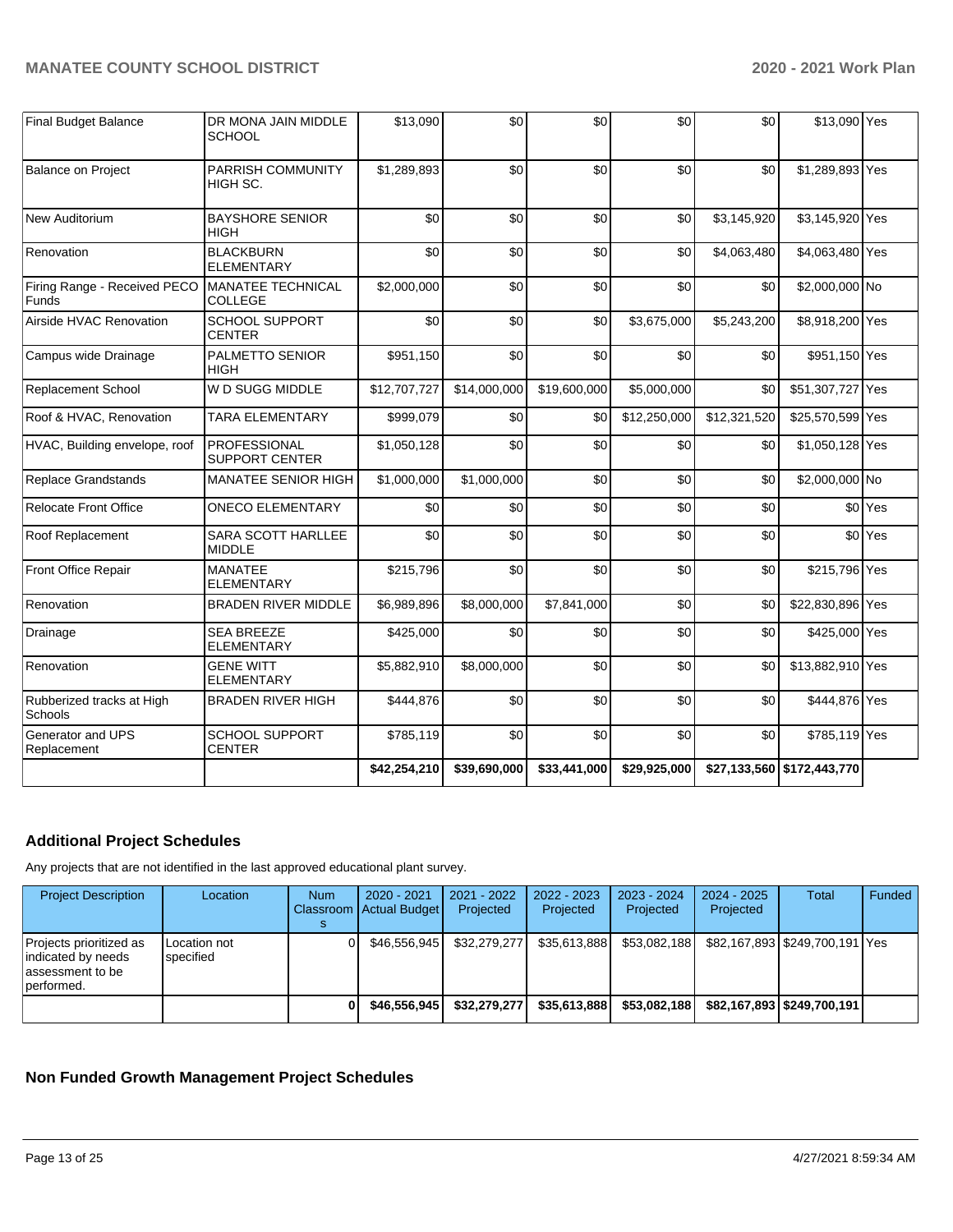Schedule indicating which projects, due to planned development, that CANNOT be funded from current revenues projected over the next five years.

Nothing reported for this section.

# **Tracking**

# **Capacity Tracking**

| Location                                                  | $2020 -$<br>2021 Satis.<br>Stu. Sta. | Actual<br>$2020 -$<br><b>2021 FISH</b><br>Capacity | Actual<br>$2019 -$<br>2020<br><b>COFTE</b> | # Class<br><b>Rooms</b> | Actual<br>Average<br>$2020 -$<br>2021 Class<br><b>Size</b> | Actual<br>$2020 -$<br>2021<br><b>Utilization</b> | <b>New</b><br>Stu.<br>Capacity | <b>New</b><br>Rooms to<br>be<br>Added/Re<br>moved | Projected<br>$2024 -$<br>2025<br><b>COFTE</b> | Projected<br>$2024 -$<br>2025<br><b>Utilization</b> | Projected<br>$2024 -$<br>2025 Class<br><b>Size</b> |
|-----------------------------------------------------------|--------------------------------------|----------------------------------------------------|--------------------------------------------|-------------------------|------------------------------------------------------------|--------------------------------------------------|--------------------------------|---------------------------------------------------|-----------------------------------------------|-----------------------------------------------------|----------------------------------------------------|
| <b>ANNA MARIA</b><br><b>ELEMENTARY</b>                    | 301                                  | 301                                                | 214                                        | 16                      | 13                                                         | 71.00 %                                          | $\Omega$                       | $\Omega$                                          | 210                                           | 70.00 %                                             | 13                                                 |
| <b>BALLARD ELEMENTARY</b>                                 | 507                                  | 507                                                | 411                                        | 27                      | 15                                                         | 81.00%                                           | $\Omega$                       | $\Omega$                                          | 410                                           | 81.00%                                              | 15                                                 |
| <b>BAYSHORE</b><br><b>ELEMENTARY</b>                      | 746                                  | 746                                                | 713                                        | 41                      | 17                                                         | 96.00 %                                          | 0                              | $\Omega$                                          | 680                                           | 91.00 %                                             | 17                                                 |
| <b>DUETTE ELEMENTARY</b>                                  | $\Omega$                             | $\overline{0}$                                     | $\Omega$                                   | $\mathbf 0$             | $\mathbf 0$                                                | 0.00%                                            | 0                              | $\Omega$                                          | 0                                             | 0.00%                                               | $\mathbf 0$                                        |
| <b>MANATEE</b><br><b>ELEMENTARY</b>                       | 731                                  | 731                                                | 382                                        | 37                      | 10                                                         | 52.00 %                                          | $\Omega$                       | $\Omega$                                          | 510                                           | 70.00 %                                             | 14                                                 |
| <b>MANATEE SENIOR HIGH</b>                                | 2,761                                | 2,622                                              | 2,109                                      | 113                     | 19                                                         | 80.00%                                           | $\Omega$                       | $\Omega$                                          | 1.900                                         | 72.00 %                                             | 17                                                 |
| <b>PALM VIEW</b><br><b>ELEMENTARY</b>                     | 738                                  | 738                                                | 512                                        | 39                      | 13                                                         | 69.00 %                                          | 60                             | 1                                                 | 790                                           | 99.00 %                                             | 20                                                 |
| <b>PALMA SOLA</b><br><b>ELEMENTARY</b>                    | 740                                  | 740                                                | 589                                        | 40                      | 15                                                         | 80.00%                                           | $\Omega$                       | $\Omega$                                          | 500                                           | 68.00 %                                             | 13                                                 |
| SOUTHEAST SENIOR<br><b>HIGH</b>                           | 2,232                                | 2,120                                              | 1,659                                      | 98                      | 17                                                         | 78.00 %                                          | $\mathbf 0$                    | $\Omega$                                          | 1,600                                         | 75.00 %                                             | 16                                                 |
| <b>LINCOLN MEMORIAL</b><br><b>ACADEMY</b>                 | 1,125                                | 1,012                                              | 441                                        | 49                      | 9                                                          | 44.00 %                                          | 0                              | $\Omega$                                          | $\Omega$                                      | 0.00%                                               | $\mathbf 0$                                        |
| <b>MANATEE TECHNICAL</b><br><b>COLLEGE</b>                | 1,440                                | 1,728                                              | 59                                         | 82                      | $\mathbf{1}$                                               | 3.00 %                                           | $\mathbf 0$                    | $\Omega$                                          | $\Omega$                                      | 0.00%                                               | $\Omega$                                           |
| <b>JESSIE P MILLER</b><br><b>ELEMENTARY</b>               | 804                                  | 804                                                | 650                                        | 45                      | 14                                                         | 81.00%                                           | 0                              | $\Omega$                                          | 600                                           | 75.00 %                                             | 13                                                 |
| <b>MYAKKA CITY</b><br><b>ELEMENTARY</b>                   | 397                                  | 397                                                | 241                                        | 22                      | 11                                                         | 61.00%                                           | $\Omega$                       | $\Omega$                                          | 290                                           | 73.00 %                                             | 13                                                 |
| <b>ONECO ELEMENTARY</b>                                   | 690                                  | 690                                                | 585                                        | 37                      | 16                                                         | 85.00 %                                          | $\mathbf 0$                    | $\Omega$                                          | 520                                           | 75.00 %                                             | 14                                                 |
| <b>SARA SCOTT HARLLEE</b><br><b>MIDDLE</b>                | 911                                  | 819                                                | 43                                         | 46                      | $\mathbf{1}$                                               | 5.00 %                                           | 0                              | $\Omega$                                          | $\Omega$                                      | 0.00%                                               | $\Omega$                                           |
| <b>H S MOODY</b><br><b>ELEMENTARY</b>                     | 777                                  | 777                                                | 594                                        | 40                      | 15                                                         | 76.00 %                                          | $\Omega$                       | $\Omega$                                          | 575                                           | 74.00 %                                             | 14                                                 |
| PALMETTO SENIOR<br><b>HIGH</b>                            | 2,370                                | 2,251                                              | 2,034                                      | 97                      | 21                                                         | 90.00 %                                          | $\Omega$                       | $\Omega$                                          | 1.798                                         | 80.00%                                              | 19                                                 |
| <b>ROBERT H PRINE</b><br><b>ELEMENTARY</b>                | 897                                  | 897                                                | 728                                        | 50                      | 15                                                         | 81.00%                                           | $\Omega$                       | $\Omega$                                          | 700                                           | 78.00 %                                             | 14                                                 |
| <b>BLANCHE H</b><br><b>DAUGHTREY</b><br><b>ELEMENTARY</b> | 882                                  | 882                                                | 676                                        | 49                      | 14                                                         | 77.00 %                                          | $\Omega$                       | $\Omega$                                          | 750                                           | 85.00 %                                             | 15                                                 |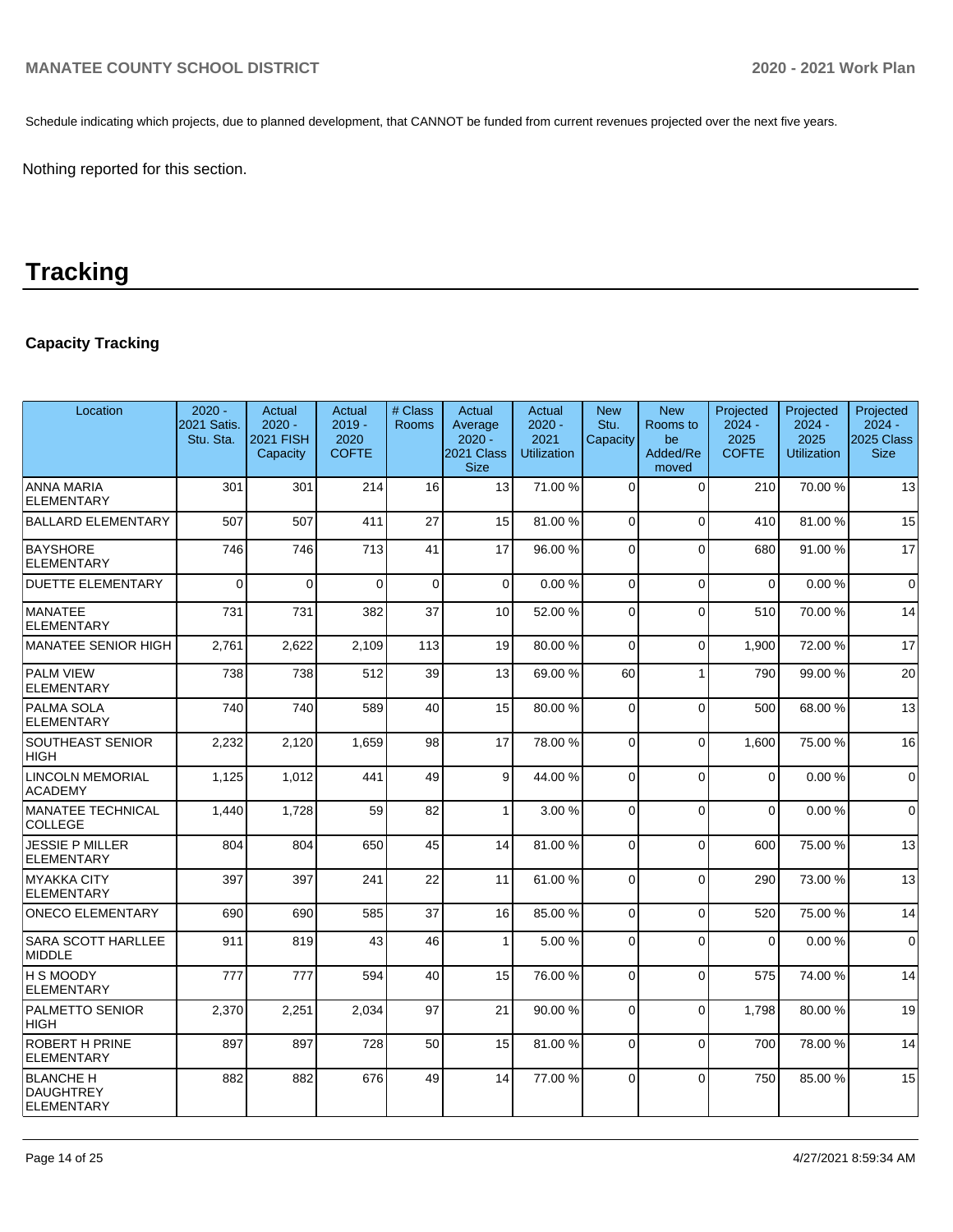| <b>SAMOSET</b><br><b>ELEMENTARY</b>                                            | 661         | 661   | 583      | 36 | 16          | 88.00 %  | 0              | $\Omega$       | 588         | 89.00 % | 16          |
|--------------------------------------------------------------------------------|-------------|-------|----------|----|-------------|----------|----------------|----------------|-------------|---------|-------------|
| <b>BRADEN RIVER</b><br><b>ELEMENTARY</b>                                       | 723         | 723   | 561      | 38 | 15          | 78.00 %  | $\mathbf 0$    | $\Omega$       | 565         | 78.00 % | 15          |
| <b>BRADEN RIVER MIDDLE</b>                                                     | 1,383       | 1,244 | 933      | 59 | 16          | 75.00 %  | 132            | 6              | 950         | 69.00 % | 15          |
| <b>JAMES TILLMAN</b><br><b>ELEMENTARY</b>                                      | 680         | 680   | 701      | 36 | 19          | 103.00%  | 160            | 8              | 584         | 70.00 % | 13          |
| <b>BLACKBURN</b><br><b>ELEMENTARY</b>                                          | 802         | 802   | 470      | 44 | 11          | 59.00 %  | $\mathbf 0$    | $\Omega$       | 545         | 68.00 % | 12          |
| <b>FRANCES WAKELAND</b><br><b>ELEMENTARY</b>                                   | 591         | 591   | $\Omega$ | 31 | $\mathbf 0$ | 0.00%    | $\mathbf 0$    | $\Omega$       | $\mathbf 0$ | 0.00%   | $\mathbf 0$ |
| W D SUGG MIDDLE                                                                | 1,340       | 1,206 | 999      | 56 | 18          | 83.00 %  | 104            | 5              | 1,000       | 76.00 % | 16          |
| <b>LOUISE ROGERS</b><br><b>JOHNSON</b><br>MIDDLE/WAKELAND<br><b>ELEMENTARY</b> | 1,418       | 1,276 | 935      | 62 | 15          | 73.00 %  | 0              | $\Omega$       | 1,204       | 94.00 % | 19          |
| <b>GENE WITT</b><br><b>ELEMENTARY</b>                                          | 996         | 996   | 719      | 52 | 14          | 72.00 %  | 144            | 8              | 778         | 68.00 % | 13          |
| IMARTHA B KING<br><b>MIDDLE</b>                                                | 1,425       | 1,282 | 1,077    | 61 | 18          | 84.00 %  | $\mathbf 0$    | $\Omega$       | 1,000       | 78.00 % | 16          |
| FLORINE J ABEL<br><b>ELEMENTARY</b>                                            | 600         | 600   | 459      | 32 | 14          | 77.00 %  | 0              | $\mathbf 0$    | 525         | 88.00 % | 16          |
| <b>IDA M STEWART</b><br><b>ELEMENTARY</b>                                      | 540         | 540   | 402      | 30 | 13          | 74.00 %  | 0              | $\Omega$       | 430         | 80.00%  | 14          |
| WILLIAM H BASHAW<br><b>ELEMENTARY</b>                                          | 770         | 770   | 587      | 42 | 14          | 76.00 %  | $\mathbf 0$    | $\Omega$       | 620         | 81.00 % | 15          |
| <b>LAKEWOOD RANCH</b><br><b>SENIOR HIGH</b>                                    | 2,261       | 2,147 | 2,256    | 96 | 23          | 105.00 % | 500            | 20             | 2,400       | 91.00 % | 21          |
| <b>BAYSHORE SENIOR</b><br><b>HIGH</b>                                          | 2,365       | 2,246 | 1,405    | 99 | 14          | 63.00 %  | 0              | $\mathbf 0$    | 1,251       | 56.00 % | 13          |
| ELECTA ARCOTTE LEE<br><b>MIDDLE</b>                                            | 1,142       | 1,027 | 1,010    | 49 | 21          | 98.00 %  | 0              | $\Omega$       | 925         | 90.00 % | 19          |
| <b>WILLIAM MONROE</b><br><b>ROWLETT</b><br><b>ELEMENTARY</b>                   | 966         | 966   | 918      | 49 | 19          | 95.00 %  | 0              | $\Omega$       | 0           | 0.00%   | $\mathbf 0$ |
| <b>SEA BREEZE</b><br><b>ELEMENTARY</b>                                         | 736         | 736   | 518      | 40 | 13          | 70.00 %  | $\mathbf 0$    | $\Omega$       | 585         | 79.00 % | 15          |
| <b>TARA ELEMENTARY</b>                                                         | 791         | 791   | 716      | 43 | 17          | 91.00 %  | 80             | $\overline{4}$ | 621         | 71.00 % | 13          |
| <b>FREEDOM</b><br>ELEMENTARY                                                   | 910         | 910   | 675      | 50 | 13          | 74.00 %  | 144            | 8              | 749         | 71.00 % | 13          |
| R DAN NOLAN MIDDLE                                                             | 1,096       | 986   | 973      | 47 | 21          | 99.00 %  | 176            | 8              | 915         | 79.00 % | 17          |
| <b>VIRGIL MILLS</b><br><b>ELEMENTARY</b>                                       | 1,063       | 1,085 | 887      | 57 | 16          | 82.00 %  | 0              | $\mathbf 0$    | 900         | 83.00 % | 16          |
| <b>BRADEN RIVER HIGH</b>                                                       | 2,175       | 2,066 | 1,762    | 88 | 20          | 85.00 %  | $\overline{0}$ | $\Omega$       | 1,800       | 87.00 % | 20          |
| <b>LINCOLN MEMORIAL</b><br><b>ELEMENTARY LEASE</b><br><b>BLDG</b>              | $\mathbf 0$ | 0     | 0        | 0  | $\mathbf 0$ | 0.00%    | $\mathbf 0$    | $\Omega$       | 0           | 0.00%   | $\mathbf 0$ |
| CARLOS E HAILE<br><b>MIDDLE</b>                                                | 1,157       | 1,041 | 885      | 50 | 18          | 85.00 %  | 220            | 10             | 804         | 64.00 % | 13          |
| <b>ANNIE WILLIAMS</b><br><b>ELEMENTARY</b>                                     | 960         | 960   | 700      | 52 | 13          | 73.00 %  | 0              | $\mathbf 0$    | 790         | 82.00 % | 15          |
| <b>GULLETT ELEMENTARY</b>                                                      | 1,035       | 1,035 | 1,191    | 57 | 21          | 115.00 % | 0              | $\Omega$       | 1,240       | 120.00% | 22          |
| <b>BUFFALO CREEK</b><br>MIDDLE                                                 | 1,192       | 1,072 | 1,367    | 52 | 26          | 128.00 % | 220            | 10             | 1,250       | 97.00 % | 20          |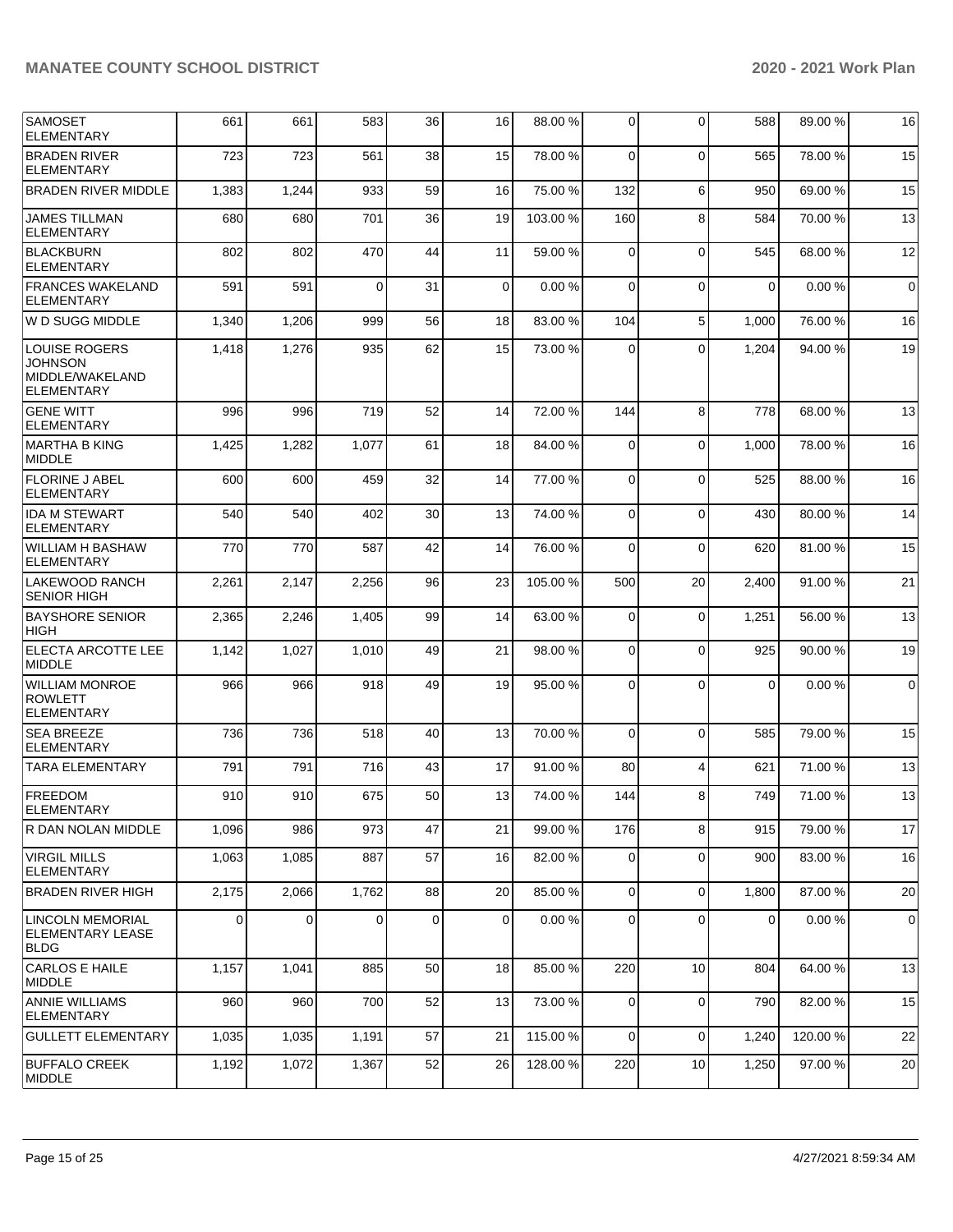| <b>G.D. ROGERS GARDEN-</b><br><b>BULLOCK ELEMENTARY</b> | 666    | 666      | 540    | 37              | 15 | 81.00 % | 0            | $\Omega$ | 510    | 77.00 % | 14 |
|---------------------------------------------------------|--------|----------|--------|-----------------|----|---------|--------------|----------|--------|---------|----|
| <b>IMARJORIE G KINNAN</b><br>ELEMENTARY                 | 810    | 810      | 606    | 43 <sub>l</sub> | 14 | 75.00 % | 0            | $\Omega$ | 622    | 77.00 % | 14 |
| <b>GILBERT W MCNEAL</b><br><b>IELEMENTARY</b>           | 752    | 752      | 760    | 43              | 18 | 101.00% | <sup>0</sup> | $\Omega$ | 742    | 99.00 % | 17 |
| <b>PALMETTO</b><br>ELEMENTARY (NEW)                     | 878    | 878      | 613    | 47              | 13 | 70.00 % | 0            | $\Omega$ | 670    | 76.00 % | 14 |
| <b>DR MONA JAIN MIDDLE</b><br> SCHOOL                   | 1,253  | 0        | 692    | 54              | 13 | 0.00%   | 0            | $\Omega$ | 884    | 0.00%   | 16 |
| <b>PARRISH COMMUNITY</b><br>IHIGH SC.                   | 2,218  | 0        | 565    | 94              | 6  | 0.00%   | 0            | $\Omega$ | 1,850  | 0.00%   | 20 |
| HARVEY ELEMENTARY                                       | 838    | $\Omega$ | 517    | 45              | 11 | 0.00%   | 0            | $\Omega$ | 900    | 0.00%   | 20 |
| WILLIS ELEMENTARY                                       | 872    | 872      | 740    | 47              | 16 | 85.00 % | <sup>0</sup> | $\Omega$ | 792    | 91.00 % | 17 |
| HORIZONS ACADEMY                                        | 480    | 480      | 306    | 21              | 15 | 64.00 % | 0            | $\Omega$ | 280    | 58.00 % | 13 |
|                                                         | 57,594 | 51,659   | 41,667 | 2,767           | 15 | 80.66 % | 1,940        | 88       | 42,102 | 78.55 % | 15 |
|                                                         |        |          |        |                 |    |         |              |          |        |         |    |

The COFTE Projected Total (42,102) for 2024 - 2025 must match the Official Forecasted COFTE Total (42,102 ) for 2024 - 2025 before this section can be completed. In the event that the COFTE Projected Total does not match the Official forecasted COFTE, then the Balanced Projected COFTE Table should be used to balance COFTE.

| Projected COFTE for 2024 - 2025 |        | <b>Grade Level Type</b> | <b>Balanced Projected</b><br>COFTE for 2024 - 2025 |
|---------------------------------|--------|-------------------------|----------------------------------------------------|
| Elementary (PK-3)               | 13,761 |                         |                                                    |
| Middle (4-8)                    | 15.522 |                         |                                                    |
|                                 |        | Elementary (PK-3)       | 01                                                 |
| High (9-12)                     | 12,819 |                         |                                                    |
|                                 |        | Middle (4-8)            | 01                                                 |
|                                 | 42,102 |                         |                                                    |
|                                 |        | High (9-12)             | 01                                                 |
|                                 |        |                         |                                                    |

## **Relocatable Replacement**

Number of relocatable classrooms clearly identified and scheduled for replacement in the school board adopted financially feasible 5-year district work program.

| Location                               | $2020 - 2021$ | 2021 - 2022 | 2022 - 2023 | $ 2023 - 2024 $ | 2024 - 2025 Year 5 Total |  |
|----------------------------------------|---------------|-------------|-------------|-----------------|--------------------------|--|
| <b>Total Relocatable Replacements:</b> |               |             |             |                 |                          |  |

## **Charter Schools Tracking**

Information regarding the use of charter schools.

| Location-Type | # Relocatable<br>units or<br>permanent<br>classrooms | Owner           | IYear Started or<br>Scheduled | <b>Student</b><br><b>Stations</b> | <b>Students</b><br>Enrolled | Years in<br>Contract | <b>Total Charter</b><br><b>Students</b><br>projected for<br>$2024 - 2025$ |
|---------------|------------------------------------------------------|-----------------|-------------------------------|-----------------------------------|-----------------------------|----------------------|---------------------------------------------------------------------------|
| Team Success  |                                                      | 45 <b>OTHER</b> | 1995                          | 900 <sup>1</sup>                  | 902 <sub>l</sub>            | 51                   | ,200                                                                      |

**42,102**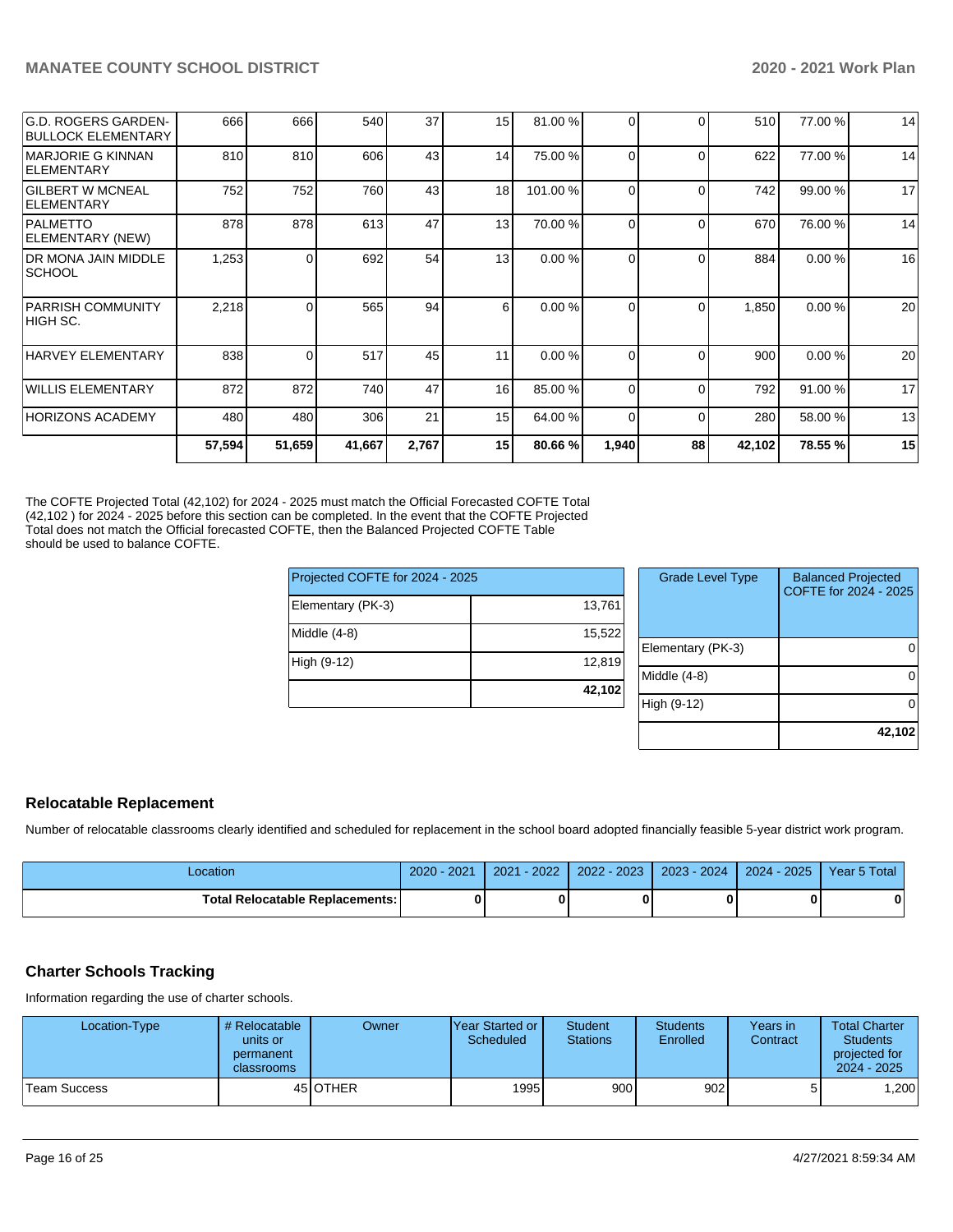| Manatee School of the Arts and<br>Sciences |     | 12 OTHER        | 1997 | 200    | 145   | 2  | 158   |
|--------------------------------------------|-----|-----------------|------|--------|-------|----|-------|
| Manatee School of the Arts                 |     | 124 OTHER       | 1998 | 3,300  | 2,022 | 15 | 2,415 |
| Oasis Middle School                        |     | 9OTHER          | 2006 | 135    | 118   | 5  | 135   |
| Imagine Charter School of North<br>Manatee |     | 36 OTHER        | 2005 | 680    | 564   | 5  | 635   |
| Imagine Charter School of East<br>Manatee  |     | 36 OTHER        | 2008 | 720    | 519   | 5  | 510   |
| Palmetto Charter School                    |     | 23 OTHER        | 2010 | 424    | 362   | 15 | 480   |
| State College Collegiate School            |     | 23 OTHER        | 2010 | 575    | 519   | 15 | 530   |
| Manatee Charter School                     |     | 56 OTHER        | 2012 | 1,200  | 449   | 2  | 500   |
| Visible Men Academy                        |     | 8 OTHER         | 2013 | 130    | 101   | 5  | 100   |
| Rowlett Charter School Elem                |     | 49 SCHOOL BOARD | 2014 | 918    | 918   | 5  | 918   |
| <b>Rowlett Middle School</b>               |     | 30 OTHER        | 2017 | 660    | 648   | 5  | 650   |
| Parrish Charter                            |     | 19 OTHER        | 2019 | 342    | 202   |    | 780   |
| Lincoln Memorial Academy                   |     | 49 SCHOOL BOARD | 2018 | 1,125  | 332   | 5  | 400   |
|                                            | 519 |                 |      | 11,309 | 7,801 |    | 9,411 |

# **Special Purpose Classrooms Tracking**

The number of classrooms that will be used for certain special purposes in the current year, by facility and type of classroom, that the district will, 1), not use for educational purposes, and 2), the co-teaching classrooms that are not open plan classrooms and will be used for educational purposes.

| School |                                        | School Type $\parallel \#$ of Elementary $\parallel \#$ of Middle 4-8 $\parallel \#$ of High 9-12<br>K-3 Classrooms I | <b>Classrooms</b> | <b>Classrooms</b> | # of $ESE$<br><b>Classrooms</b> | # of Combo<br><b>Classrooms</b> | Total<br><b>Classrooms</b> |
|--------|----------------------------------------|-----------------------------------------------------------------------------------------------------------------------|-------------------|-------------------|---------------------------------|---------------------------------|----------------------------|
|        | <b>Total Educational Classrooms: I</b> |                                                                                                                       |                   |                   |                                 | 01                              | 01                         |

| School |                                      | School Type $\frac{1}{4}$ of Elementary $\frac{1}{4}$ of Middle 4-8 $\frac{1}{4}$ of High 9-12<br><b>K-3 Classrooms I</b> | <b>Classrooms</b> | <b>Classrooms</b> | # of $ESE$<br><b>Classrooms</b> | # of Combo<br><b>Classrooms</b> | Total<br><b>Classrooms</b> |
|--------|--------------------------------------|---------------------------------------------------------------------------------------------------------------------------|-------------------|-------------------|---------------------------------|---------------------------------|----------------------------|
|        | <b>Total Co-Teaching Classrooms:</b> |                                                                                                                           | 01                |                   |                                 | 0                               | 01                         |

## **Infrastructure Tracking**

**Necessary offsite infrastructure requirements resulting from expansions or new schools. This section should include infrastructure information related to capacity project schedules and other project schedules (Section 4).** 

None

**Proposed location of planned facilities, whether those locations are consistent with the comprehensive plans of all affected local governments, and recommendations for infrastructure and other improvements to land adjacent to existing facilities. Provisions of 1013.33(12), (13) and (14) and 1013.36 must be addressed for new facilities planned within the 1st three years of the plan (Section 5).**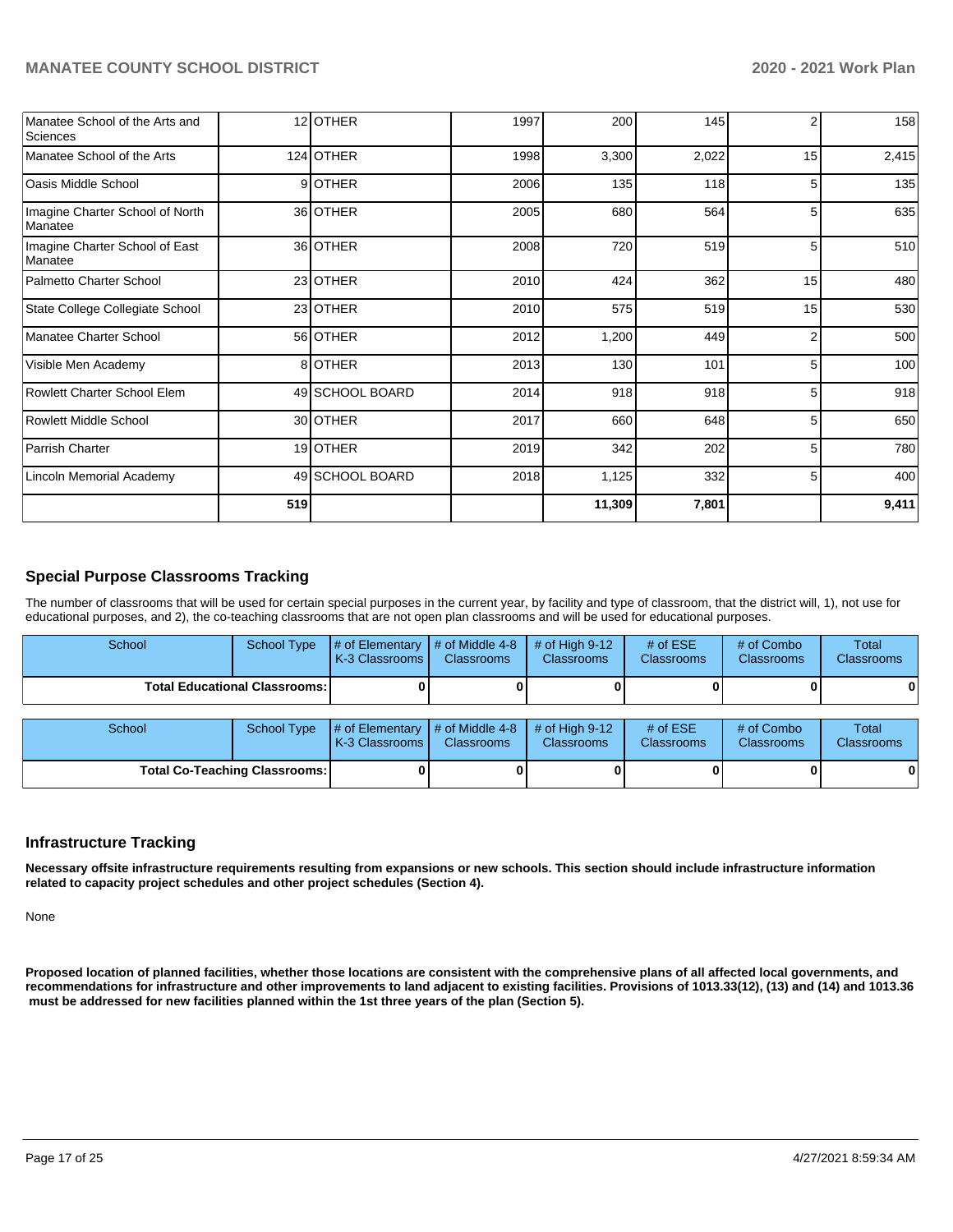"Freedom Elementary Addition on existing school site: Consistent with Comprehensive Plan Palm View K-8 - Gym Addition on existing site: Consistent with Comprehensive Plan Tara Elementary Addition on existing school site: Consistent with Comprehensive Plan Tillman Elementary Convert FSC to Classrooms on existing school site: Consistent with Comprehensive Plan Witt Elementary Addition on existing school site: Consistent with Comprehensive Plan

Braden River Middle Renovation on existing school site: Consistent with Comprehensive Plan Buffalo Creek Middle Addition on existing school site: Consistent with Comprehensive Plan Haile Middle Addition on existing school site: Consistent with Comprehensive Plan Nolan Middle Addition on existing school site: Consistent with Comprehensive Plan Sugg Middle Replacement at existing school campus: Consistent with Comprehensive Plan

Lakewood Ranch High Addition: Consistent with Comprehensive Plan Manatee Technical College Firing Range: Location and consistency with Comprehensive Plan TBD

**Consistent with Comp Plan?** Yes

## **Net New Classrooms**

"

The number of classrooms, by grade level and type of construction, that were added during the last fiscal year.

| List the net new classrooms added in the 2019 - 2020 fiscal year. |                                                                                                                                                         |                          |                              |                        | year.                                                                  | List the net new classrooms to be added in the 2020 - 2021 fiscal |                                       |                        |
|-------------------------------------------------------------------|---------------------------------------------------------------------------------------------------------------------------------------------------------|--------------------------|------------------------------|------------------------|------------------------------------------------------------------------|-------------------------------------------------------------------|---------------------------------------|------------------------|
|                                                                   | "Classrooms" is defined as capacity carrying classrooms that are added to increase<br>capacity to enable the district to meet the Class Size Amendment. |                          |                              |                        | Totals for fiscal year 2020 - 2021 should match totals in Section 15A. |                                                                   |                                       |                        |
| Location                                                          | $2019 - 2020$ #<br>Permanent                                                                                                                            | 2019 - 2020 #<br>Modular | 2019 - 2020 #<br>Relocatable | $2019 - 2020$<br>Total | $2020 - 2021$ #<br>Permanent                                           | $2020 - 2021$ #<br><b>Modular</b>                                 | $2020 - 2021$ #<br><b>Relocatable</b> | $2020 - 2021$<br>Total |
| Elementary (PK-3)                                                 |                                                                                                                                                         |                          |                              |                        |                                                                        |                                                                   |                                       | 17                     |
| Middle (4-8)                                                      |                                                                                                                                                         |                          |                              |                        |                                                                        |                                                                   |                                       |                        |
| High (9-12)                                                       |                                                                                                                                                         |                          |                              |                        |                                                                        |                                                                   |                                       |                        |
|                                                                   |                                                                                                                                                         |                          |                              |                        | 17                                                                     |                                                                   |                                       | 17                     |

## **Relocatable Student Stations**

Number of students that will be educated in relocatable units, by school, in the current year, and the projected number of students for each of the years in the workplan.

| <b>Site</b>                       | $2020 - 2021$ | $2021 - 2022$ | 2022 - 2023 | $2023 - 2024$ | $2024 - 2025$ | 5 Year Average |
|-----------------------------------|---------------|---------------|-------------|---------------|---------------|----------------|
| PALMA SOLA ELEMENTARY             |               |               |             |               |               | $\overline{0}$ |
| PALMETTO SENIOR HIGH              | 112           | 112           | 112         | 112           | 112           | 112            |
| IR DAN NOLAN MIDDLE               | 69            | 41            | 41          |               | 0             | 30             |
| <b>VIRGIL MILLS ELEMENTARY</b>    | 231           | 195           | 195         | 195           | 195           | 202            |
| WILLIS ELEMENTARY                 | 54            | 54            | 54          | 54            | 54            | 54             |
| <b>HORIZONS ACADEMY</b>           | 44            | 44            | 44          | 44            | 44            | 44             |
| ANNIE WILLIAMS ELEMENTARY         | 126           | 90            | 90          | 90            | 90            | 97             |
| <b>GULLETT ELEMENTARY</b>         | 108           | 72            | 72          | 72            | 72            | 79             |
| BAYSHORE SENIOR HIGH              | 75            | 75            | 75          | 75            | 75            | 75             |
| <b>IELECTA ARCOTTE LEE MIDDLE</b> |               |               |             |               | 0             | $\Omega$       |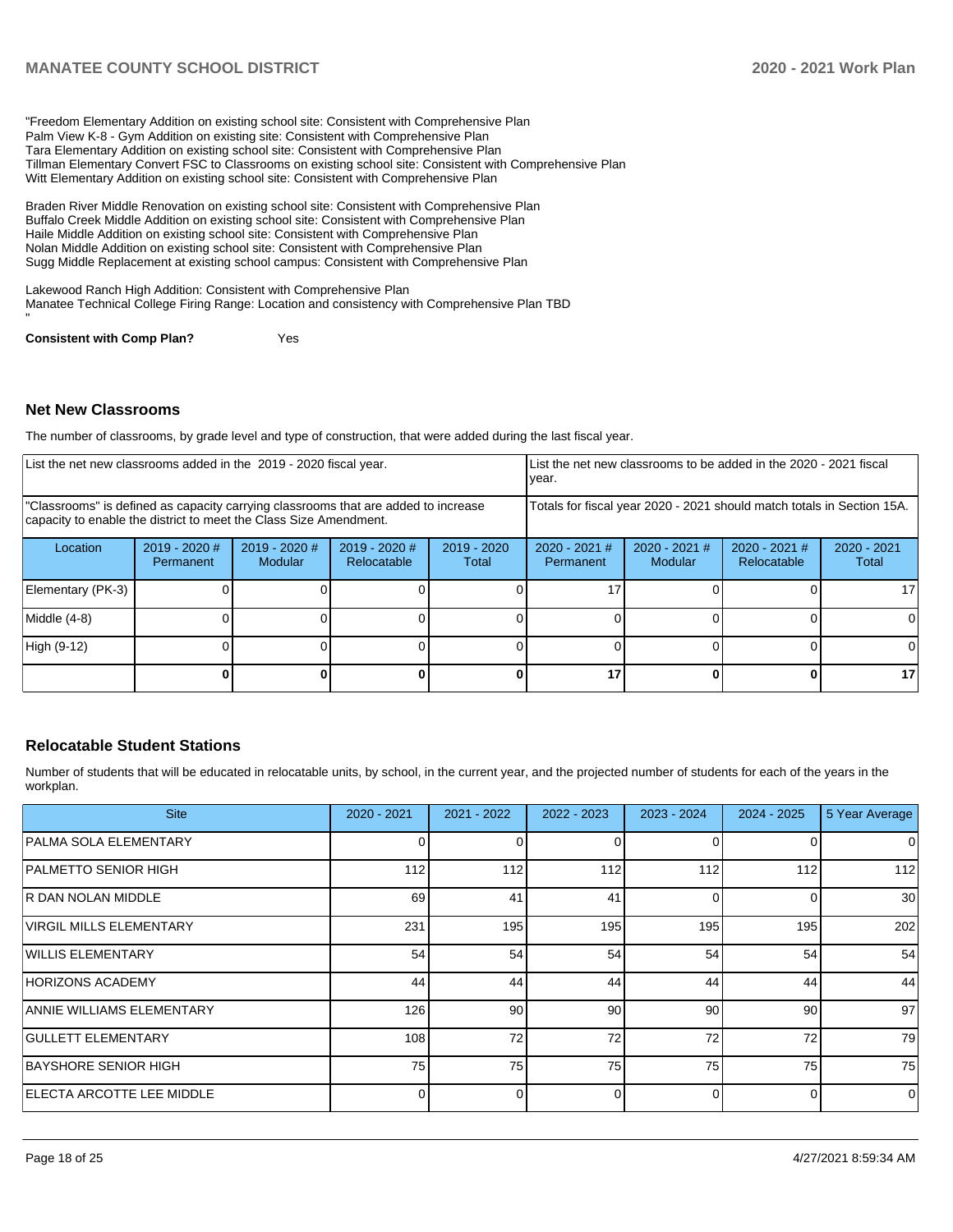| WILLIAM MONROE ROWLETT ELEMENTARY                   | 94          | 94           | 94             | 94             | 94          | 94             |
|-----------------------------------------------------|-------------|--------------|----------------|----------------|-------------|----------------|
| MARJORIE G KINNAN ELEMENTARY                        | 133         | 133          | 133            | 133            | 133         | 133            |
| <b>GILBERT W MCNEAL ELEMENTARY</b>                  | 0           | $\Omega$     | $\Omega$       | $\Omega$       | $\Omega$    | $\mathbf 0$    |
| FREEDOM ELEMENTARY                                  | 164         | 164          | 164            | $\Omega$       | $\Omega$    | 98             |
| <b>CARLOS E HAILE MIDDLE</b>                        | 169         | 169          | 169            | 169            | 169         | 169            |
| LAKEWOOD RANCH SENIOR HIGH                          | 450         | 450          | 450            | $\Omega$       | $\Omega$    | 270            |
| MANATEE SENIOR HIGH                                 | 165         | 165          | 165            | 165            | 165         | 165            |
| MANATEE TECHNICAL COLLEGE                           | $\Omega$    | $\mathbf 0$  | $\Omega$       | $\Omega$       | $\Omega$    | $\overline{0}$ |
| JESSIE P MILLER ELEMENTARY                          | 0           | 0            | $\Omega$       | $\Omega$       | $\Omega$    | $\overline{0}$ |
| MYAKKA CITY ELEMENTARY                              | $\Omega$    | $\mathbf 0$  | $\Omega$       | $\Omega$       | $\Omega$    | $\overline{0}$ |
| <b>ONECO ELEMENTARY</b>                             | 90          | 90           | 90             | 90             | 90          | 90             |
| <b>GENE WITT ELEMENTARY</b>                         | 66          | 66           | $\mathbf 0$    | $\Omega$       | $\Omega$    | 26             |
| LINCOLN MEMORIAL ELEMENTARY LEASE BLDG              | $\Omega$    | $\Omega$     | $\Omega$       | $\Omega$       | $\Omega$    | $\mathbf 0$    |
| G.D. ROGERS GARDEN-BULLOCK ELEMENTARY               | 95          | 96           | 96             | 96             | 96          | 96             |
| PALMETTO ELEMENTARY (NEW)                           | $\Omega$    | $\Omega$     | $\Omega$       | $\Omega$       | $\Omega$    | $\Omega$       |
| BRADEN RIVER HIGH                                   | 222         | 222          | 222            | 222            | 222         | 222            |
| ANNA MARIA ELEMENTARY                               | 10          | 10           | 10             | 10             | 10          | 10             |
| <b>BALLARD ELEMENTARY</b>                           | $\Omega$    | $\mathbf 0$  | $\Omega$       | $\Omega$       | $\Omega$    | $\mathbf 0$    |
| <b>BAYSHORE ELEMENTARY</b>                          | 41          | 41           | 41             | 41             | 41          | 41             |
| <b>DUETTE ELEMENTARY</b>                            | $\Omega$    | $\mathbf 0$  | $\mathbf 0$    | $\Omega$       | $\Omega$    | 0              |
| MANATEE ELEMENTARY                                  | $\Omega$    | $\Omega$     | $\Omega$       | $\Omega$       | $\Omega$    | $\Omega$       |
| <b>TARA ELEMENTARY</b>                              | 90          | 90           | 90             | 90             | 90          | 90             |
| LOUISE ROGERS JOHNSON MIDDLE/WAKELAND<br>ELEMENTARY | 22          | $\Omega$     | $\Omega$       | $\Omega$       | $\Omega$    | 4              |
| <b>FLORINE J ABEL ELEMENTARY</b>                    | 23          | 23           | 23             | 23             | 23          | 23             |
| IDA M STEWART ELEMENTARY                            | 0           | 0            | 0              | $\overline{0}$ | $\mathbf 0$ | 0              |
| <b>WILLIAM H BASHAW ELEMENTARY</b>                  | $\Omega$    | $\mathbf 0$  | $\Omega$       | $\Omega$       | $\Omega$    | $\mathbf 0$    |
| <b>BRADEN RIVER ELEMENTARY</b>                      | 76          | 76           | 76             | 76             | 76          | 76             |
| <b>BRADEN RIVER MIDDLE</b>                          | 176         | 132          | 132            | $\overline{0}$ | $\mathbf 0$ | 88             |
| SEA BREEZE ELEMENTARY                               | $\mathbf 0$ | $\mathbf 0$  | $\overline{0}$ | $\overline{0}$ | $\mathbf 0$ | $\overline{0}$ |
| <b>BLACKBURN ELEMENTARY</b>                         | 15          | 51           | 51             | 51             | 51          | 44             |
| <b>FRANCES WAKELAND ELEMENTARY</b>                  | $\mathbf 0$ | $\mathbf{0}$ | $\Omega$       | $\overline{0}$ | $\mathbf 0$ | $\overline{0}$ |
| W D SUGG MIDDLE                                     | 279         | 103          | 103            | $\Omega$       | $\mathbf 0$ | 97             |
| SARA SCOTT HARLLEE MIDDLE                           | 20          | 20           | 20             | 20             | 20          | 20             |
| H S MOODY ELEMENTARY                                | 165         | 165          | 165            | 165            | 165         | 165            |
| MARTHA B KING MIDDLE                                | 88          | 88           | 88             | 88             | 88          | 88             |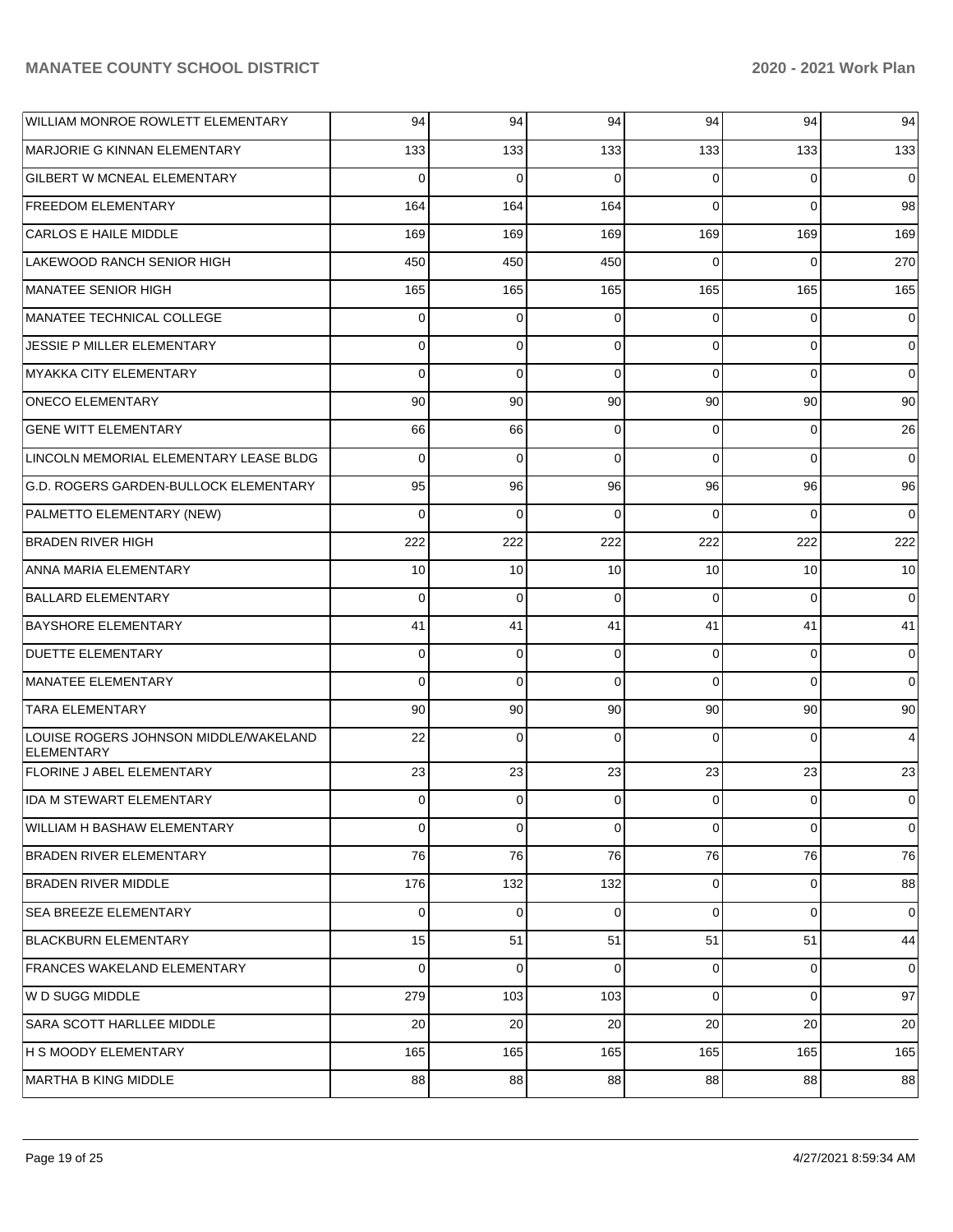| <b>ROBERT H PRINE ELEMENTARY</b>                  | 88       | 88       | 88       | 88       | 88             | 88       |
|---------------------------------------------------|----------|----------|----------|----------|----------------|----------|
| BLANCHE H DAUGHTREY ELEMENTARY                    | 44       | 44       | 44       | 44       | 44             | 44       |
| <b>SAMOSET ELEMENTARY</b>                         | 22       | 22       | 22       | 22       | 22             | 22       |
| <b>SOUTHEAST SENIOR HIGH</b>                      | 207      | 197      | 197      | 197      | 197            | 199      |
| LINCOLN MEMORIAL ACADEMY                          | 25       | 25       | 25       | 25       | 25             | 25       |
| <b>JAMES TILLMAN ELEMENTARY</b>                   | 0        | $\Omega$ | $\Omega$ | $\Omega$ | $\Omega$       | $\Omega$ |
| <b>BUFFALO CREEK MIDDLE</b>                       | 22       | 22       | 22       | 22       | 22             | 22       |
| <b>PALM VIEW ELEMENTARY</b>                       | 0        | $\Omega$ | $\Omega$ | $\Omega$ | $\Omega$       | $\Omega$ |
| DR MONA JAIN MIDDLE SCHOOL                        | 0        | $\Omega$ | $\Omega$ | $\Omega$ | $\Omega$       | $\Omega$ |
| PARRISH COMMUNITY HIGH SC.                        | 0        | $\Omega$ | $\Omega$ | $\Omega$ | $\Omega$       | $\Omega$ |
| <b>HARVEY ELEMENTARY</b>                          | $\Omega$ | 0        | $\Omega$ | $\Omega$ | $\overline{0}$ | 0        |
| Totals for MANATEE COUNTY SCHOOL DISTRICT         |          |          |          |          |                |          |
| Total students in relocatables by year.           | 3,880    | 3,529    | 3,463    | 2,573    | 2,573          | 3,204    |
| Total number of COFTE students projected by year. | 41,942   | 42,079   | 42,288   | 42,257   | 42,102         | 42,134   |
| Percent in relocatables by year.                  | 9%       | 8 %      | 8 %      | 6 %      | 6 %            | 8%       |

# **Leased Facilities Tracking**

Exising leased facilities and plans for the acquisition of leased facilities, including the number of classrooms and student stations, as reported in the educational plant survey, that are planned in that location at the end of the five year workplan.

| Location                          | # of Leased<br>Classrooms 2020 -<br>2021 | <b>FISH Student</b><br><b>Stations</b> | Owner | # of Leased<br>Classrooms 2024 -<br>2025 | <b>FISH Student</b><br><b>Stations</b> |
|-----------------------------------|------------------------------------------|----------------------------------------|-------|------------------------------------------|----------------------------------------|
| <b>ANNA MARIA ELEMENTARY</b>      | ∩                                        | ∩                                      |       | $\Omega$                                 | 0                                      |
| BALLARD ELEMENTARY                | ი                                        |                                        |       | $\Omega$                                 | 0                                      |
| <b>BAYSHORE ELEMENTARY</b>        | 0                                        | ∩                                      |       | $\Omega$                                 | O                                      |
| <b>DUETTE ELEMENTARY</b>          | $\Omega$                                 | ∩                                      |       | $\Omega$                                 | 0                                      |
| MANATEE ELEMENTARY                | $\Omega$                                 | O                                      |       | $\Omega$                                 | 0                                      |
| MANATEE SENIOR HIGH               | 0                                        | 0                                      |       | $\Omega$                                 | 0                                      |
| MANATEE TECHNICAL COLLEGE         | $\Omega$                                 | n                                      |       | $\Omega$                                 | $\Omega$                               |
| <b>JESSIE P MILLER ELEMENTARY</b> | 0                                        | 0                                      |       | $\Omega$                                 | 0                                      |
| MYAKKA CITY ELEMENTARY            | 0                                        | ∩                                      |       | $\Omega$                                 | 0                                      |
| <b>ONECO ELEMENTARY</b>           | U                                        |                                        |       | $\Omega$                                 | 0                                      |
| <b>PALM VIEW ELEMENTARY</b>       | 0                                        | <sup>0</sup>                           |       | $\Omega$                                 | 0                                      |
| PALMA SOLA ELEMENTARY             | 0                                        | $\Omega$                               |       | $\Omega$                                 | <sup>0</sup>                           |
| PALMETTO SENIOR HIGH              | 0                                        |                                        |       | $\Omega$                                 | 0                                      |
| <b>ROBERT H PRINE ELEMENTARY</b>  | 0                                        | 0                                      |       | 0                                        | 0                                      |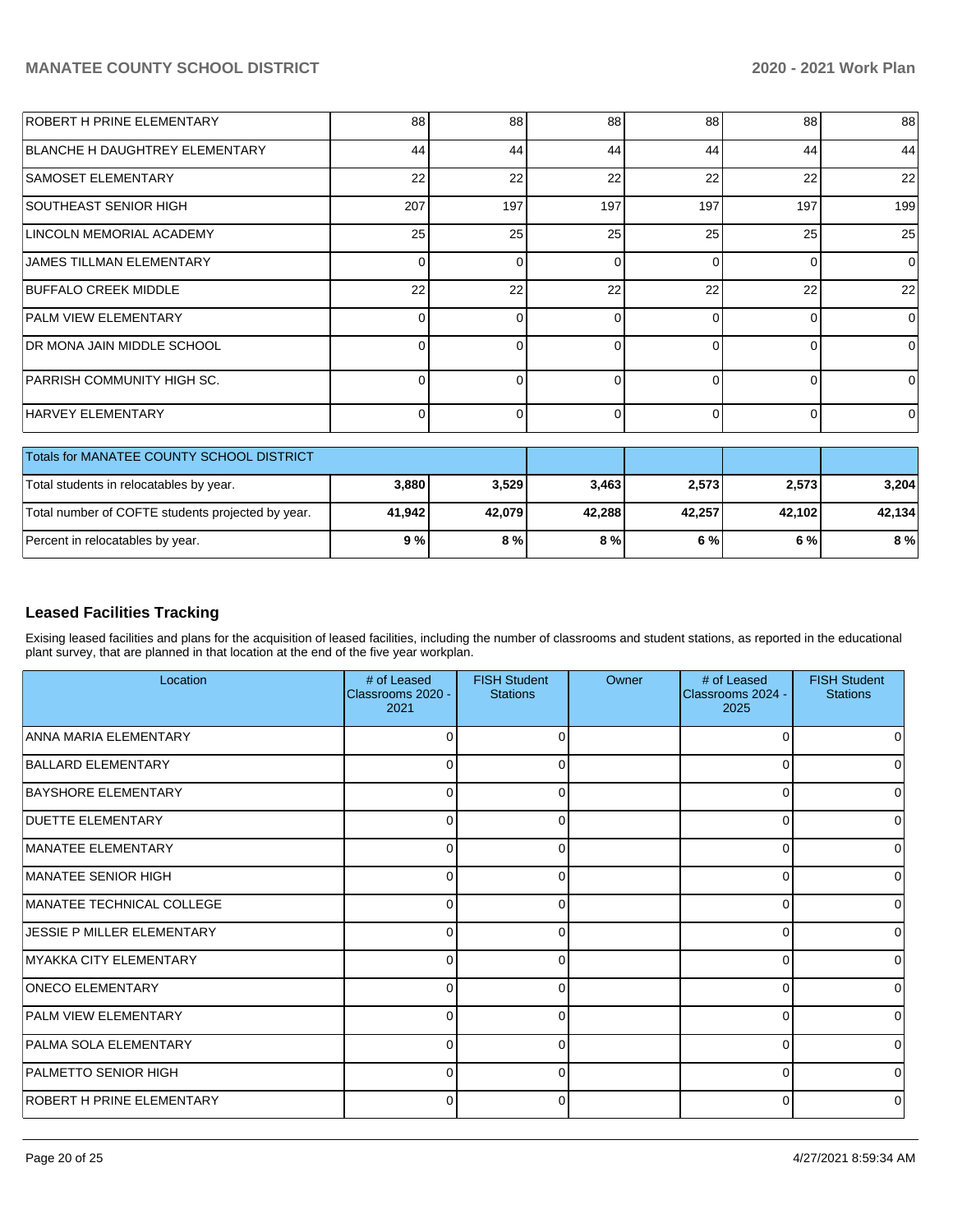| BLANCHE H DAUGHTREY ELEMENTARY                      | $\Omega$ | 0           | $\overline{0}$ |   |
|-----------------------------------------------------|----------|-------------|----------------|---|
| SAMOSET ELEMENTARY                                  | 0        | 0           | 0              |   |
| SOUTHEAST SENIOR HIGH                               | $\Omega$ | 0           | 0              |   |
| LINCOLN MEMORIAL ACADEMY                            | $\Omega$ | 0           | 0              |   |
| JAMES TILLMAN ELEMENTARY                            | $\Omega$ | 0           | 0              |   |
| <b>BLACKBURN ELEMENTARY</b>                         | 0        | 0           | 0              |   |
| <b>FRANCES WAKELAND ELEMENTARY</b>                  | $\Omega$ | 0           | 0              |   |
| W D SUGG MIDDLE                                     | $\Omega$ | 0           | 0              |   |
| SARA SCOTT HARLLEE MIDDLE                           | $\Omega$ | 0           | 0              |   |
| H S MOODY ELEMENTARY                                | 0        | 0           | 0              |   |
| MARTHA B KING MIDDLE                                | $\Omega$ | 0           | 0              |   |
| <b>FLORINE J ABEL ELEMENTARY</b>                    | $\Omega$ | 0           | 0              |   |
| <b>IDA M STEWART ELEMENTARY</b>                     | $\Omega$ | 0           | 0              |   |
| WILLIAM H BASHAW ELEMENTARY                         | $\Omega$ | 0           | 0              |   |
| <b>BRADEN RIVER ELEMENTARY</b>                      | $\Omega$ | 0           | 0              |   |
| <b>BRADEN RIVER MIDDLE</b>                          | 0        | 0           | 0              |   |
| <b>SEA BREEZE ELEMENTARY</b>                        | $\Omega$ | 0           | 0              |   |
| <b>TARA ELEMENTARY</b>                              | $\Omega$ | 0           | 0              |   |
| LOUISE ROGERS JOHNSON MIDDLE/WAKELAND<br>ELEMENTARY |          |             | 0              |   |
| <b>GENE WITT ELEMENTARY</b>                         | $\Omega$ | $\Omega$    | $\mathbf 0$    |   |
| LINCOLN MEMORIAL ELEMENTARY LEASE BLDG              | $\Omega$ | 0           | 0              |   |
| CARLOS E HAILE MIDDLE                               | $\Omega$ | 0           | 0              |   |
| LAKEWOOD RANCH SENIOR HIGH                          | 0        | 0           | 0              |   |
| <b>BAYSHORE SENIOR HIGH</b>                         | $\Omega$ | 0           | $\Omega$       |   |
| ELECTA ARCOTTE LEE MIDDLE                           | 0        | 0           | 0              | 0 |
| WILLIAM MONROE ROWLETT ELEMENTARY                   | $\Omega$ | $\Omega$    | 0              | 0 |
| MARJORIE G KINNAN ELEMENTARY                        | $\Omega$ | 0           | $\mathbf 0$    | 0 |
| <b>GILBERT W MCNEAL ELEMENTARY</b>                  | $\Omega$ | $\Omega$    | 0              | 0 |
| <b>FREEDOM ELEMENTARY</b>                           | $\Omega$ | $\Omega$    | 0              | 0 |
| R DAN NOLAN MIDDLE                                  | $\Omega$ | 0           | 0              | 0 |
| <b>VIRGIL MILLS ELEMENTARY</b>                      | $\Omega$ | 0           | 0              | 0 |
| <b>BRADEN RIVER HIGH</b>                            | $\Omega$ | $\Omega$    | 0              | 0 |
| <b>WILLIS ELEMENTARY</b>                            | $\Omega$ | $\Omega$    | 0              | 0 |
| <b>HORIZONS ACADEMY</b>                             | $\Omega$ | $\Omega$    | 0              | 0 |
| ANNIE WILLIAMS ELEMENTARY                           | 0        | $\mathbf 0$ | $\mathbf 0$    | 0 |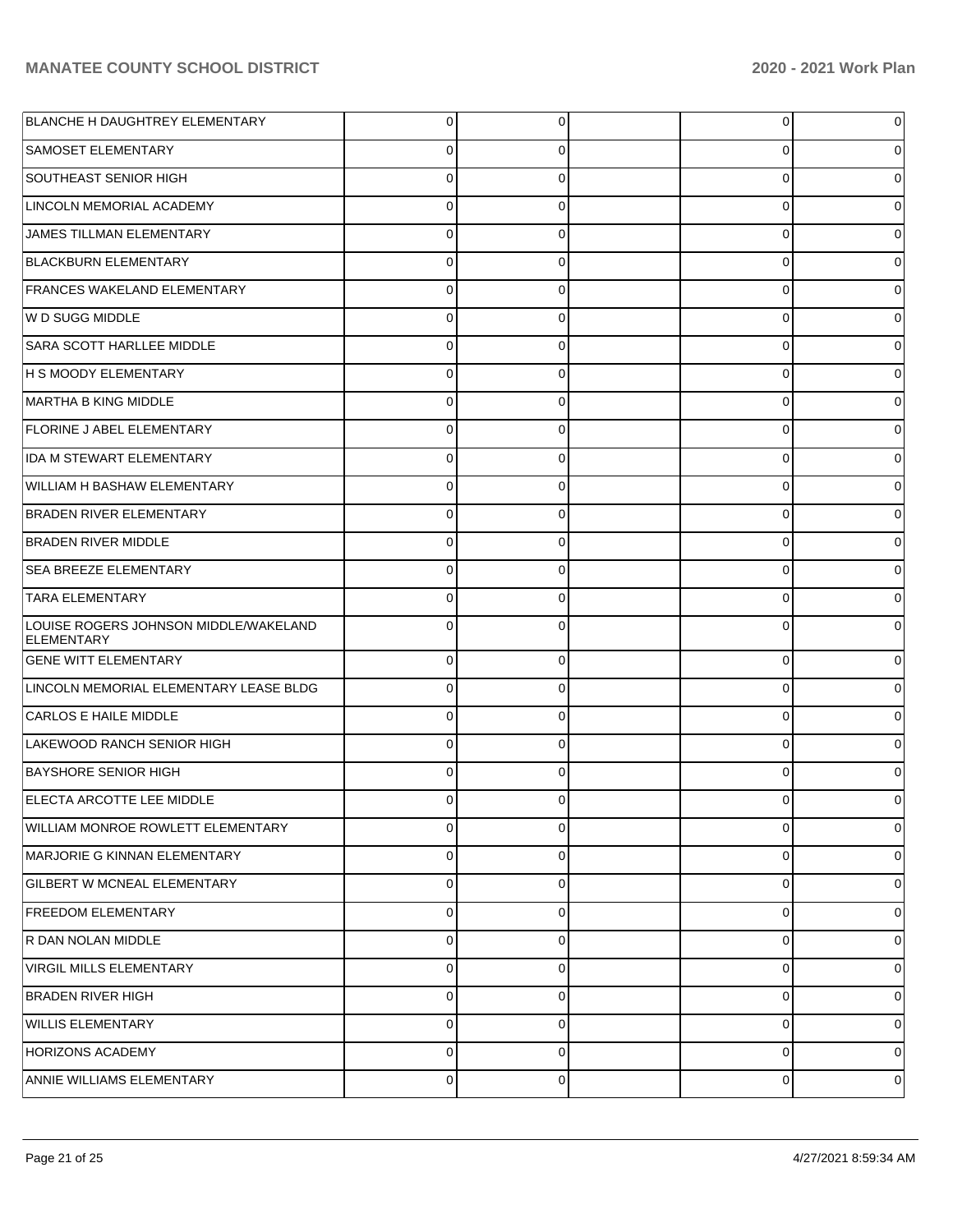| <b>GULLETT ELEMENTARY</b>             |  |  |  |
|---------------------------------------|--|--|--|
| <b>BUFFALO CREEK MIDDLE</b>           |  |  |  |
| G.D. ROGERS GARDEN-BULLOCK ELEMENTARY |  |  |  |
| PALMETTO ELEMENTARY (NEW)             |  |  |  |
| <b>IDR MONA JAIN MIDDLE SCHOOL</b>    |  |  |  |
| PARRISH COMMUNITY HIGH SC.            |  |  |  |
| <b>HARVEY ELEMENTARY</b>              |  |  |  |
|                                       |  |  |  |

### **Failed Standard Relocatable Tracking**

Relocatable units currently reported by school, from FISH, and the number of relocatable units identified as 'Failed Standards'.

Nothing reported for this section.

# **Planning**

#### **Class Size Reduction Planning**

**Plans approved by the school board that reduce the need for permanent student stations such as acceptable school capacity levels, redistricting, busing, year-round schools, charter schools, magnet schools, public-private partnerships, multitrack scheduling, grade level organization, block scheduling, or other alternatives.**

The District has twelve charter schools and two conversion charter schools with a current enrollment of 6,907. The School Board approved the following school capacity levels: Elementary Schools 110% by School Service Area (SSA) of FISH capacity; Middle Schools 105% by SSA of FISH capacity; and High Schools 100% district-wide of FISH capacity. Re-districting is contemplated to level capacity among district schools. The District also offers magnet schools, virtual schools and an extensive choice program to better utilize facilities within the District.

## **School Closure Planning**

**Plans for the closure of any school, including plans for disposition of the facility or usage of facility space, and anticipated revenues.** 

Not Specified

# **Long Range Planning**

#### **Ten-Year Maintenance**

District projects and locations regarding the projected need for major renovation, repair, and maintenance projects within the district in years 6-10 beyond the projects plans detailed in the five years covered by the work plan.

Nothing reported for this section.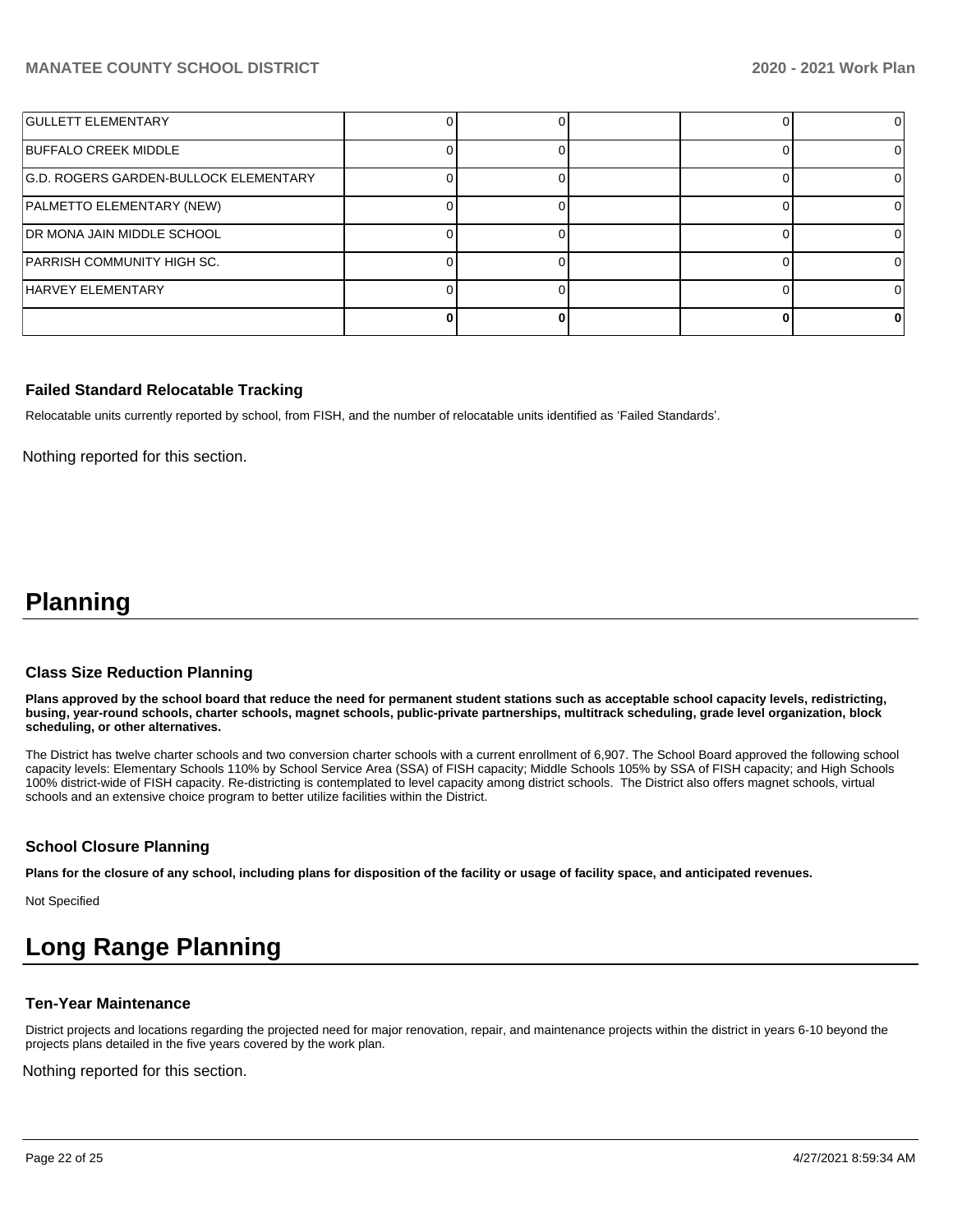### **Ten-Year Capacity**

Schedule of capital outlay projects projected to ensure the availability of satisfactory student stations for the projected student enrollment in K-12 programs for the future 5 years beyond the 5-year district facilities work program.

Nothing reported for this section.

## **Ten-Year Planned Utilization**

Schedule of planned capital outlay projects identifying the standard grade groupings, capacities, and planned utilization rates of future educational facilities of the district for both permanent and relocatable facilities.

| <b>Grade Level Projections</b>         | <b>FISH</b><br><b>Student</b><br><b>Stations</b> | Actual 2019 -<br><b>2020 FISH</b><br>Capacity | Actual<br>$2019 -$<br>2020<br><b>COFTE</b> | Actual 2019 - 2020<br><b>Utilization</b> | Actual 2020 - 2021 / 2029 - 2030 new<br>Student Capacity to be added/removed | Projected 2029<br>2030 COFTE | Projected 2029 -<br>2030 Utilization |
|----------------------------------------|--------------------------------------------------|-----------------------------------------------|--------------------------------------------|------------------------------------------|------------------------------------------------------------------------------|------------------------------|--------------------------------------|
| Elementary - District<br><b>Totals</b> | 25,012                                           | 25,012                                        | 19,640.22                                  | 78.52 %                                  | 2,100                                                                        | 21,735                       | 80.17%                               |
| Middle - District Totals               | 12.189                                           | 10,965                                        | 8,662.86                                   | 79.01 %                                  | 1.500                                                                        | 8.770                        | 70.36 %                              |
| High - District Totals                 | 14.164                                           | 13,452                                        | 11.224.82                                  | 83.44 %                                  | 2,200                                                                        | 12.381                       | 79.10 %                              |
| Other - ESE, etc                       | 6,229                                            | 2,208                                         | 2,138.97                                   | 96.88%                                   |                                                                              |                              | 0.00%                                |
|                                        | 57,594                                           | 51,637                                        | 41.666.87                                  | 80.69 %                                  | 5,800                                                                        | 42,886                       | 74.67%                               |

**Combination schools are included with the middle schools for student stations, capacity, COFTE and utilization purposes because these facilities all have a 90% utilization factor. Use this space to explain or define the grade groupings for combination schools.** 

No comments to report.

### **Ten-Year Infrastructure Planning**

**Proposed Location of Planned New, Remodeled, or New Additions to Facilities in 06 thru 10 out years (Section 28).**

Nothing reported for this section.

Plans for closure of any school, including plans for disposition of the facility or usage of facility space, and anticipated revenues in the 06 thru 10 out **years (Section 29).**

Nothing reported for this section.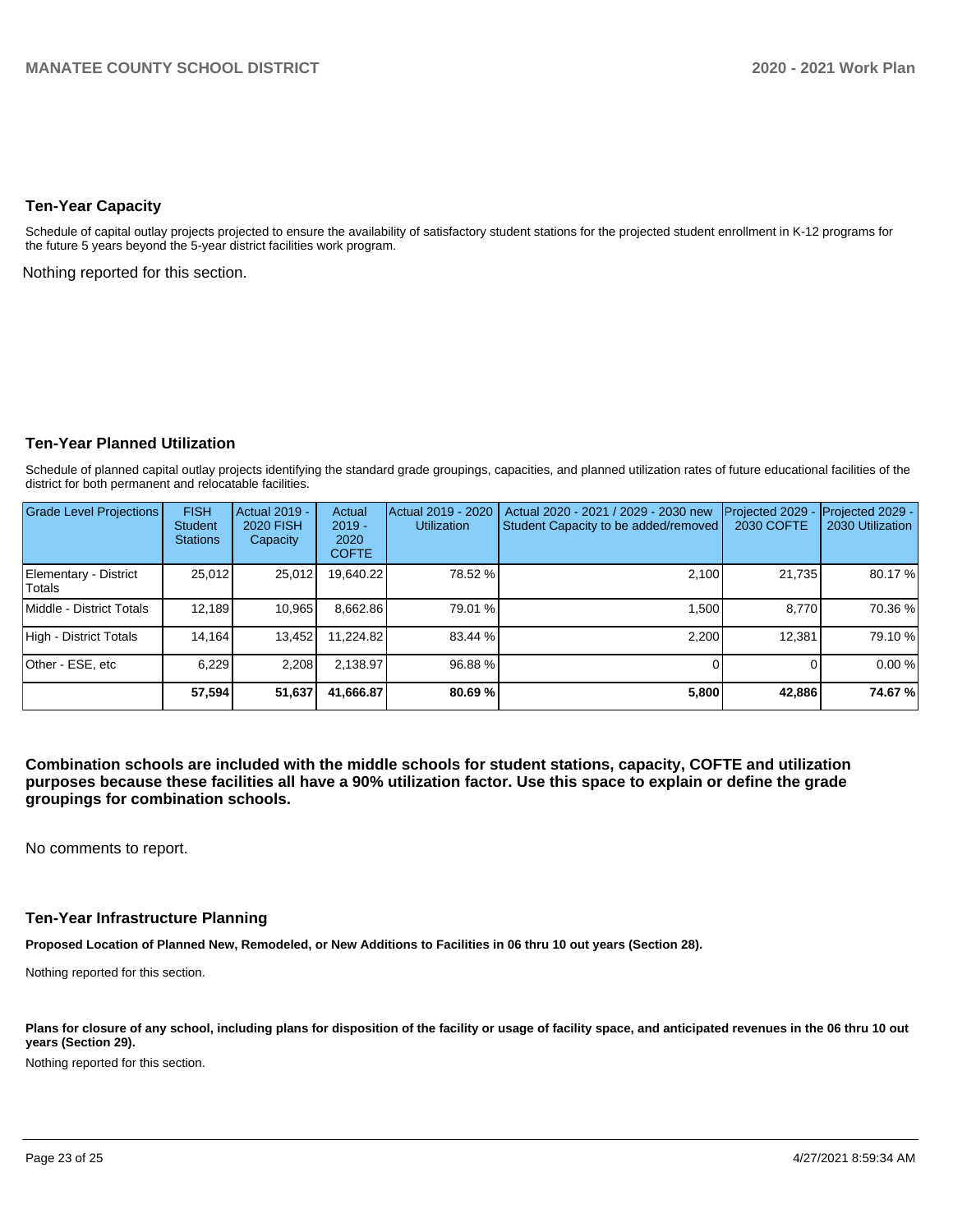## **Twenty-Year Maintenance**

District projects and locations regarding the projected need for major renovation, repair, and maintenance projects within the district in years 11-20 beyond the projects plans detailed in the five years covered by the work plan.

Nothing reported for this section.

### **Twenty-Year Capacity**

Schedule of capital outlay projects projected to ensure the availability of satisfactory student stations for the projected student enrollment in K-12 programs for the future 11-20 years beyond the 5-year district facilities work program.

Nothing reported for this section.

## **Twenty-Year Planned Utilization**

Schedule of planned capital outlay projects identifying the standard grade groupings, capacities, and planned utilization rates of future educational facilities of the district for both permanent and relocatable facilities.

| <b>Grade Level Projections</b>         | <b>FISH</b><br><b>Student</b><br><b>Stations</b> | <b>Actual 2019 -</b><br><b>2020 FISH</b><br>Capacity | Actual<br>$2019 -$<br>2020<br><b>COFTE</b> | Actual 2019 - 2020<br><b>Utilization</b> | Actual 2020 - 2021 / 2039 - 2040 new<br>Student Capacity to be added/removed | Projected 2039<br>2040 COFTE | Projected 2039 -<br>2040 Utilization |
|----------------------------------------|--------------------------------------------------|------------------------------------------------------|--------------------------------------------|------------------------------------------|------------------------------------------------------------------------------|------------------------------|--------------------------------------|
| Elementary - District<br><b>Totals</b> | 25,012                                           | 25,012                                               | 19,640.22                                  | 78.52 %                                  | 2,100                                                                        | 23,835                       | 87.91 %                              |
| Middle - District Totals               | 12.189                                           | 10.965                                               | 8,662.86                                   | 79.01 %                                  | 1.500                                                                        | 10.270                       | 82.39 %                              |
| High - District Totals                 | 14.164                                           | 13,452                                               | 11.224.82                                  | 83.44 %                                  |                                                                              | 12.381                       | 92.04 %                              |
| Other - ESE, etc                       | 6,229                                            | 2,208                                                | 2.138.97                                   | 96.88%                                   |                                                                              |                              | 0.00%                                |
|                                        | 57,594                                           | 51,637                                               | 41.666.87                                  | 80.69%                                   | 3,600                                                                        | 46,486                       | 84.16%                               |

**Combination schools are included with the middle schools for student stations, capacity, COFTE and utilization purposes because these facilities all have a 90% utilization factor. Use this space to explain or define the grade groupings for combination schools.** 

No comments to report.

## **Twenty-Year Infrastructure Planning**